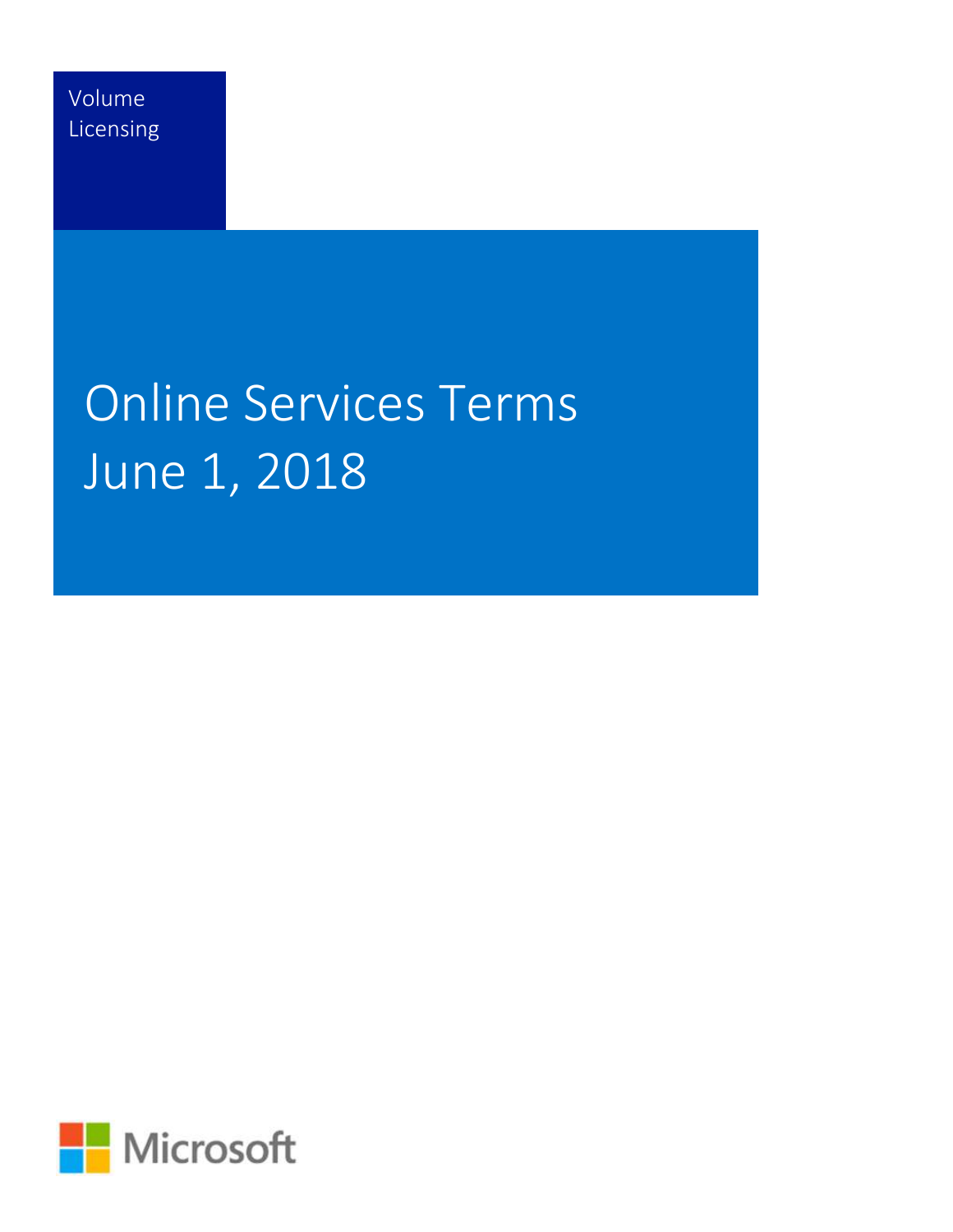## <span id="page-1-0"></span>Table of Contents

| BING MAPS ENTERPRISE PLATFORM AND MOBILE ASSET MANAGEMENT                                                                  |  |
|----------------------------------------------------------------------------------------------------------------------------|--|
|                                                                                                                            |  |
|                                                                                                                            |  |
|                                                                                                                            |  |
|                                                                                                                            |  |
|                                                                                                                            |  |
|                                                                                                                            |  |
|                                                                                                                            |  |
|                                                                                                                            |  |
|                                                                                                                            |  |
|                                                                                                                            |  |
|                                                                                                                            |  |
|                                                                                                                            |  |
|                                                                                                                            |  |
| NOTICE ABOUT AZURE MEDIA SERVICES H.265/HEVC ENCODING32<br>32                                                              |  |
|                                                                                                                            |  |
| NOTICE ABOUT H.264/AVC VISUAL STANDARD, VC-1 VIDEO STANDARD,<br>MPEG-4 PART 2 VISUAL STANDARD AND MPEG-2 VIDEO STANDARD 32 |  |
|                                                                                                                            |  |
| ATTACHMENT 2 - SUBSCRIPTION LICENSE SUITES 34                                                                              |  |
|                                                                                                                            |  |
| ATTACHMENT 3 - THE STANDARD CONTRACTUAL CLAUSES                                                                            |  |
|                                                                                                                            |  |
| ATTACHMENT 4 - EUROPEAN UNION GENERAL DATA PROTECTION                                                                      |  |
|                                                                                                                            |  |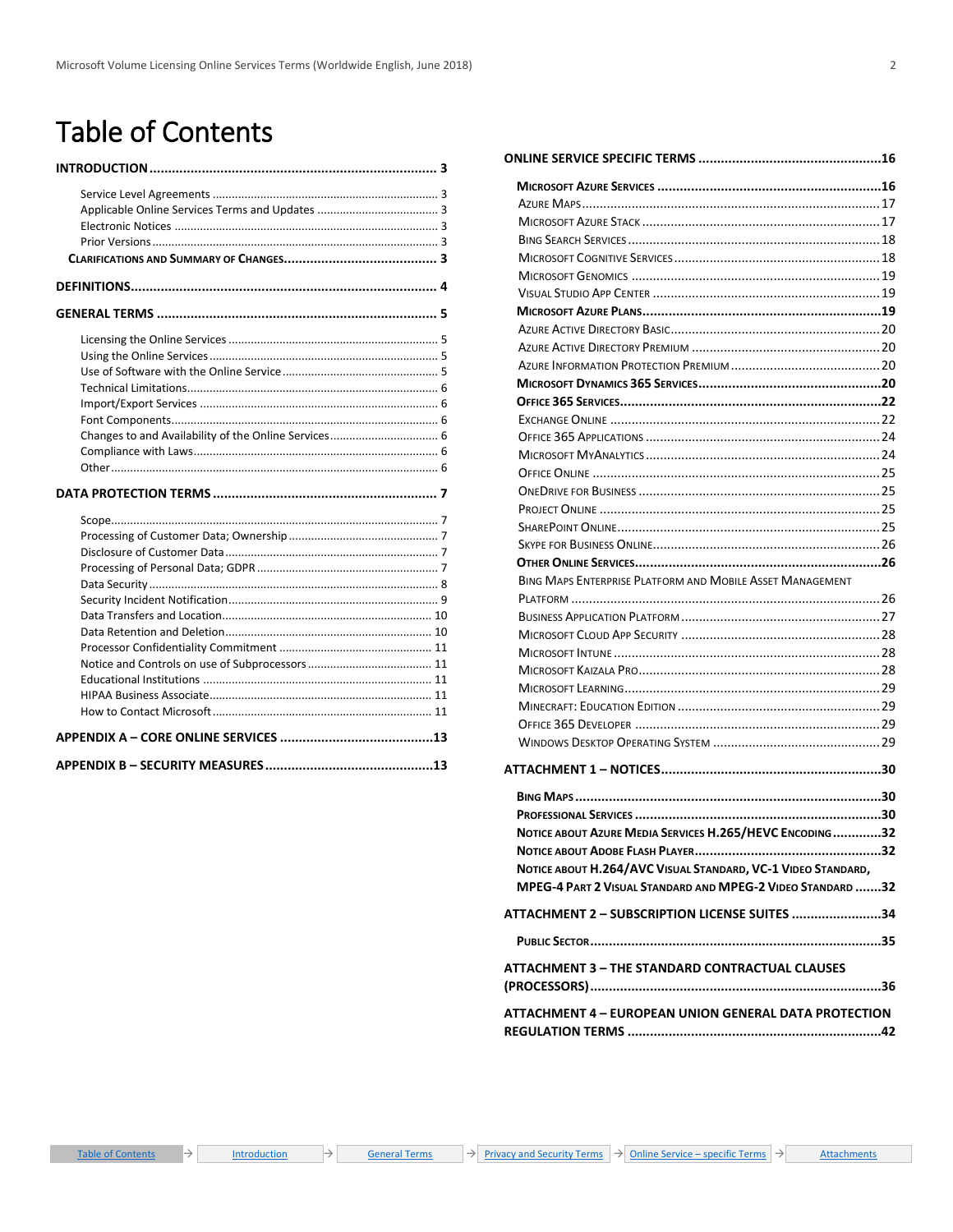## <span id="page-2-0"></span>Introduction

The parties agree that these Online Services Terms govern Customer's use of the Online Services and set forth their obligations with respect to the processing and security of Customer Data and Personal Data by the Online Services. The parties also agree that, unless a separate Professional Services agreement exists, these Online Services Terms govern the provision of Professional Services and the processing and security of Support Data and Personal Data in connection with that provision. Separate terms, including different privacy and security terms, govern Customer's use of Non-Microsoft Products (as defined below).

#### <span id="page-2-1"></span>**Service Level Agreements**

Most Online Services offer a Service Level Agreement (SLA). For more information regarding the Online Services SLAs, please refer to [http://microsoft.com/licensing/contracts.](http://microsoft.com/licensing/contracts)

#### <span id="page-2-2"></span>**Applicable Online Services Terms and Updates**

When Customer renews or purchases a new subscription to an Online Service, the then-current Online Services Terms will apply and will not change during Customer's subscription for that Online Service. When Microsoft introduces features, supplements or related software that are new (i.e., that were not previously included with the subscription), Microsoft may provide terms or make updates to the Online Services Terms that apply to Customer's use of those new features, supplements or related software.

#### <span id="page-2-3"></span>**Electronic Notices**

Microsoft may provide Customer with information and notices about Online Services electronically, including via email, through the portal for the Online Service, or through a web site that Microsoft identifies. Notice is given as of the date it is made available by Microsoft.

#### <span id="page-2-4"></span>**Prior Versions**

The Online Services Terms provides terms for Online Services that are currently available. For earlier versions of the Online Services Terms, Customer may refer to<http://go.microsoft.com/?linkid=9840733> or contact its reseller or Microsoft Account Manager.

### <span id="page-2-5"></span>Clarifications and Summary of Changes

| <b>Additions</b> | <b>Deletions</b> |
|------------------|------------------|
|                  |                  |

#### **Data Protection Terms**

[Location of Customer Data at Rest:](#page-9-2) Added an exception for Microsoft Stream with regards to Canada in the list of countries for the Microsoft Business Application Platform Core Services.

Appendix A - [Core Online Services:](#page-12-0) Added Microsoft Stream to the Microsoft Business Application Platform Core Services section of the Core Online Services table.

#### [Table of Contents](#page-1-0) / General Terms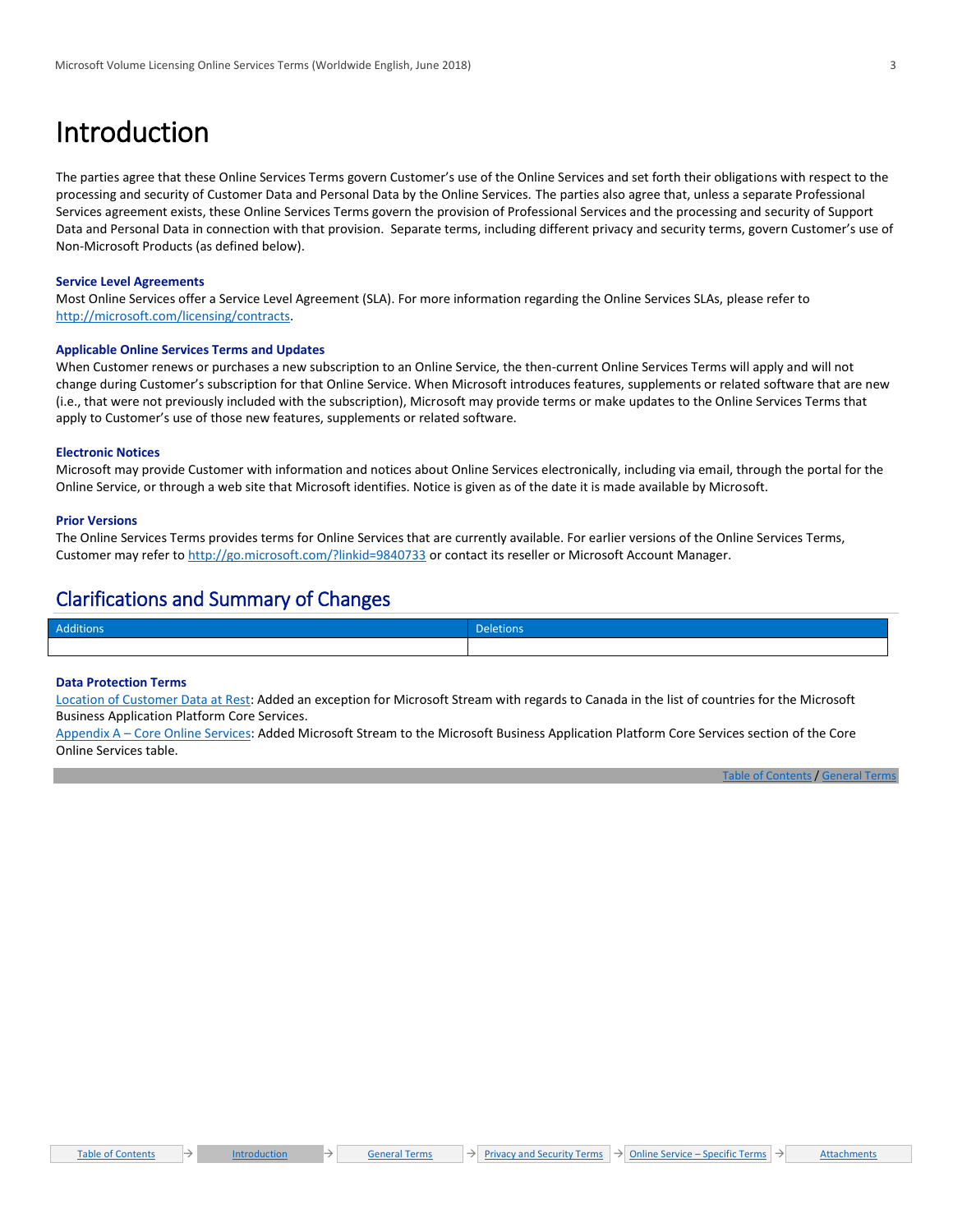## <span id="page-3-0"></span>**Definitions**

If any of the terms below are not defined in Customer's volume licensing agreement, they have the definitions below.

"Core Online Services" means those Online Services listed in Appendix A to the Data Protection Terms.

"Customer Data" means all data, including all text, sound, video, or image files, and software, that are provided to Microsoft by, or on behalf of, Customer through use of the Online Service. Customer Data does not include Support Data.

"External User" means a user of an Online Service that is not an employee, onsite contractor, or onsite agent of Customer or its Affiliates.

"General Data Protection Regulation" or "GDPR" means Regulation (EU) 2016/679 of the European Parliament and of the Council of 27 April 2016 on the protection of natural persons with regard to the processing of personal data and on the free movement of such data, and repealing Directive 95/46/EC.

"GDPR Terms" means the terms in Attachment 4, under which Microsoft makes binding commitments regarding its processing of Personal Data as required by Article 28 of the General Data Protection Regulation.

"Instance" means an image of software that is created by executing the software's setup or install procedure or by duplicating such an image.

"Licensed Device" means the single physical hardware system to which a license is assigned. For purposes of this definition, a hardware partition or blade is considered to be a separate device.

"Non-Microsoft Product" means any third-party-branded software, data, service, website or product, unless incorporated by Microsoft in an Online Service.

"Online Service" means a Microsoft-hosted service to which Customer subscribes under a Microsoft volume licensing agreement, including any service identified in the Online Services section of the Product Terms. It does not include software and services provided under separate license terms (such as via gallery, marketplace, console, or dialog). The Product Terms is located a[t http://go.microsoft.com/?linkid=9839207.](http://go.microsoft.com/?linkid=9839207)

"Operating System Environment" (OSE) means all or part of an operating system Instance, or all or part of a virtual (or otherwise emulated) operating system Instance, that enables separate machine identity (primary computer name or similar unique identifier) or separate administrative rights, and Instances of applications, if any, configured to run on all or part of that operating system Instance. There are two types of OSEs, physical and virtual. A physical hardware system can have one physical OSE and/or one or more virtual OSEs. The operating system Instance used to run hardware virtualization software or to provide hardware virtualization services is considered part of the physical OSE.

"OST" means these Online Services Terms.

"Personal Data" means any information relating to an identified or identifiable natural person. An identifiable natural person is one who can be identified, directly or indirectly, in particular by reference to an identifier such as a name, an identification number, location data, an online identifier or to one or more factors specific to the physical, physiological, genetic, mental, economic, cultural or social identity of that natural person.

"Previews" means preview, beta or other pre-release features, data center locations, and services offered by Microsoft for optional evaluation.

"Professional Services" means Microsoft technical support and consulting services (e.g., for data migration) related to any Online Service.

"SL" means subscription license.

"Standard Contractual Clauses" means the standard data protection clauses for the transfer of personal data to processors established in third countries which do not ensure an adequate level of data protection, as described in Article 46 of the GDPR. The Standard Contractual Clauses are in [Attachment 3.](#page-33-1)

"Subprocessor" means other processors used by Microsoft to process data.

"Support Data" means all data, including all text, sound, video, image files, or software, that are provided to Microsoft by or on behalf of Customer (or that Customer authorizes Microsoft to obtain from an Online Service) through an engagement with Microsoft to obtain technical support for Online Services covered under this agreement.

The terms "data subject", "processing", "processor", and "supervisory authority" as used herein have the meanings given in the GDPR and the terms "data importer" and "data exporter" have the meanings given in the Standard Contractual Clauses.

[Table of Contents](#page-1-0) / General Terms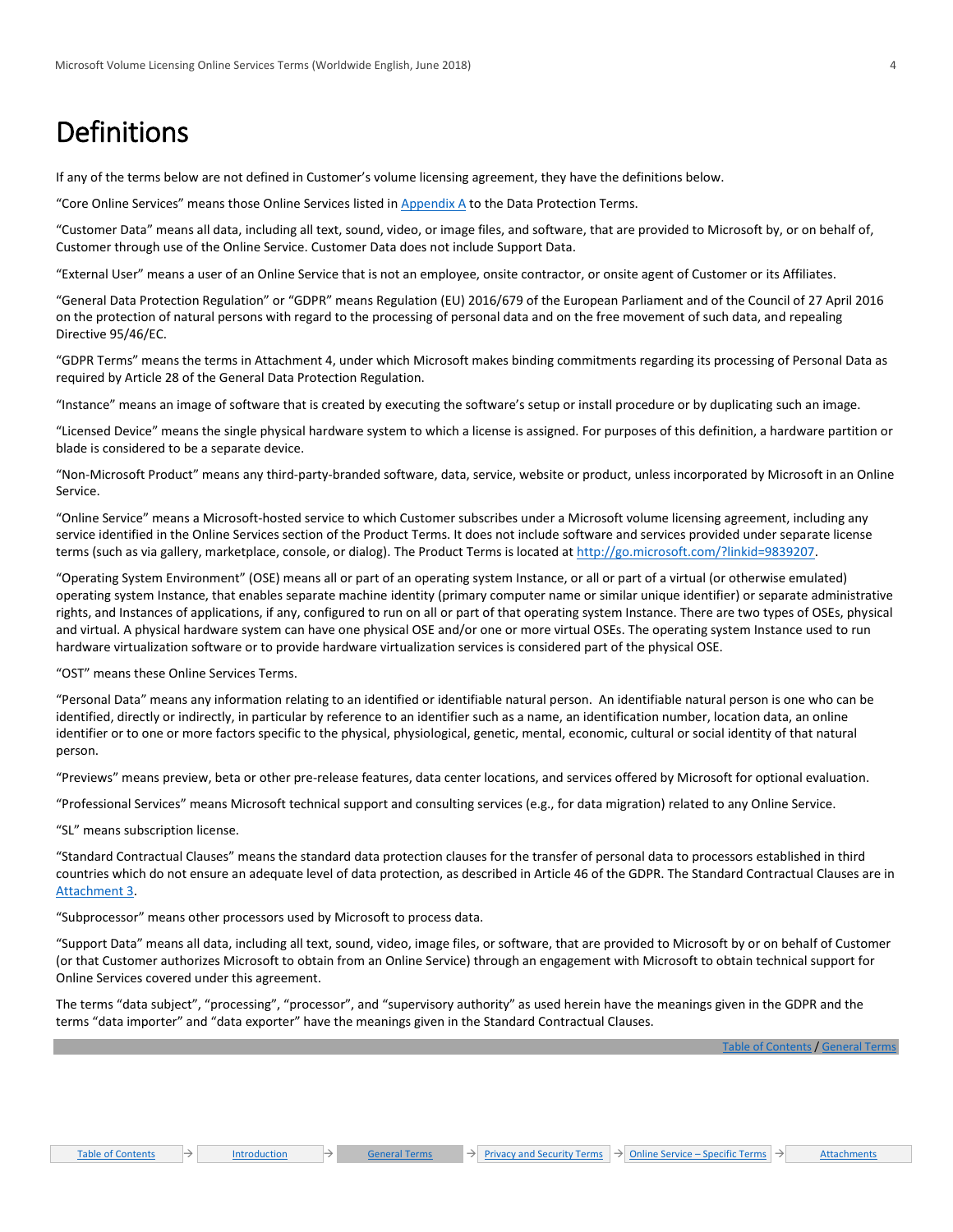## <span id="page-4-0"></span>General Terms

#### <span id="page-4-1"></span>**Licensing the Online Services**

Customer must acquire and assign the appropriate subscription licenses required for its use of each Online Service. Each user that accesses the Online Service must be assigned a User SL or access the Online Service only through a device that has been assigned a Device SL, unless specified otherwise in th[e Online Service-specific Terms.](#page-14-0) [Attachment 2](#page-33-0) describes SL Suites that also fulfill requirements for User SLs. Customer has no right to use an Online Service after the SL for that Online Service ends.

#### **License Reassignment**

Most, but not all, SLs may be reassigned. Except as permitted in this paragraph or in th[e Online Service-specific Terms,](#page-14-0) Customer may not reassign an SL on a short-term basis (i.e., within 90 days of the last assignment). Customer may reassign an SL on a short-term basis to cover a user's absence or the unavailability of a device that is out of service. Reassignment of an SL for any other purpose must be permanent. When Customer reassigns an SL from one device or user to another, Customer must block access and remove any related software from the former device or from the former user's device.

#### **Multiplexing**

Hardware or software that Customer uses to pool connections; reroute information; reduce the number of devices or users that directly access or use the Online Service (or related software); or reduce the number of OSEs, devices or users the Online Service directly manages (sometimes referred to as "multiplexing" or "pooling") does not reduce the number of licenses of any type (including SLs) that Customer needs.

#### <span id="page-4-2"></span>**Using the Online Services**

Customer may use the Online Services and related software as expressly permitted in Customer's volume licensing agreement. Microsoft reserves all other rights.

#### **Acceptable Use Policy**

Neither Customer, nor those that access an Online Service through Customer, may use an Online Service:

- in a way prohibited by law, regulation, governmental order or decree;
- to violate the rights of others;
- to try to gain unauthorized access to or disrupt any service, device, data, account or network;
- to spam or distribute malware;
- in a way that could harm the Online Service or impair anyone else's use of it; or
- in any application or situation where failure of the Online Service could lead to the death or serious bodily injury of any person, or to severe physical or environmental damage.

Violation of the terms in this section may result in suspension of the Online Service. Microsoft will suspend the Online Service only to the extent reasonably necessary. Unless Microsoft believes an immediate suspension is required, Microsoft will provide reasonable notice before suspending an Online Service.

#### <span id="page-4-3"></span>**Use of Software with the Online Service**

Customer may need to install certain Microsoft software to use the Online Service. If so, the following terms apply:

#### **Microsoft Software License Terms**

Customer may install and use the software only for use with the Online Service. The [Online Service-specific Terms](#page-14-0) may limit the number of copies of the software Customer may use or the number of devices on which Customer may use it. Customer's right to use the software begins when the Online Service is activated and ends when Customer's right to use the Online Service ends. Customer must uninstall the software when Customer's right to use it ends. Microsoft may disable it at that time.

#### **Validation, Automatic Updates, and Collection for Software**

Microsoft may automatically check the version of any of its software. Devices on which the software is installed may periodically provide information to enable Microsoft to verify that the software is properly licensed. This information includes the software version, the end user's user account, product ID information, a machine ID, and the internet protocol address of the device. If the software is not properly licensed, its functionality will be affected. Customer may only obtain updates or upgrades for the software from Microsoft or authorized sources. By using the software, Customer consents to the transmission of the information described in this section. Microsoft may recommend or download to Customer's devices updates or supplements to this software, with or without notice. Some Online Services may require, or may be enhanced by, the installation of local software (e.g., agents, device management applications) ("Apps"). The Apps may collect data about the use and performance of the Apps, which may be transmitted to Microsoft and used for the purposes described in this OST for Customer Data.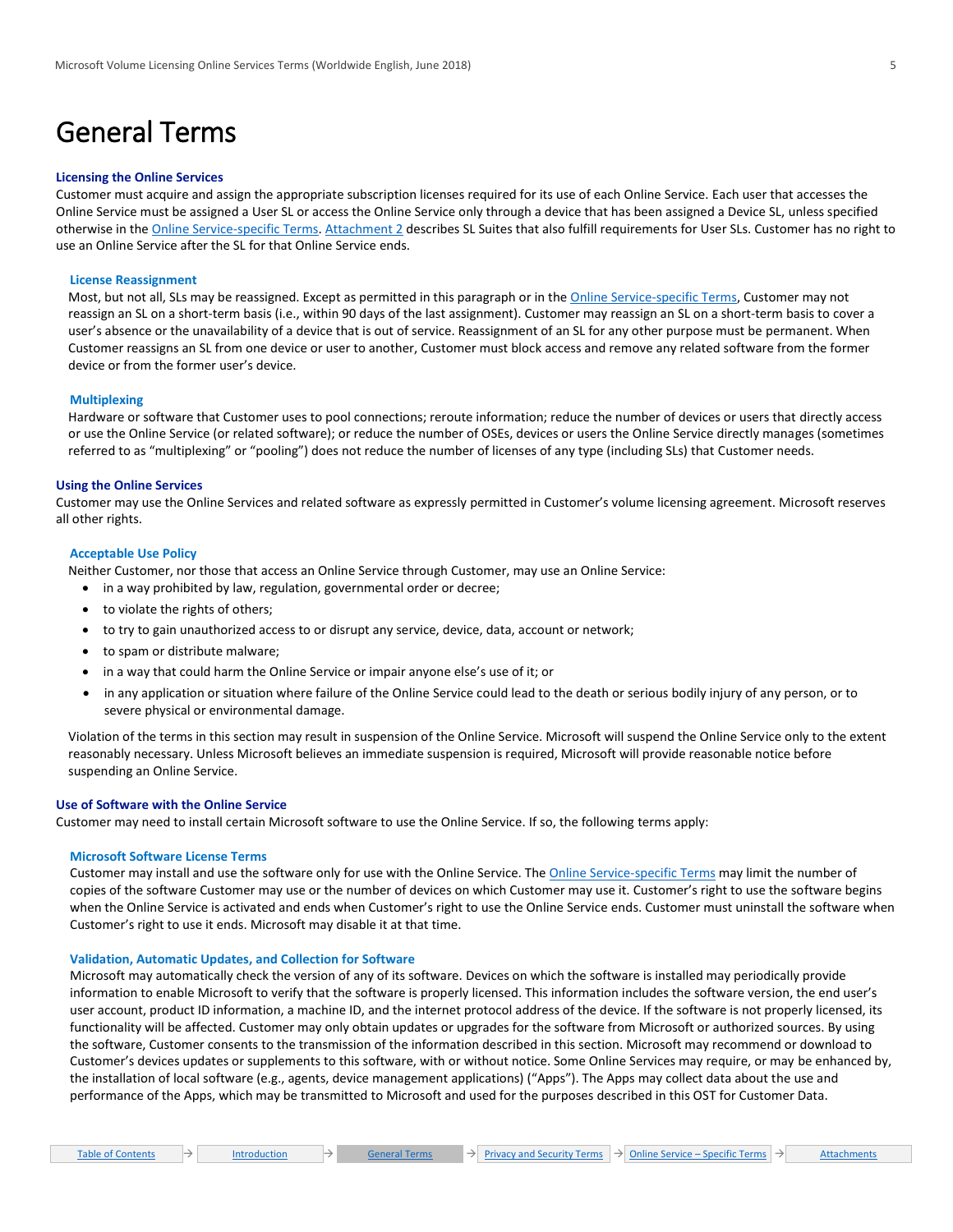#### **Third-party Software Components**

The software may contain third party software components. Unless otherwise disclosed in that software, Microsoft, not the third party, licenses these components to Customer under Microsoft's license terms and notices.

#### <span id="page-5-0"></span>**Technical Limitations**

Customer must comply with, and may not work around, any technical limitations in an Online Service that only allow Customer to use it in certain ways. Customer may not download or otherwise remove copies of software or source code from an Online Service except as explicitly authorized.

#### <span id="page-5-1"></span>**Import/Export Services**

Customer's use of any Import/Export Service is conditioned upon its compliance with all instructions provided by Microsoft regarding the preparation, treatment and shipment of physical media containing its data ("storage media"). Customer is solely responsible for ensuring the storage media and data are provided in compliance with all laws and regulations. Microsoft has no duty with respect to the storage media and no liability for lost, damaged or destroyed storage media. All storage media shipped to Microsoft must be shipped DAP Microsoft DCS Data Center (INCOTERMS 2010). Storage media shipped to Customer will be shipped DAP Customer Dock (INCOTERMS 2010).

#### <span id="page-5-2"></span>**Font Components**

While Customer uses an Online Service, Customer may use the fonts installed by that Online Service to display and print content. Customer may only embed fonts in content as permitted by the embedding restrictions in the fonts and temporarily download them to a printer or other output device to print content.

#### <span id="page-5-3"></span>**Changes to and Availability of the Online Services**

Microsoft may make commercially reasonable changes to each Online Service from time to time. Microsoft may modify or terminate an Online Service in any country where Microsoft is subject to a government regulation, obligation or other requirement that (1) is not generally applicable to businesses operating there, (2) presents a hardship for Microsoft to continue operating the Online Service without modification, and/or (3) causes Microsoft to believe these terms or the Online Service may conflict with any such requirement or obligation. If Microsoft terminates an Online Service for regulatory reasons, Customers will receive a credit for any amount paid in advance for the period after termination.

Availability, functionality, and language versions for each Online Service may vary by country. For information on availability, Customer may refer to [https://go.microsoft.com/fwlink/?linkid=870295.](https://go.microsoft.com/fwlink/?linkid=870295)

#### <span id="page-5-4"></span>**Compliance with Laws**

Microsoft will comply with all laws and regulations applicable to its provision of the Online Services, including security breach notification law. However, Microsoft is not responsible for compliance with any laws or regulations applicable to Customer or Customer's industry that are not generally applicable to information technology service providers. Microsoft does not determine whether Customer Data includes information subject to any specific law or regulation. All Security Incidents are subject to the Security Incident Notification terms below.

Customer must comply with all laws and regulations applicable to its use of Online Services, including laws related to privacy, Personal Data, biometric data, data protection and confidentiality of communications. Customer is responsible for determining whether the Online Services are appropriate for storage and processing of information subject to any specific law or regulation and for using the Online Services in a manner consistent with Customer's legal and regulatory obligations. Customer is responsible for responding to any request from a third party regarding Customer's use of an Online Service, such as a request to take down content under the U.S. Digital Millennium Copyright Act or other applicable laws.

#### <span id="page-5-5"></span>**Other**

#### **Non-Microsoft Products**

Microsoft may make Non-Microsoft Products available to Customer through Customer's use of the Online Services (such as through a store or gallery, or as search results) or a Microsoft online store (such as the Microsoft Store for Business or Microsoft Store for Education). If Customer installs or uses any Non-Microsoft Product with an Online Service, Customer may not do so in any way that would subject Microsoft's intellectual property or technology to obligations beyond those expressly included in Customer's volume licensing agreement. For Customer's convenience, Microsoft may include charges for certain Non-Microsoft Product as part of Customer's bill for Online Services. Microsoft, however, assumes no responsibility or liability whatsoever for any Non-Microsoft Product. Customer is solely responsible for any Non-Microsoft Product that it installs or uses with an Online Service or acquires or manages through a Microsoft online store. Customer's use of any Non-Microsoft Product shall be governed by the license, service, and/or privacy terms between Customer and the publisher of the Non-Microsoft Product (if any).

#### **Competitive Benchmarking**

If Customer offers a service competitive to an Online Service, by using the Online Service, Customer agrees to waive any restrictions on competitive use and benchmark testing in the terms governing its competitive service. If Customer does not intend to waive such restrictions in its terms of use, Customer is not allowed to use the Online Service.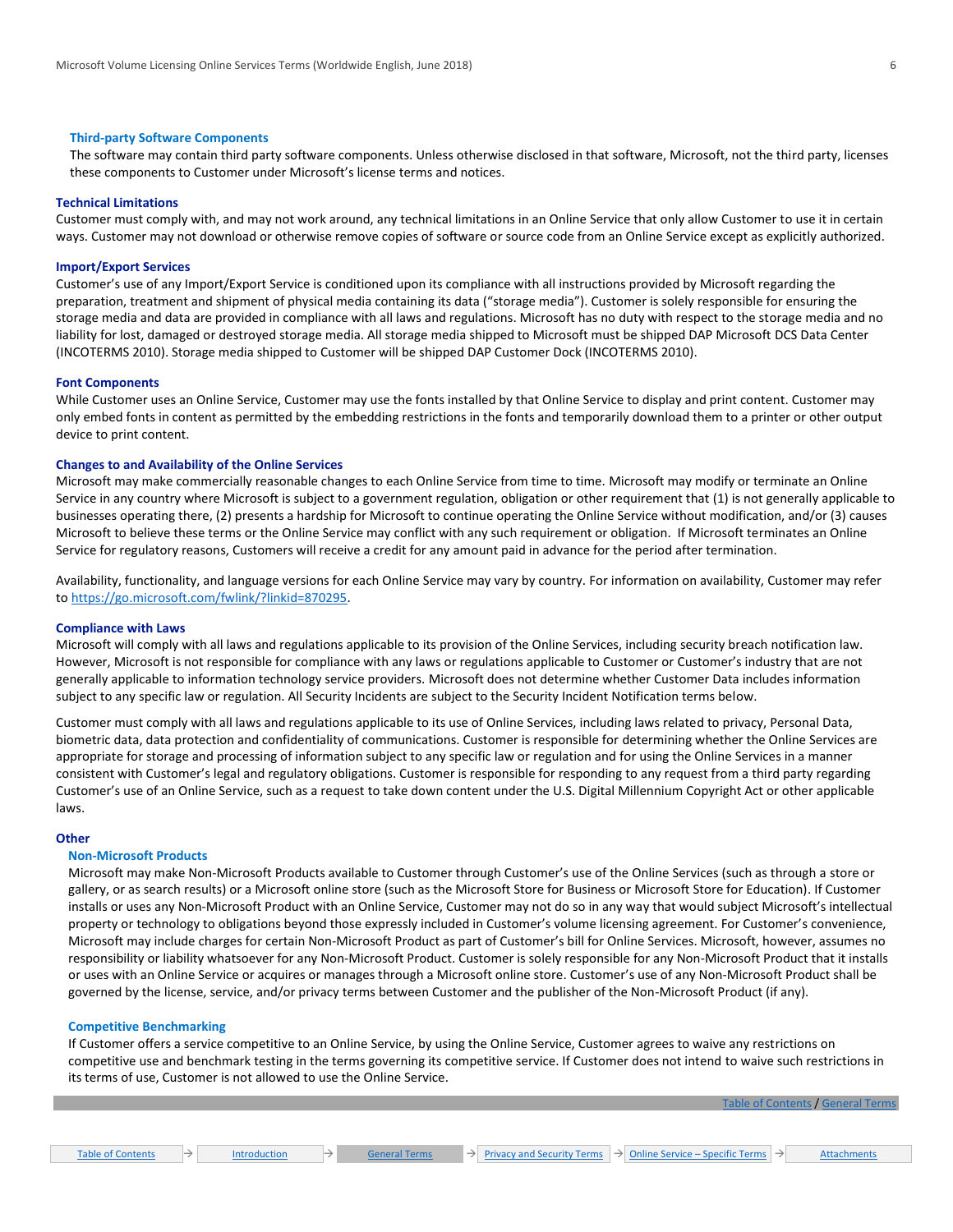## <span id="page-6-0"></span>Data Protection Terms

This section of the Online Services Terms includes the following subsections:

- Scope
- Processing of Customer Data; Ownership
- Disclosure of Customer Data
- Processing of Personal Data; GDPR
- Data Security
- Security Incident Notification
- Data Transfers and Location
- Data Retention and Deletion
- Processor Confidentiality Commitment
- Notice and Controls on Use of Subprocessors
- Educational Institutions
- HIPAA Business Associate
- How to Contact Microsoft
- Appendix A Core Online Services
- Appendix B Security Measures

#### <span id="page-6-1"></span>**Scope**

The terms in this section ("Data Protection Terms") apply to all Online Services except Bing Maps Enterprise Platform, Bing Maps Mobile Asset Management Platform, Bing Search Services, LinkedIn Sales Navigator, Microsoft Azure Stack, Microsoft Genomics, and Visual Studio App Center, which are governed by the privacy and security terms in the applicable [Online Service-specific Terms.](#page-14-0)

Previews may employ lesser or different privacy and security measures than those typically present in the Online Services. Unless otherwise noted, Previews are not included in the SLA for the corresponding Online Service, and Customer should not use Previews to process Personal Data or other data that is subject to legal or regulatory compliance requirements. The following terms in this section ("Data Protection Terms") do not apply to Previews: Processing of Personal Data; GDPR, Data Security, and HIPAA Business Associate.

Attachment 1 includes the terms that apply to Professional Services, including privacy and security of Support Data and Personal Data in connection with the provision of those services. Therefore, unless expressly made applicable in Attachment 1, the terms in this section ("Data Protection Terms") do not apply to the provision of Professional Services.

#### <span id="page-6-2"></span>**Processing of Customer Data; Ownership**

Customer Data will be used or otherwise processed only to provide Customer the Online Services including purposes compatible with providing those services. Microsoft will not use or otherwise process Customer Data or derive information from it for any advertising or similar commercial purposes. As between the parties, Customer retains all right, title and interest in and to Customer Data. Microsoft acquires no rights in Customer Data, other than the rights Customer grants to Microsoft to provide the Online Services to Customer. This paragraph does not affect Microsoft's rights in software or services Microsoft licenses to Customer.

#### <span id="page-6-3"></span>**Disclosure of Customer Data**

Microsoft will not disclose Customer Data outside of Microsoft or its controlled subsidiaries and affiliates except (1) as Customer directs, (2) as described in the OST, or (3) as required by law.

Microsoft will not disclose Customer Data to law enforcement unless required by law. If law enforcement contacts Microsoft with a demand for Customer Data, Microsoft will attempt to redirect the law enforcement agency to request that data directly from Customer. If compelled to disclose Customer Data to law enforcement, Microsoft will promptly notify Customer and provide a copy of the demand unless legally prohibited from doing so.

Upon receipt of any other third-party request for Customer Data, Microsoft will promptly notify Customer unless prohibited by law. Microsoft will reject the request unless required by law to comply. If the request is valid, Microsoft will attempt to redirect the third party to request the data directly from Customer.

Microsoft will not provide any third party: (a) direct, indirect, blanket or unfettered access to Customer Data; (b) platform encryption keys used to secure Customer Data or the ability to break such encryption; or (c) access to Customer Data if Microsoft is aware that the data is to be used for purposes other than those stated in the third party's request.

In support of the above, Microsoft may provide Customer's basic contact information to the third party.

#### <span id="page-6-4"></span>**Processing of Personal Data; GDPR**

Personal Data provided to Microsoft by, or on behalf of, Customer through use of the Online Service is also Customer Data. Pseudonymized identifiers may also be generated through Customer's use of the Online Services and are also Personal Data. To the extent Microsoft is a processor or subprocessor of Personal Data subject to the GDPR, the GDPR Terms in Attachment 4 govern that processing and the parties also agree to the following terms in this sub-section ("Processing of Personal Data; GDPR"):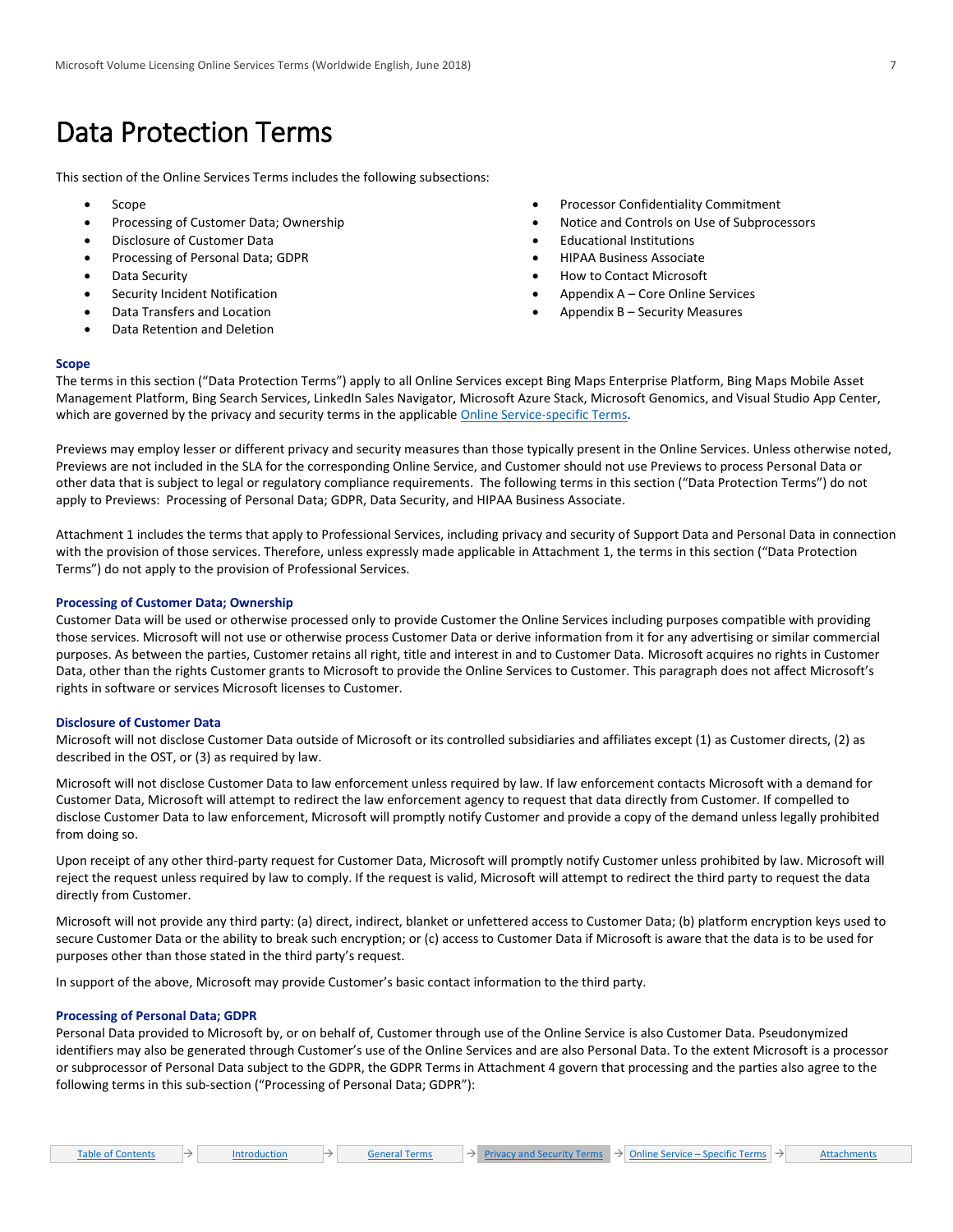#### **Processor and Controller Roles and Responsibilities**

Customer and Microsoft agree that Customer is the controller of Personal Data and Microsoft is the processor of such data, except when (a) Customer acts as a processor of Personal Data, in which case Microsoft is a subprocessor or (b) stated otherwise in the Online Service-specific terms. Microsoft will process Personal Data only on documented instructions from Customer. Customer agrees that its volume licensing agreement (including the OST) along with Customer's use and configuration of features in the Online Services are Customer's complete and final documented instructions to Microsoft for the processing of Personal Data. Any additional or alternate instructions must be agreed to according to the process for amending Customer's volume licensing agreement. In any instance where the GDPR applies and Customer is a processor, Customer warrants to Microsoft that Customer's instructions, including appointment of Microsoft as a processor or subprocessor, have been authorized by the relevant controller.

#### **Processing Details**

The parties acknowledge and agree that:

- The subject-matter of the processing is limited to Personal Data within the scope of the GDPR;
- The duration of the processing shall be for the duration of the Customer's right to use the Online Service and until all Personal Data is deleted or returned in accordance with Customer instructions or the terms of the OST;
- The nature and purpose of the processing shall be to provide the Online Service pursuant to Customer's volume licensing agreement;
- The types of Personal Data processed by the Online Service include those expressly identified in Article 4 of the GDPR; and
- The categories of data subjects are Customer's representatives and end users, such as employees, contractors, collaborators, and customers.

#### **Data Subject Rights; Assistance with Requests**

Microsoft will make available to Customer in a manner consistent with the functionality of the Online Service and Microsoft's role as a processor Personal Data of data subjects and the ability to fulfill data subject requests to exercise their rights under the GDPR. Microsoft shall comply with reasonable requests by Customer to assist with Customer's response to such a data subject request. If Microsoft receives a request from Customer's data subject to exercise one or more of its rights under the GDPR in connection with an Online Service for which Microsoft is a data processor or subprocessor, Microsoft will redirect the data subject to make its request directly to Customer. Customer will be responsible for responding to any such request including, where necessary, by using the functionality of the Online Service. Microsoft shall comply with reasonable requests by Customer to assist with Customer's response to such a data subject request.

#### **Records of Processing Activities**

Microsoft shall maintain all records required by Article 30(2) of the GDPR and, to the extent applicable to the processing of Personal Data on behalf of Customer, make them available to Customer upon request.

#### <span id="page-7-0"></span>**Data Security**

#### **Security Practices and Policies**

Microsoft will implement and maintain appropriate technical and organizational measures to protect Customer Data and Personal Data. Those measures shall be set forth in a Microsoft Security Policy. Microsoft will make that policy available to Customer, along with descriptions of the security controls in place for the Online Service and other information reasonably requested by Customer regarding Microsoft security practices and policies.

In addition, those measures shall comply with the requirements set forth in ISO 27001, ISO 27002, and ISO 27018. Each Core Online Service also complies with the control standards and frameworks shown in the table below and implements and maintains the security measures set forth in [Appendix B](#page-12-1) for the protection of Customer Data.

| <b>Online Service</b>                                           | SSAE 18 SOC 1 Type II | SSAE 18 SOC 2 Type II |
|-----------------------------------------------------------------|-----------------------|-----------------------|
| Office 365 Services                                             | Yes                   | Yes                   |
| Microsoft Dynamics 365 Core Services                            | Yes*                  | Yes*                  |
| Microsoft Azure Core Services                                   | Varies**              | Varies**              |
| Microsoft Cloud App Security                                    | Yes                   | Yes                   |
| Microsoft Intune Online Services                                | Yes                   | Yes                   |
| Microsoft Business Application Platform<br><b>Core Services</b> | Yes                   | Yes                   |

*\*Does not include Microsoft Dynamics 365 for Marketing, Microsoft Dynamics 365 for Sales Professional, Microsoft Social Engagement, Microsoft Dynamics 365 for Talent, Microsoft Dynamics 365 for Talent: Attract, and Microsoft Dynamics 365 for Talent: Onboard.* \*\**Current scope is detailed in the audit report and summarized in the Microsoft Azure Trust Center.*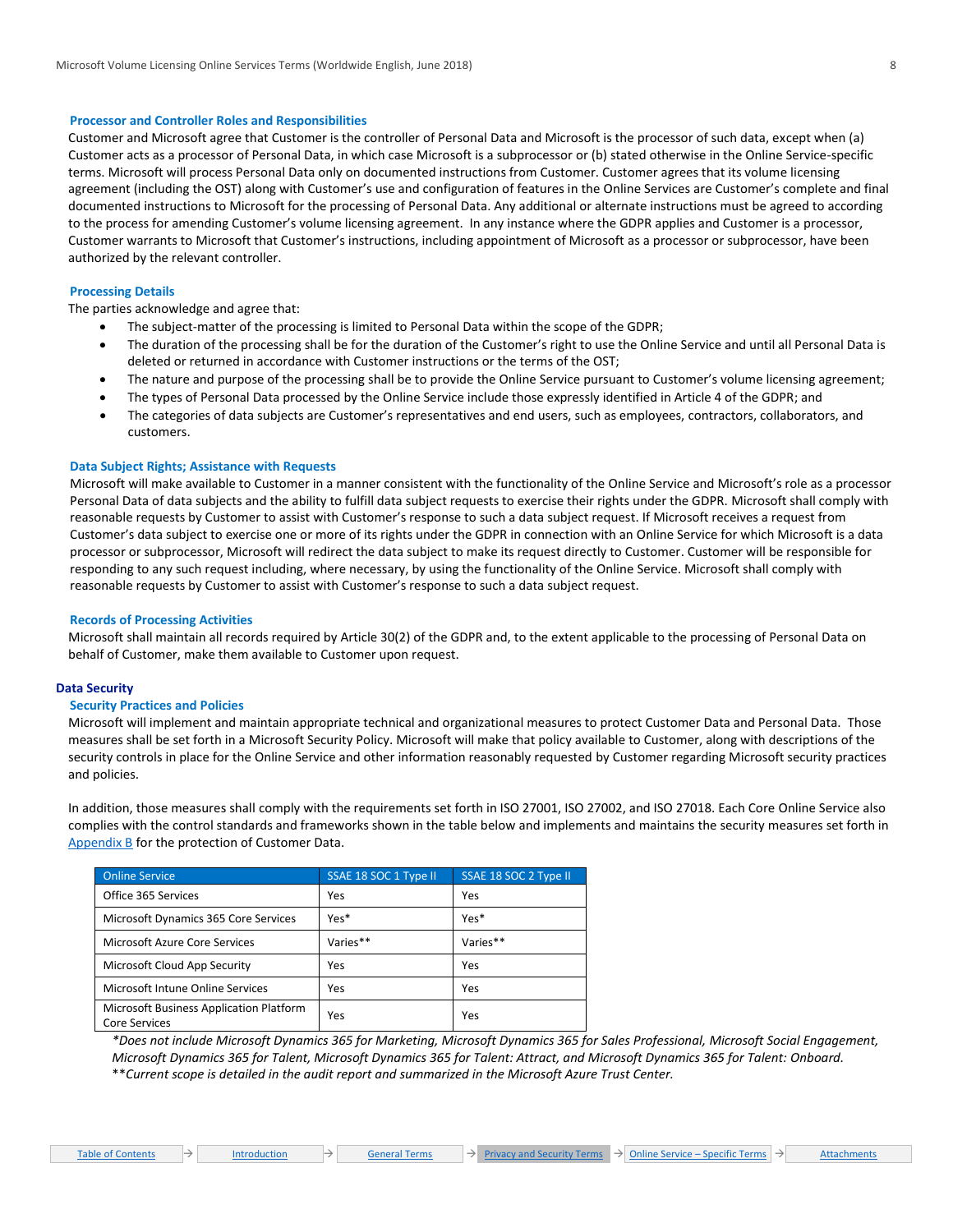Microsoft may add industry or government standards at any time. Microsoft will not eliminate ISO 27001, ISO 27002, ISO 27018 or the standards or frameworks in the table above, unless it is no longer used in the industry and it is replaced with a successor (if any).

#### **Customer Responsibilities**

Customer is solely responsible for making an independent determination as to whether the technical and organizational measures for an Online Service meets Customer's requirements, including any of its security obligations under the GDPR or other applicable data protection laws and regulations. Customer acknowledges and agrees that (taking into account the state of the art, the costs of implementation, and the nature, scope, context and purposes of the processing of its Personal Data as well as the risks to individuals) the security practices and policies implemented and maintained by Microsoft provide a level of security appropriate to the risk with respect to its Personal Data. Customer is responsible for implementing and maintaining privacy protections and security measures for components that Customer provides or controls (such as devices enrolled with Microsoft Intune or within a Microsoft Azure customer's virtual machine or application).

#### **Auditing Compliance**

Microsoft will conduct audits of the security of the computers, computing environment and physical data centers that it uses in processing Customer Data and Personal Data, as follows:

- Where a standard or framework provides for audits, an audit of such control standard or framework will be initiated at least annually.
- Each audit will be performed according to the standards and rules of the regulatory or accreditation body for each applicable control standard or framework.
- Each audit will be performed by qualified, independent, third party security auditors at Microsoft's selection and expense.

Each audit will result in the generation of an audit report ("Microsoft Audit Report"), which Microsoft will make available at <https://servicetrust.microsoft.com/> or another location identified by Microsoft. The Microsoft Audit Report will be Microsoft's Confidential Information and will clearly disclose any material findings by the auditor. Microsoft will promptly remediate issues raised in any Microsoft Audit Report to the satisfaction of the auditor.

If Customer requests, Microsoft will provide Customer with each Microsoft Audit Report. The Microsoft Audit Report will be subject to nondisclosure and distribution limitations of Microsoft and the auditor.

If Customer has entered into the Standard Contractual Clauses with Microsoft or if the GDPR Terms apply, then Customer agrees to exercise its audit right by instructing Microsoft to execute the audit as described in this section of the OST. If Customer desires to change this instruction, then Customer has the right to do so as set forth in the Standard Contractual Clauses and GDPR Terms, which change shall be requested in writing.

If the Standard Contractual Clauses apply, then this section is in addition to Clause 5 paragraph f and Clause 12 paragraph 2 of the Standard Contractual Clauses.

Nothing in this section of the OST varies or modifies the Standard Contractual Clauses or the GDPR Terms or affects any supervisory authority's or data subject's rights under the Standard Contractual Clauses or GDPR. Microsoft Corporation is an intended third-party beneficiary of this section.

#### <span id="page-8-0"></span>**Security Incident Notification**

If Microsoft becomes aware of a breach of security leading to the accidental or unlawful destruction, loss, alteration, unauthorized disclosure of, or access to Customer Data or Personal Data while processed by Microsoft (each a "Security Incident"), Microsoft will promptly and without undue delay (1) notify Customer of the Security Incident; (2) investigate the Security Incident and provide Customer with detailed information about the Security Incident; (3) take reasonable steps to mitigate the effects and to minimize any damage resulting from the Security Incident.

Notification(s) of Security Incidents will be delivered to one or more of Customer's administrators by any means Microsoft selects, including via email. It is Customer's sole responsibility to ensure Customer's administrators maintain accurate contact information on each applicable Online Services portal. Customer is solely responsible for complying with its obligations under incident notification laws applicable to Customer and fulfilling any third-party notification obligations related to any Security Incident.

Microsoft shall make reasonable efforts to assist Customer in fulfilling Customer's obligation under GDPR Article 33 or other applicable law or regulation to notify the relevant supervisory authority and data subjects about such Security Incident.

Microsoft's obligation to report or respond to a Security Incident under this section is not an acknowledgement by Microsoft of any fault or liability with respect to the Security Incident.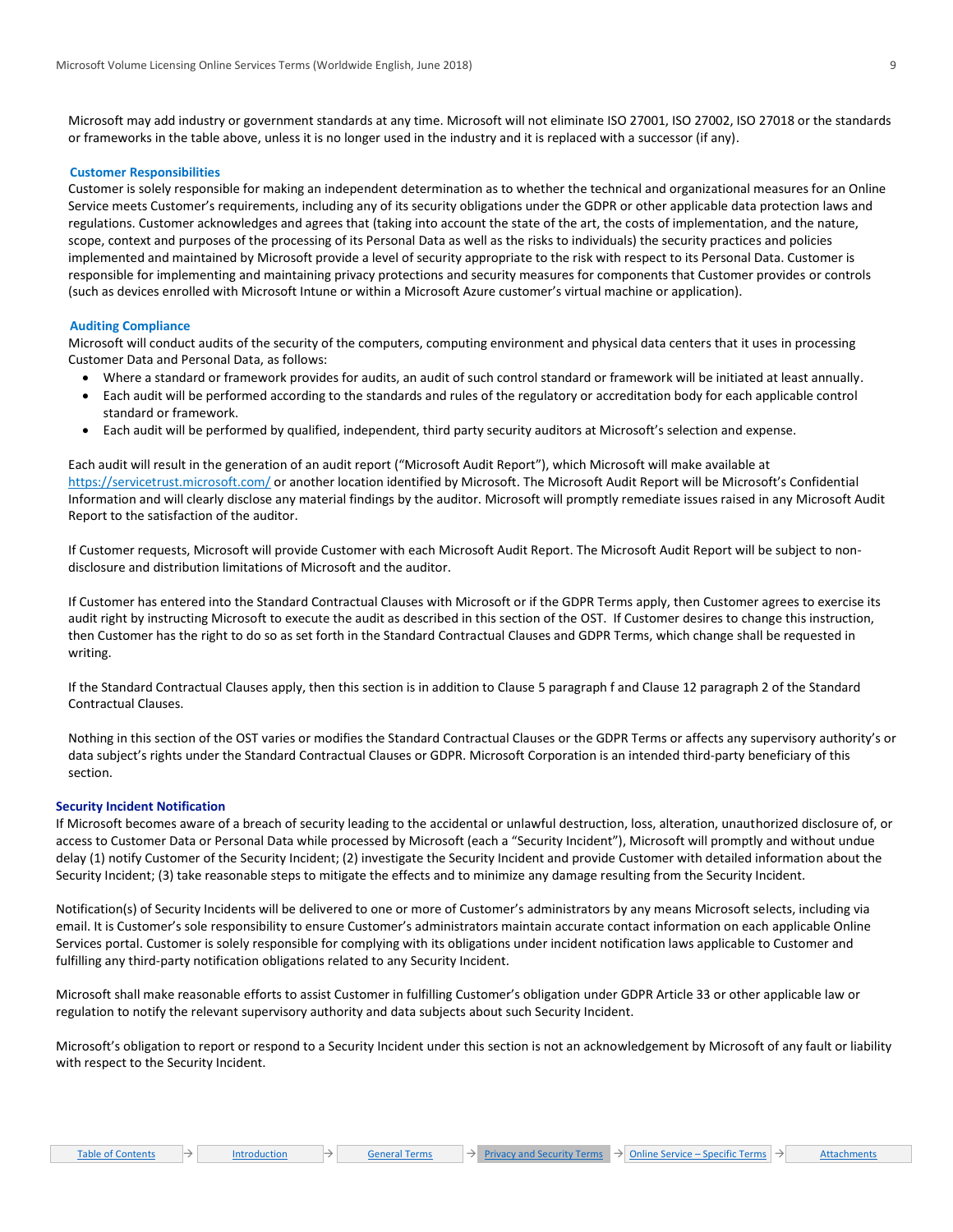Customer must notify Microsoft promptly about any possible misuse of its accounts or authentication credentials or any security incident related to an Online Service.

#### <span id="page-9-0"></span>**Data Transfers and Location**

#### **Data Transfers**

Except as described elsewhere in the OST, Customer Data and Personal Data that Microsoft processes on Customer's behalf may be transferred to, and stored and processed in, the United States or any other country in which Microsoft or its Subprocessors operate. Customer appoints Microsoft to perform any such transfer of Customer Data and Personal Data to any such country and to store and process Customer Data and Personal Data to provide the Online Services.

All transfers of Customer Data out of the European Union, European Economic Area, and Switzerland by the Core Online Services shall be governed by the Standard Contractual Clauses in Attachment 3, unless the Customer has opted out of those clauses.

Microsoft will abide by the requirements of European Economic Area and Swiss data protection law regarding the collection, use, transfer, retention, and other processing of Personal Data from the European Economic Area and Switzerland. All transfers of Personal Data to a third country or an international organization will be subject to appropriate safeguards as described in Article 46 of the GDPR and such transfers and safeguards will be documented according to Article 30(2) of the GDPR.

In addition, Microsoft is certified to the EU-U.S. and Swiss-U.S. Privacy Shield Frameworks and the commitments they entail. Microsoft agrees to notify Customer in the event that it makes a determination that it can no longer meet its obligation to provide the same level of protection as is required by the Privacy Shield principles.

#### <span id="page-9-2"></span>**Location of Customer Data at Rest**

For the Core Online Services, Microsoft will store Customer Data at rest within certain major geographic areas (each, a Geo) as follows:

- **Office 365 Services.** If Customer provisions its tenant in Australia, Canada (except for Microsoft Stream), the European Union, France, India, Japan, South Korea, the United Kingdom, or the United States, Microsoft will store the following Customer Data at rest only within that Geo: (1) Exchange Online mailbox content (e-mail body, calendar entries, and the content of e-mail attachments), (2) SharePoint Online site content and the files stored within that site, (3) files uploaded to OneDrive for Business, and (4) project content uploaded to Project Online.
- **Microsoft Intune Online Services**. When Customer provisions a tenant account, Customer selects an available Geo where Customer Data at rest will be stored. Microsoft will not transfer the Customer Data outside of Customer's selected Geo except as noted in the "Data Location" section of the Microsoft Intune Trust Center.
- **Microsoft Business Application Platform Core Services**. If Customer provisions its tenant in Australia, Canada, Asia Pacific, India, Japan, the European Union, United Kingdom (Power BI only), or the United States, Microsoft will store Customer Data at rest only within that Geo, except as noted in the data location section of the Microsoft Business Application Platform Trust Center.
- **Microsoft Azure Core Services**. If Customer configures a particular service to be deployed within a Geo then, for that service, Microsoft will store Customer Data at rest within the specified Geo. Certain services may not enable Customer to configure deployment in a particular Geo or outside the United States and may store backups in other locations, as detailed in the Microsoft Azure Trust Center (which Microsoft may update from time to time, but Microsoft will not add exceptions for existing Services in general release).
- **Microsoft Cloud App Security**. If Customer provisions its tenant in the European Union or the United States, Microsoft will store Customer Data at rest only within that Geo.
- **Microsoft Dynamics 365 Core Services**. When Customer provisions a Dynamics 365 Core Service to be deployed within an available Geo, then, for that service, Microsoft will store Customer Data at rest within that specified Geo, except as described in the Microsoft Dynamics 365 Trust Center (which Microsoft may update from time to time).

Microsoft does not control or limit the regions from which Customer or Customer's end users may access or move Customer Data.

#### <span id="page-9-1"></span>**Data Retention and Deletion**

At all times during the term of Customer's subscription, Customer will have the ability to access, extract and delete Customer Data stored in each Online Service.

Except for free trials and LinkedIn services, Microsoft will retain Customer Data that remains stored in Online Services in a limited function account for 90 days after expiration or termination of Customer's subscription so that Customer may extract the data. After the 90-day retention period ends, Microsoft will disable Customer's account and delete the Customer Data and Personal Data within an additional 90 days, unless Microsoft is permitted or required by applicable law to retain such data or authorized in this agreement.

The Online Service may not support retention or extraction of software provided by Customer. Microsoft has no liability for the deletion of Customer Data or Personal Data as described in this section.

 $\left| \begin{array}{ccc} \text{Table of Contents} & \rightarrow & \text{Introduction} & \rightarrow & \text{General Terms} & \rightarrow & \text{Private} \rightarrow & \text{Online Service - Specific Terms} \rightarrow & \text{Attention} \end{array} \right|$  $\left| \begin{array}{ccc} \text{Table of Contents} & \rightarrow & \text{Introduction} & \rightarrow & \text{General Terms} & \rightarrow & \text{Private} \rightarrow & \text{Online Service - Specific Terms} \rightarrow & \text{Attention} \end{array} \right|$  $\left| \begin{array}{ccc} \text{Table of Contents} & \rightarrow & \text{Introduction} & \rightarrow & \text{General Terms} & \rightarrow & \text{Private} \rightarrow & \text{Online Service - Specific Terms} \rightarrow & \text{Attention} \end{array} \right|$  $\left| \begin{array}{ccc} \text{Table of Contents} & \rightarrow & \text{Introduction} & \rightarrow & \text{General Terms} & \rightarrow & \text{Private} \rightarrow & \text{Online Service - Specific Terms} \rightarrow & \text{Attention} \end{array} \right|$  $\left| \begin{array}{ccc} \text{Table of Contents} & \rightarrow & \text{Introduction} & \rightarrow & \text{General Terms} & \rightarrow & \text{Private} \rightarrow & \text{Online Service - Specific Terms} \rightarrow & \text{Attention} \end{array} \right|$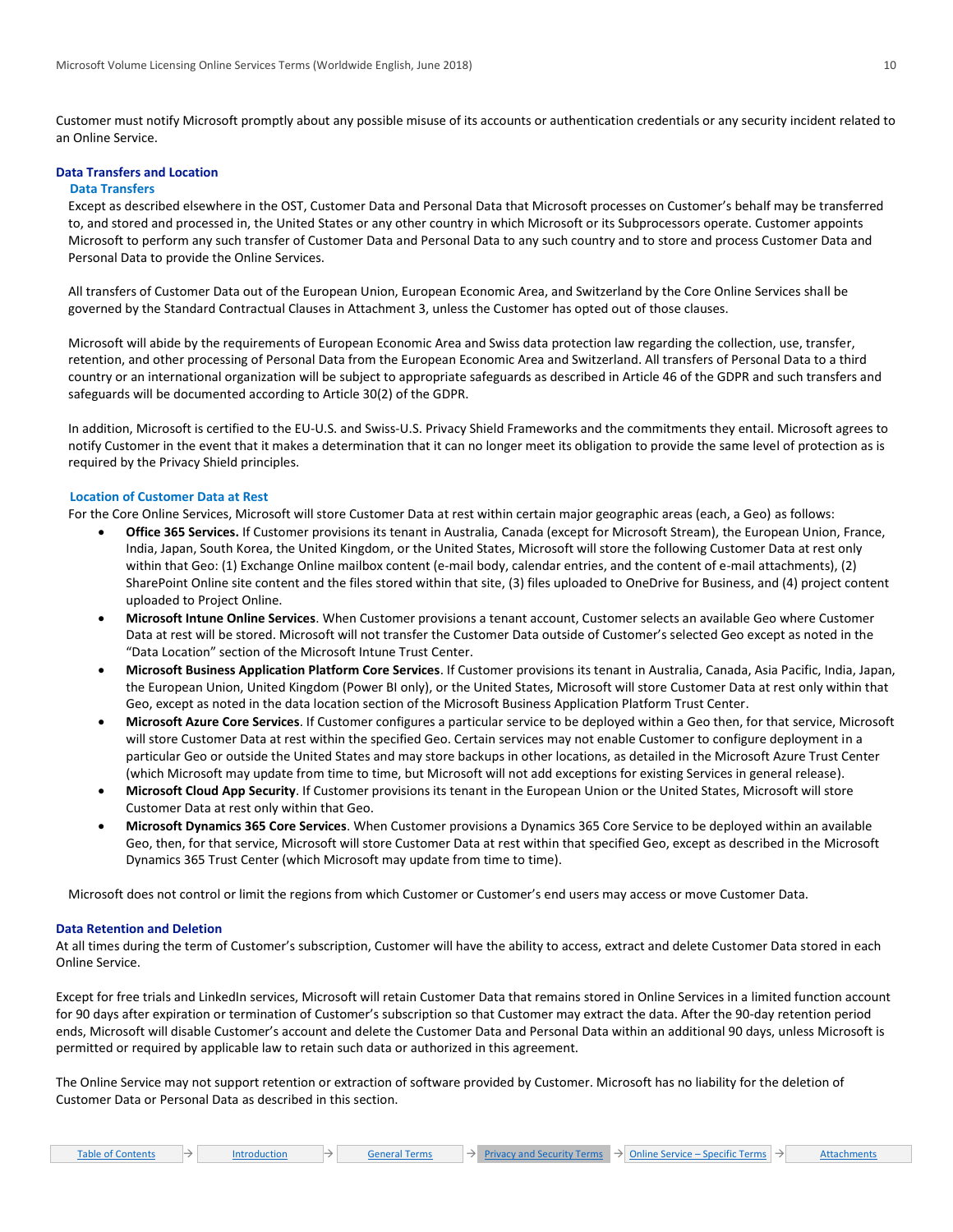#### <span id="page-10-0"></span>**Processor Confidentiality Commitment**

Microsoft will ensure that its personnel engaged in the processing of Customer Data and Personal Data (i) will process such data only on instructions from Customer, and (ii) will be obligated to maintain the confidentiality and security of such data even after their engagement ends.

#### <span id="page-10-1"></span>**Notice and Controls on use of Subprocessors**

Microsoft may hire third parties to provide certain limited or ancillary services on its behalf. Customer consents to the engagement of these third parties and Microsoft Affiliates as Subprocessors. The above authorizations will constitute Customer's prior written consent to the subcontracting by Microsoft of the processing of Customer Data and Personal Data if such consent is required under the Standard Contractual Clauses or the GDPR Terms.

Microsoft is responsible for its Subprocessor's compliance with Microsoft's obligations in the OST. Microsoft makes available information about Subprocessors on a Microsoft website. When engaging any Subprocessor, Microsoft will ensure via a written contract that the Subprocessor may access and use Customer Data or Personal Data only to deliver the services Microsoft has retained them to provide and is prohibited from using Customer Data or Personal Data for any other purpose. Microsoft will ensure that Subprocessors are bound by written agreements that require them to provide at least the level of data protection required of Microsoft by the OST.

From time to time, Microsoft may engage new Subprocessors. Microsoft will give Customer notice (by updating the website and provide Customer with a mechanism to obtain notice of that update) of any new Subprocessor at least 14-days in advance of providing that Subprocessor with access to Customer Data or Personal Data. However, with respect to Core Online Services, Microsoft will give Customer notice (by updating the website and provide Customer with a mechanism to obtain notice of that update) of any new Subprocessor at least 6-months in advance of providing that Subprocessor with access to Customer Data.

If Customer does not approve of a new Subprocessor, then Customer may terminate any subscription for the affected Online Service without penalty by providing, before the end of the relevant notice period, written notice of termination that includes an explanation of the grounds for non-approval. If the affected Online Service is part of a suite (or similar single purchase of services), then any termination will apply to the entire suite. After termination, Microsoft will remove payment obligations for any subscriptions for the terminated Online Service from subsequent invoices to Customer or its reseller.

#### <span id="page-10-2"></span>**Educational Institutions**

If Customer is an educational agency or institution to which regulations under the Family Educational Rights and Privacy Act, 20 U.S.C. § 1232g (FERPA) apply, Microsoft acknowledges that for the purposes of the OST, Microsoft is a "school official" with "legitimate educational interests" in the Customer Data, as those terms have been defined under FERPA and its implementing regulations, and Microsoft agrees to abide by the limitations and requirements imposed by 34 CFR 99.33(a) on school officials.

Customer understands that Microsoft may possess limited or no contact information for Customer's students and students' parents. Consequently, Customer will be responsible for obtaining any parental consent for any end user's use of the Online Service that may be required by applicable law and to convey notification on behalf of Microsoft to students (or, with respect to a student under 18 years of age and not in attendance at a postsecondary institution, to the student's parent) of any judicial order or lawfully-issued subpoena requiring the disclosure of Customer Data in Microsoft's possession as may be required under applicable law.

#### <span id="page-10-3"></span>**HIPAA Business Associate**

If Customer is a "covered entity" or a "business associate" and includes "protected health information" in Customer Data as those terms are defined in 45 CFR § 160.103, execution of Customer's volume licensing agreement includes execution of the HIPAA Business Associate Agreement ("BAA"), the full text of which identifies the Online Services to which it applies and is available at [http://aka.ms/BAA.](http://aka.ms/BAA) Customer may opt out of the BAA by sending the following information to Microsoft in a written notice (under the terms of the Customer's volume licensing agreement):

- the full legal name of the Customer and any Affiliate that is opting out;
- if Customer has multiple volume licensing agreements, the volume licensing agreement to which the opt out applies.

#### <span id="page-10-4"></span>**How to Contact Microsoft**

If Customer believes that Microsoft is not adhering to its privacy or security commitments, Customer may contact customer support or use Microsoft's Privacy web form, located at <http://go.microsoft.com/?linkid=9846224>. Microsoft's mailing address is:

**Microsoft Enterprise Service Privacy** Microsoft Corporation One Microsoft Way Redmond, Washington 98052 USA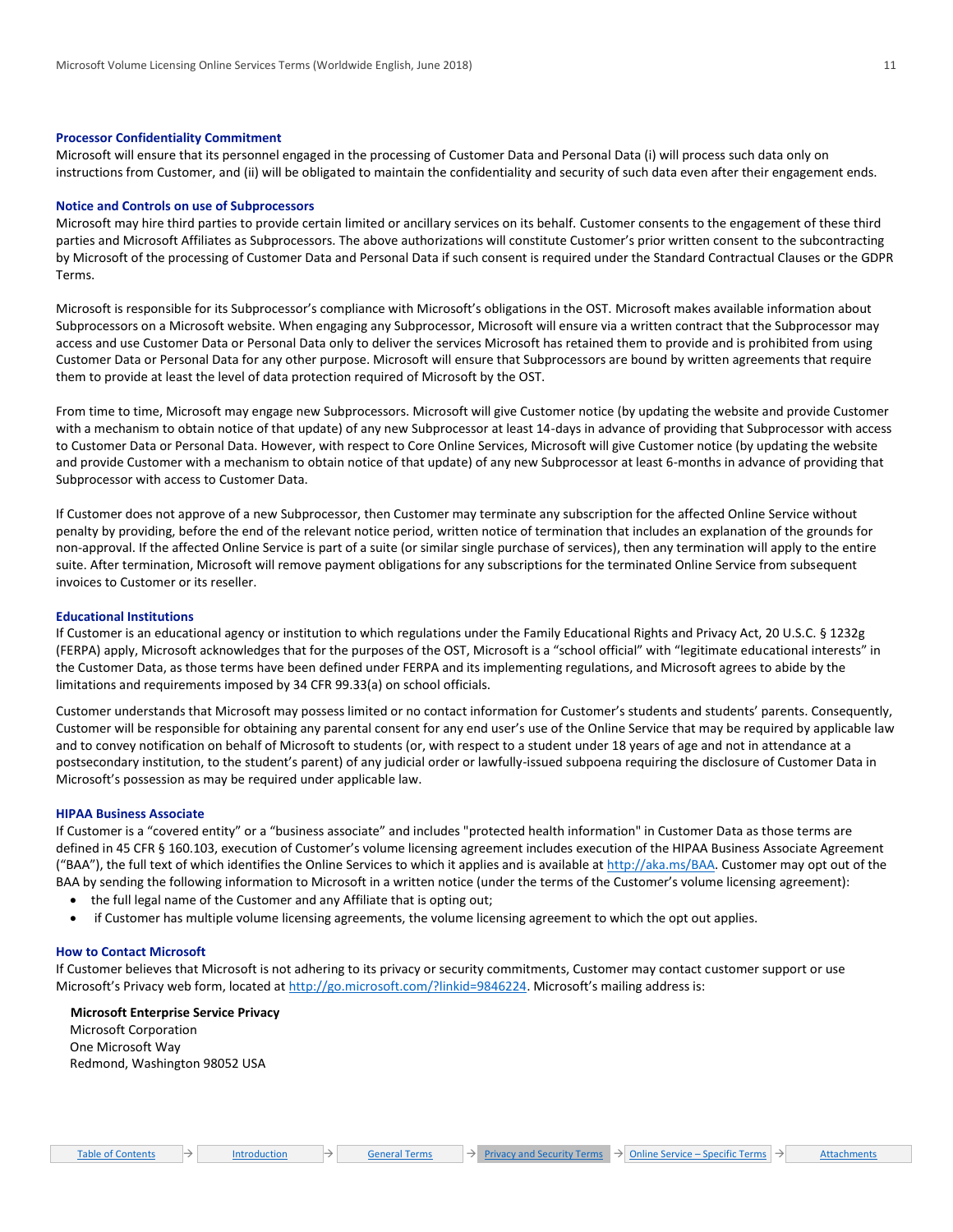Microsoft Ireland Operations Limited is Microsoft's data protection representative for the European Economic Area and Switzerland. The privacy representative of Microsoft Ireland Operations Limited can be reached at the following address:

#### **Microsoft Ireland Operations, Ltd.** Attn: Data Protection One Microsoft Place South County Business Park Leopardstown Dublin 18 D18 P521

[Table of Contents](#page-1-0) / General Terms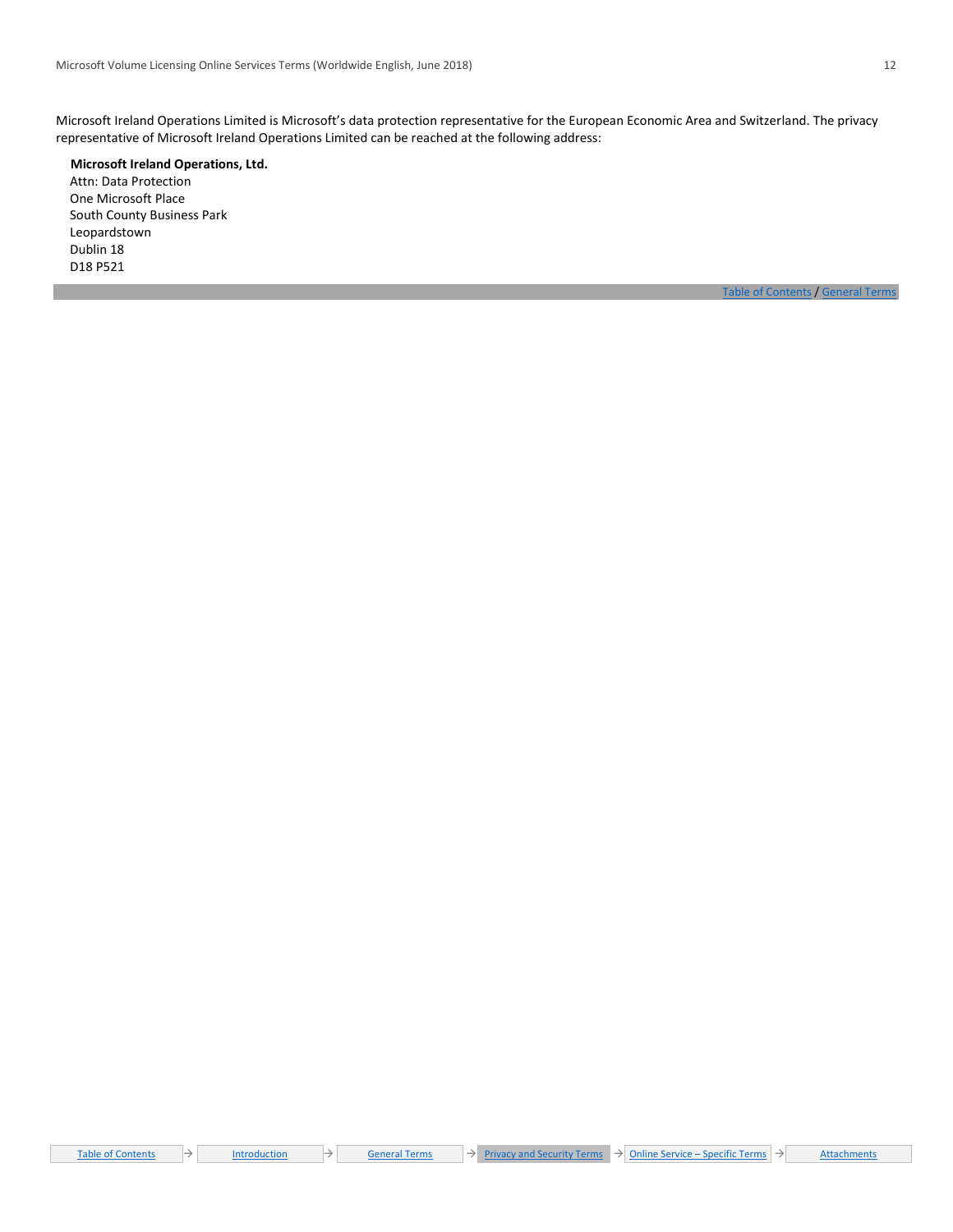## <span id="page-12-0"></span>Appendix A – Core Online Services

The term "Core Online Services" applies only to the services in the table below, excluding any Previews.

| <b>Online Services</b>                                          |                                                                                                                                                                                                                                                                                                                                                                                                                                                                                                                                                                                                                                                                                                                                                                                                                                                                                                                                                                                                                                                                                                                                                                                                            |
|-----------------------------------------------------------------|------------------------------------------------------------------------------------------------------------------------------------------------------------------------------------------------------------------------------------------------------------------------------------------------------------------------------------------------------------------------------------------------------------------------------------------------------------------------------------------------------------------------------------------------------------------------------------------------------------------------------------------------------------------------------------------------------------------------------------------------------------------------------------------------------------------------------------------------------------------------------------------------------------------------------------------------------------------------------------------------------------------------------------------------------------------------------------------------------------------------------------------------------------------------------------------------------------|
| Microsoft Dynamics 365 Core<br><b>Services</b>                  | The following services, each as a standalone service or as included in a Dynamics 365 branded plan or application:<br>Microsoft Dynamics 365 for Customer Service, Microsoft Dynamics 365 for Field Service, Microsoft Dynamics 365 Business<br>Central, Microsoft Dynamics 365 for Finance and Operations, Enterprise edition, Microsoft Dynamics 365 for Marketing,<br>Microsoft Dynamics 365 for Project Service Automation, Microsoft Dynamics 365 for Retail, Microsoft Dynamics 365 for<br>Talent, Microsoft Dynamics 365 for Talent: Attract, Microsoft Dynamics 365 for Talent: Onboard, Microsoft Dynamics 365<br>for Sales, Microsoft Dynamics 365 for Sales Professional, and Microsoft Social Engagement. Microsoft Dynamics 365 Core<br>Services do not include (1) Microsoft Dynamics 365 Services for supported devices or software, which includes but is not<br>limited to Microsoft Dynamics 365 for apps, tablets, phones, or any of these; (2) LinkedIn Sales Navigator; or (3) except as<br>expressly defined in the licensing terms for the corresponding service, any other separately-branded service made<br>available with or connected to Microsoft Dynamics 365 Core Services. |
| Office 365 Services                                             | The following services, each as a standalone service or as included in an Office 365-branded plan or suite: Compliance<br>Manager, Customer Lockbox, Exchange Online Archiving, Exchange Online Protection, Exchange Online, Microsoft<br>Bookings, Microsoft MyAnalytics, Microsoft Planner, Microsoft StaffHub, Microsoft Teams, Microsoft To-Do, Office 365<br>Advanced Threat Protection, Office 365 Video, Office Online, OneDrive for Business, Outlook Customer Manager, Project<br>Online, SharePoint Online, Skype for Business Online, Sway, and Yammer Enterprise. Office 365 Services do not include<br>Office 365 ProPlus, any portion of PSTN Services that operate outside of Microsoft's control, any client software, or any<br>separately branded service made available with an Office 365-branded plan or suite, such as a Bing or a service branded<br>"for Office 365."                                                                                                                                                                                                                                                                                                              |
| <b>Microsoft Azure Core Services</b>                            | API Management, App Service (API Apps, Logic Apps, Mobile Apps, Web Apps), Application Gateway, Application Insights,<br>Automation, Azure Active Directory, Azure Container Service, Azure Cosmos DB (formerly DocumentDB), Azure DevTest<br>Labs, Azure DNS, Azure Information Protection (including Azure Rights Management), Azure Resource Manager, Backup,<br>Batch, BizTalk Services, Cloud Services, Data Catalog, Data Factory, Data Lake Analytics, Data Lake Store, Event Hubs,<br>Express Route, Functions, HDInsight, Import/Export, IoT Hub, Key Vault, Load Balancer, Log Analytics (formerly<br>Operational Insights), Azure Machine Learning Studio, Media Services, Microsoft Azure Portal, Multi-Factor<br>Authentication, Notification Hubs, Power BI Embedded, Redis Cache, Scheduler, Security Center, Service Bus, Service<br>Fabric, Site Recovery, SQL Data Warehouse, SQL Database, SQL Server Stretch Database, Storage, StorSimple, Stream<br>Analytics, Traffic Manager, Virtual Machines, Virtual Machine Scale Sets, Virtual Network, Visual Studio Team Services,<br>and VPN Gateway                                                                                       |
| Microsoft Cloud App Security                                    | The cloud service portion of Microsoft Cloud App Security.                                                                                                                                                                                                                                                                                                                                                                                                                                                                                                                                                                                                                                                                                                                                                                                                                                                                                                                                                                                                                                                                                                                                                 |
| Microsoft Intune Online Services                                | The cloud service portion of Microsoft Intune such as the Microsoft Intune Add-on Product or a management service<br>provided by Microsoft Intune such as Mobile Device Management for Office 365.                                                                                                                                                                                                                                                                                                                                                                                                                                                                                                                                                                                                                                                                                                                                                                                                                                                                                                                                                                                                         |
| Microsoft Business Application<br><b>Platform Core Services</b> | The following services, each as a standalone service or as included in an Office 365 or Microsoft Dynamics 365 branded<br>plan or suite: Microsoft Power BI, Microsoft PowerApps, Microsoft Flow, and Microsoft Stream. Microsoft Business<br>Application Platform Core Services do not include any client software, including but not limited to Power BI Report Server,<br>the Power BI, PowerApps or Microsoft Flow mobile applications, Power BI Desktop, or PowerApps Studio.                                                                                                                                                                                                                                                                                                                                                                                                                                                                                                                                                                                                                                                                                                                         |

## <span id="page-12-1"></span>Appendix B – Security Measures

Microsoft has implemented and will maintain for Customer Data in the Core Online Services the following security measures, which, in conjunction with the security commitments in the OST (including the GDPR Terms), are Microsoft's only responsibility with respect to the security of that data.

| Domain                               | <b>Practices</b>                                                                                                                                                                                                                                     |
|--------------------------------------|------------------------------------------------------------------------------------------------------------------------------------------------------------------------------------------------------------------------------------------------------|
| Organization of Information Security | Security Ownership. Microsoft has appointed one or more security officers responsible for coordinating and monitoring<br>the security rules and procedures.                                                                                          |
|                                      | Security Roles and Responsibilities. Microsoft personnel with access to Customer Data are subject to confidentiality<br>obligations.                                                                                                                 |
|                                      | Risk Management Program. Microsoft performed a risk assessment before processing the Customer Data or launching<br>the Online Services service.                                                                                                      |
|                                      | Microsoft retains its security documents pursuant to its retention requirements after they are no longer in effect.                                                                                                                                  |
| <b>Asset Management</b>              | Asset Inventory. Microsoft maintains an inventory of all media on which Customer Data is stored. Access to the<br>inventories of such media is restricted to Microsoft personnel authorized in writing to have such access.<br><b>Asset Handling</b> |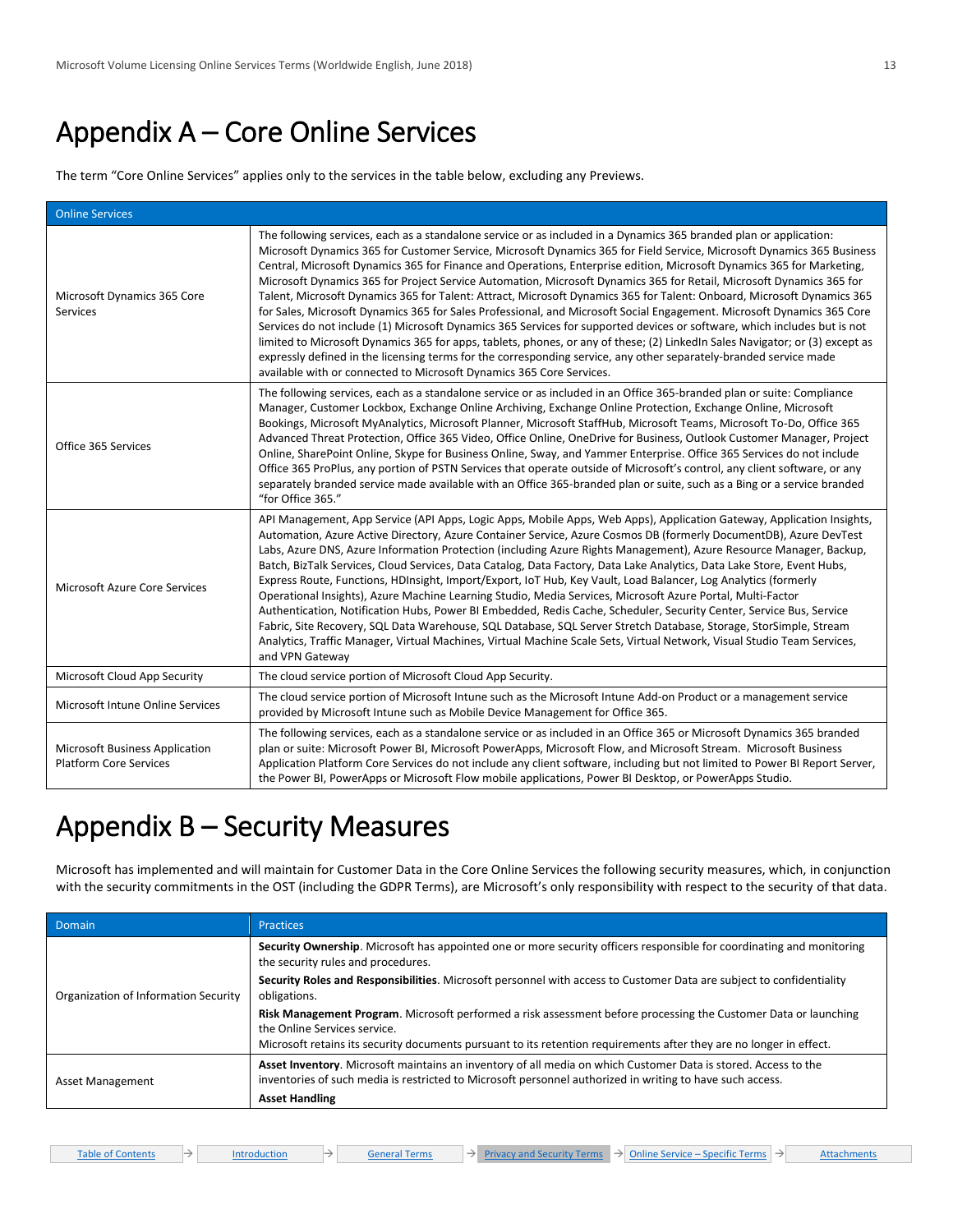| Domain                                     | Practices                                                                                                                                                                                                                                                                                                                                                                                                                                                                                 |
|--------------------------------------------|-------------------------------------------------------------------------------------------------------------------------------------------------------------------------------------------------------------------------------------------------------------------------------------------------------------------------------------------------------------------------------------------------------------------------------------------------------------------------------------------|
|                                            | Microsoft classifies Customer Data to help identify it and to allow for access to it to be appropriately restricted.<br>- Microsoft imposes restrictions on printing Customer Data and has procedures for disposing of printed materials that<br>contain Customer Data.<br>- Microsoft personnel must obtain Microsoft authorization prior to storing Customer Data on portable devices, remotely<br>accessing Customer Data, or processing Customer Data outside Microsoft's facilities. |
| <b>Human Resources Security</b>            | Security Training. Microsoft informs its personnel about relevant security procedures and their respective roles. Microsoft<br>also informs its personnel of possible consequences of breaching the security rules and procedures. Microsoft will only<br>use anonymous data in training.                                                                                                                                                                                                 |
|                                            | Physical Access to Facilities. Microsoft limits access to facilities where information systems that process Customer Data<br>are located to identified authorized individuals.                                                                                                                                                                                                                                                                                                            |
| <b>Physical and Environmental Security</b> | <b>Physical Access to Components</b> . Microsoft maintains records of the incoming and outgoing media containing Customer<br>Data, including the kind of media, the authorized sender/recipients, date and time, the number of media and the types of<br>Customer Data they contain.                                                                                                                                                                                                      |
|                                            | Protection from Disruptions. Microsoft uses a variety of industry standard systems to protect against loss of data due to<br>power supply failure or line interference.                                                                                                                                                                                                                                                                                                                   |
|                                            | Component Disposal. Microsoft uses industry standard processes to delete Customer Data when it is no longer needed.                                                                                                                                                                                                                                                                                                                                                                       |
|                                            | Operational Policy. Microsoft maintains security documents describing its security measures and the relevant procedures<br>and responsibilities of its personnel who have access to Customer Data.                                                                                                                                                                                                                                                                                        |
|                                            | <b>Data Recovery Procedures</b><br>- On an ongoing basis, but in no case less frequently than once a week (unless no Customer Data has been updated<br>during that period), Microsoft maintains multiple copies of Customer Data from which Customer Data can be<br>recovered.                                                                                                                                                                                                            |
|                                            | - Microsoft stores copies of Customer Data and data recovery procedures in a different place from where the primary<br>computer equipment processing the Customer Data is located.                                                                                                                                                                                                                                                                                                        |
| <b>Communications and Operations</b>       | Microsoft has specific procedures in place governing access to copies of Customer Data.<br>- Microsoft reviews data recovery procedures at least every six months, except for data recovery procedures for Azure                                                                                                                                                                                                                                                                          |
| Management                                 | Government Services, which are reviewed every twelve months.<br>- Microsoft logs data restoration efforts, including the person responsible, the description of the restored data and<br>where applicable, the person responsible and which data (if any) had to be input manually in the data recovery process.                                                                                                                                                                          |
|                                            | Malicious Software. Microsoft has anti-malware controls to help avoid malicious software gaining unauthorized access to<br>Customer Data, including malicious software originating from public networks.                                                                                                                                                                                                                                                                                  |
|                                            | <b>Data Beyond Boundaries</b>                                                                                                                                                                                                                                                                                                                                                                                                                                                             |
|                                            | - Microsoft encrypts, or enables Customer to encrypt, Customer Data that is transmitted over public networks.<br>- Microsoft restricts access to Customer Data in media leaving its facilities.                                                                                                                                                                                                                                                                                           |
|                                            | Event Logging. Microsoft logs, or enables Customer to log, access and use of information systems containing Customer<br>Data, registering the access ID, time, authorization granted or denied, and relevant activity.                                                                                                                                                                                                                                                                    |
|                                            | Access Policy. Microsoft maintains a record of security privileges of individuals having access to Customer Data.                                                                                                                                                                                                                                                                                                                                                                         |
|                                            | <b>Access Authorization</b><br>- Microsoft maintains and updates a record of personnel authorized to access Microsoft systems that contain Customer                                                                                                                                                                                                                                                                                                                                       |
|                                            | Data.<br>Microsoft deactivates authentication credentials that have not been used for a period of time not to exceed six months.<br>- Microsoft identifies those personnel who may grant, alter or cancel authorized access to data and resources.<br>- Microsoft ensures that where more than one individual has access to systems containing Customer Data, the individuals<br>have separate identifiers/log-ins.                                                                       |
|                                            | <b>Least Privilege</b>                                                                                                                                                                                                                                                                                                                                                                                                                                                                    |
|                                            | - Technical support personnel are only permitted to have access to Customer Data when needed.<br>- Microsoft restricts access to Customer Data to only those individuals who require such access to perform their job                                                                                                                                                                                                                                                                     |
| <b>Access Control</b>                      | function.                                                                                                                                                                                                                                                                                                                                                                                                                                                                                 |
|                                            | <b>Integrity and Confidentiality</b><br>- Microsoft instructs Microsoft personnel to disable administrative sessions when leaving premises Microsoft controls or<br>when computers are otherwise left unattended.                                                                                                                                                                                                                                                                         |
|                                            | - Microsoft stores passwords in a way that makes them unintelligible while they are in force.                                                                                                                                                                                                                                                                                                                                                                                             |
|                                            | Authentication<br>- Microsoft uses industry standard practices to identify and authenticate users who attempt to access information                                                                                                                                                                                                                                                                                                                                                       |
|                                            | systems.<br>- Where authentication mechanisms are based on passwords, Microsoft requires that the passwords are renewed<br>regularly.                                                                                                                                                                                                                                                                                                                                                     |
|                                            | - Where authentication mechanisms are based on passwords, Microsoft requires the password to be at least eight<br>characters long.                                                                                                                                                                                                                                                                                                                                                        |
|                                            | Microsoft ensures that de-activated or expired identifiers are not granted to other individuals.                                                                                                                                                                                                                                                                                                                                                                                          |

[Table of Contents](#page-1-0)  $\rightarrow$  Introduction  $\rightarrow$  General Terms  $\rightarrow$  Privacy and Security Terms  $\rightarrow$  [Online Service](#page-14-0) – Specific Terms  $\rightarrow$  [Attachments](#page-29-0)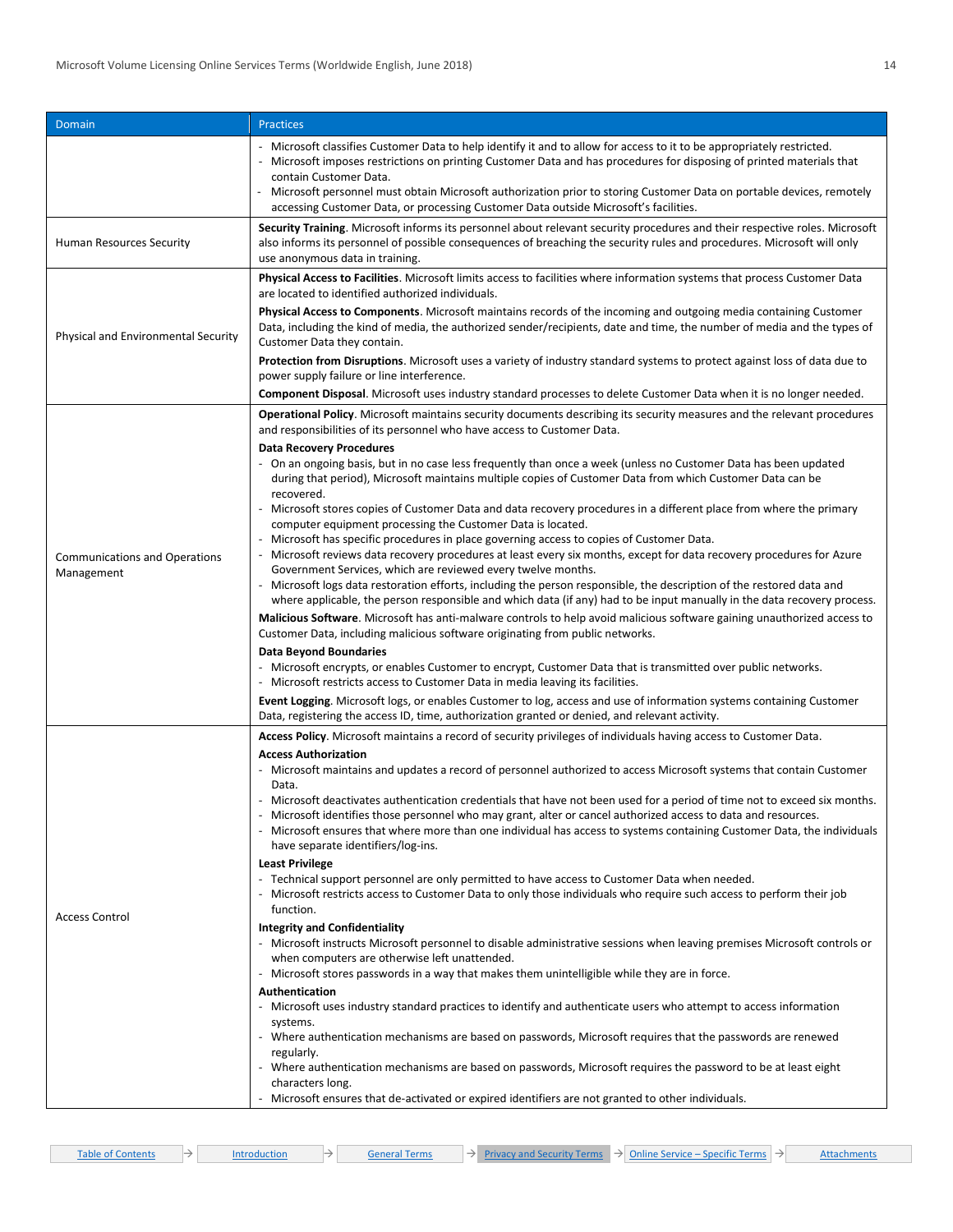<span id="page-14-0"></span>

| Domain                                      | <b>Practices</b>                                                                                                                                                                                                                                                                                                                                                                                                                                                                                                                                                                                                                                                                                                                                                                                                       |
|---------------------------------------------|------------------------------------------------------------------------------------------------------------------------------------------------------------------------------------------------------------------------------------------------------------------------------------------------------------------------------------------------------------------------------------------------------------------------------------------------------------------------------------------------------------------------------------------------------------------------------------------------------------------------------------------------------------------------------------------------------------------------------------------------------------------------------------------------------------------------|
|                                             | - Microsoft monitors, or enables Customer to monitor, repeated attempts to gain access to the information system using<br>an invalid password.<br>- Microsoft maintains industry standard procedures to deactivate passwords that have been corrupted or inadvertently<br>disclosed.<br>- Microsoft uses industry standard password protection practices, including practices designed to maintain the<br>confidentiality and integrity of passwords when they are assigned and distributed, and during storage.<br>Network Design. Microsoft has controls to avoid individuals assuming access rights they have not been assigned to gain<br>access to Customer Data they are not authorized to access.                                                                                                               |
| Information Security Incident<br>Management | <b>Incident Response Process</b><br>- Microsoft maintains a record of security breaches with a description of the breach, the time period, the consequences<br>of the breach, the name of the reporter, and to whom the breach was reported, and the procedure for recovering data.<br>For each security breach that is a Security Incident, notification by Microsoft (as described in the "Security Incident<br>Notification" section above) will be made without undue delay and, in any event, within 72 hours.<br>- Microsoft tracks, or enables Customer to track, disclosures of Customer Data, including what data has been disclosed,<br>to whom, and at what time.<br>Service Monitoring. Microsoft security personnel verify logs at least every six months to propose remediation efforts if<br>necessary. |
| <b>Business Continuity Management</b>       | - Microsoft maintains emergency and contingency plans for the facilities in which Microsoft information systems that<br>process Customer Data are located.<br>- Microsoft's redundant storage and its procedures for recovering data are designed to attempt to reconstruct Customer<br>Data in its original or last-replicated state from before the time it was lost or destroyed.                                                                                                                                                                                                                                                                                                                                                                                                                                   |

[Table of Contents](#page-1-0) / General Terms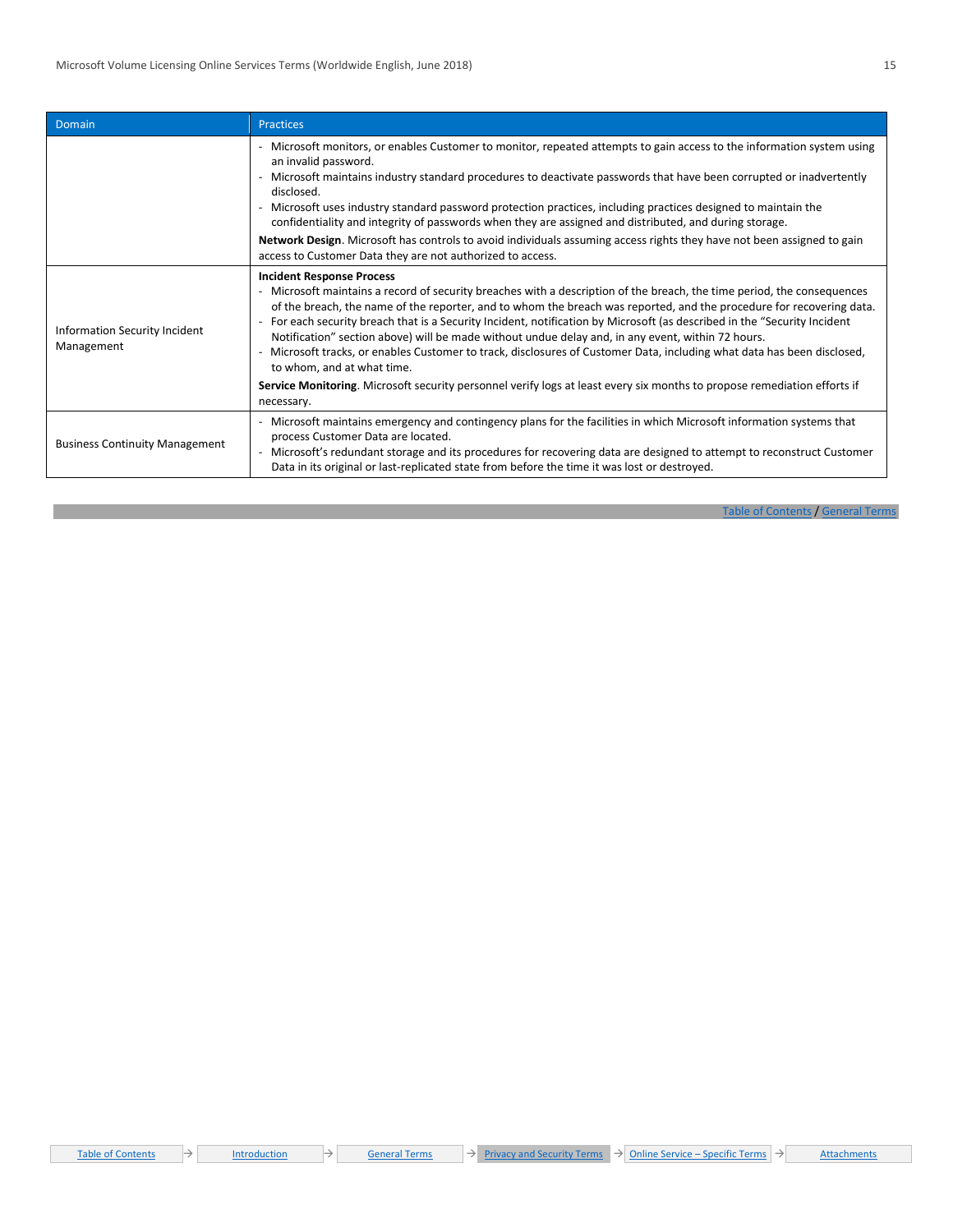## <span id="page-15-0"></span>Online Service Specific Terms

If an Online Service is not listed below, it does not have any Online Service-specific terms.

## <span id="page-15-1"></span>Microsoft Azure Services

#### **Notices**

The Bing Maps, Professional Services, Azure Media Services H.265/HEV Encoding, Adobe Flash Player, H.264/AVC Visual Standard, VC-1 Video Standard, and MPEG-4 Part 2 Visual Standard and MPEG-2 Video Standard Notices in [Attachment 1](#page-29-0) apply.

#### **Service Level Agreement**

Refer to http://azure.microsoft.com/support/legal/sla/.

#### **Definitions**

"Azure Government Services" means one or more of the services or features Microsoft makes available to Customer as Government Community Cloud Services in the "US Gov" regions identified a[t http://azure.microsoft.com/en-us/regions/#services.](http://azure.microsoft.com/en-us/regions/#services)

"Bing Search Services" means the Bing Custom Search, Entity Search, Image Search, Image Intelligence, News Search, Video Search, Web Search, Spell Check, and Autosuggest APIs, and any other APIs identified a[t https://aka.ms/r1j7jq.](https://aka.ms/r1j7jq)

"Bing Search Services Data" means Customer Data that are provided to Microsoft by, or on behalf of, Customer through use of the Bing Search Services.

"Customer Solution" means an application or any set of applications that adds primary and significant functionality to the Microsoft Azure Services and that is not primarily a substitute for the Microsoft Azure Services.

"Microsoft Azure Services" means the Microsoft services and features identified at [http://azure.microsoft.com/services/,](http://azure.microsoft.com/services/) except those licensed separately. "Microsoft Azure Services" includes any open source components incorporated by Microsoft in those services and features.

"Microsoft Translator" means Translator Text API and/or Translator Speech API offered by Microsoft as a cloud based machine translation service.

#### **Limitations**

Customer may not

- resell or redistribute the Microsoft Azure Services, or
- allow multiple users to directly or indirectly access any Microsoft Azure Service feature that is made available on a per user basis (e.g., Active Directory Premium). Specific reassignment terms applicable to a Microsoft Azure Service feature may be provided in supplemental documentation for that feature.

#### **Retirement of Services or Features**

Microsoft will provide Customer with 12 months' notice before removing any material feature or functionality or discontinuing a service, unless security, legal or system performance considerations require an expedited removal. This does not apply to Previews

#### **Data Retention after Expiration or Termination**

The expiration or termination of Customer's Online Service subscription will not change Customer's obligation to pay for hosting of Customer Data during any Extended Term.

#### **Hosting Exception**

Customer may create and maintain a Customer Solution and, despite anything to the contrary in Customer's volume licensing agreement, combine Microsoft Azure Services with Customer Data owned or licensed by Customer or a third party, to create a Customer Solution using the Microsoft Azure Service and the Customer Data together. Customer may permit third parties to access and use the Microsoft Azure Services in connection with the use of that Customer Solution. Customer is responsible for that use and for ensuring that these terms and the terms and conditions of Customer's volume licensing agreement are met by that use.

#### **Use of Software within Microsoft Azure**

For Microsoft software available within a Microsoft Azure Service, Microsoft grants Customer a limited license to use the software only within the Microsoft Azure Service.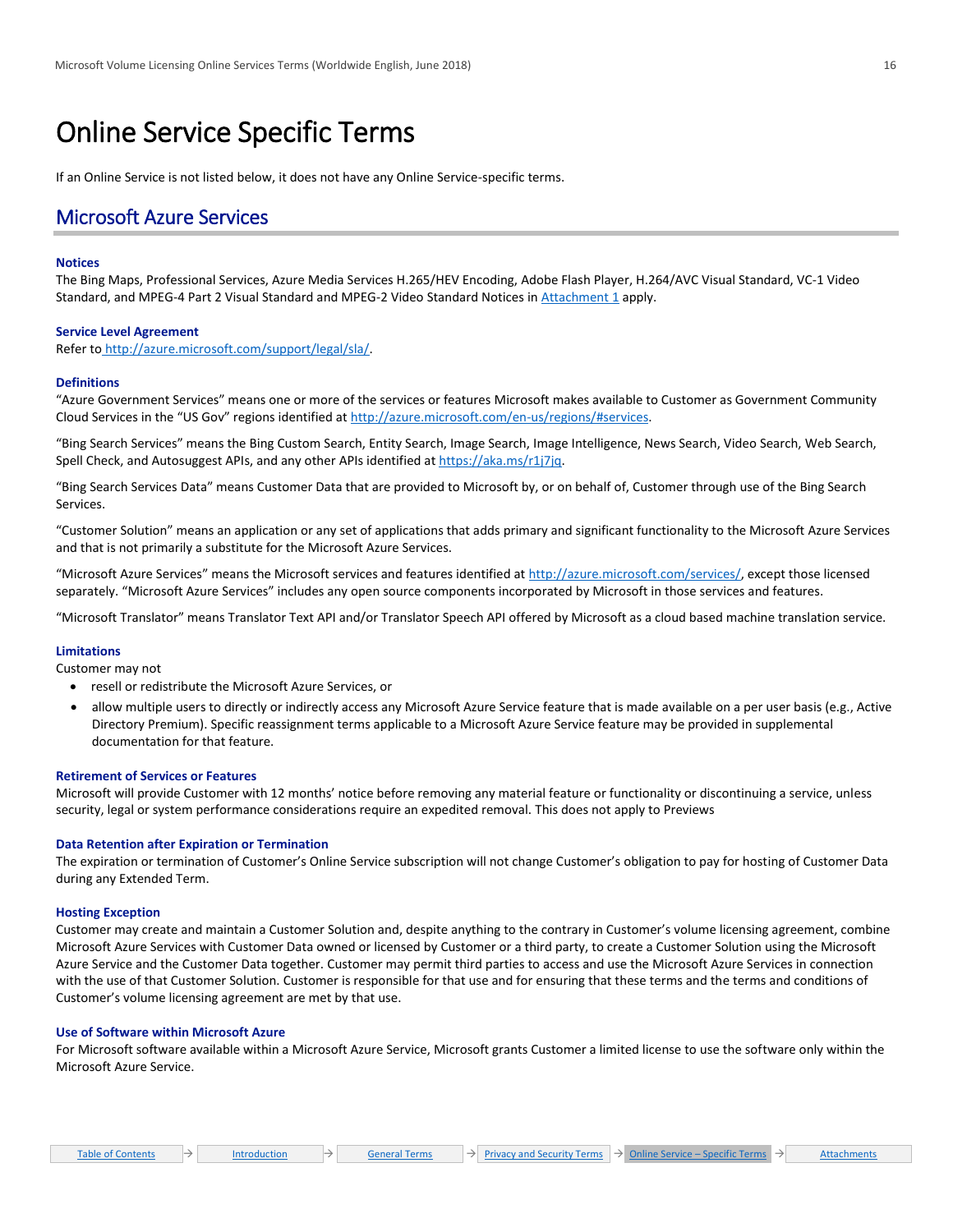#### **Data Center Availability**

Usage of data centers in certain regions may be restricted to Customers located in or near that region. For information on service availability by region, please refer to [http://azure.microsoft.com/en-us/regions.](http://azure.microsoft.com/en-us/regions)

#### **Sharing**

The Microsoft Azure Services may provide the ability to share a Customer Solution and/or Customer Data with other Azure users and communities, or other third parties. If Customer chooses to engage in such sharing, Customer agrees that it is giving a license to all authorized users, including the rights to use, modify, and repost its Customer Solution and/or the Customer Data, and Customer is allowing Microsoft to make them available to such users in a manner and location of its choosing.

#### **Marketplace**

Microsoft Azure enables Customer to access or purchase Non-Microsoft Products through features such as the Microsoft Azure Marketplace and the Virtual Machine Gallery, subject to separate terms available at [http://azure.microsoft.com/en-us/support/legal/store-terms.](http://azure.microsoft.com/en-us/support/legal/store-terms)

### <span id="page-16-0"></span>Azure Maps

#### **Navigation restrictions**

You may not use Azure Maps to enable turn-by-turn navigation functionality in any application.

#### **Database restrictions**

You may not use Azure Maps or any part thereof to create a competing database or service, or a derived database populated wholly or partially with your data and/or data supplied or created by any third party.

You will not use the data delivered by the Azure Maps in combination with any other third-party database, except that you may layer onto the data of a type not already included within the Service (such as your proprietary content) or of which Microsoft otherwise licenses.

#### **API Results**

You may not cache or store information delivered by the Azure Maps API including but not limited to geocodes and reverse geocodes, map data tiles and route information (the "Results") for the purpose of scaling such Results to serve multiple users.

Caching Results on a device or client browser is permitted where the purpose of such caching is to reduce latency times of the service used by you on such device or client browser. Results may not be stored for longer than: (i) than the validity period indicated in returned headers; or (ii) 30 days, whichever is the shortest.

You may not display any Results on any third-party content or geographical map database.

#### **Map Data**

Use of content displaying the TomTom copyright notice must be in accordance with restrictions set forth in the TomTom Licensing Third Party Product Terms and EULA [\(https://www.tomtom.com/en\\_GB/thirdpartyproductterms/\)](https://www.tomtom.com/en_GB/thirdpartyproductterms/).

#### **No warranty for accuracy**

Microsoft and its suppliers make no warranty that the maps, images, data or any content delivered by Azure Maps will be accurate or complete.

#### **Copyright**

You may not remove, obscure, mask or change any logo and/or copyright notice placed on or automatically generated by Azure Maps.

e of Contents / General Terms

## <span id="page-16-1"></span>Microsoft Azure Stack

Microsoft Azure Stack is a Microsoft Azure Service.

#### **Microsoft Azure Stack Privacy**

The Enterprise and Developer Privacy Statement located at [https://www.microsoft.com/en-us/privacystatement/EnterpriseDev](https://www.microsoft.com/en-us/privacystatement/EnterpriseDev/default.aspx) applies to Customer's use of Microsoft Azure Stack. If a Microsoft Cloud Agreement Customer uses Microsoft Azure Stack software or services that are hosted by a Reseller, such use will be subject to Reseller's privacy practices, which may differ from Microsoft's.

 $\left| \begin{array}{ccc} \text{Table of Contents} & \rightarrow & \text{Introduction} & \rightarrow & \text{General Terms} & \rightarrow & \text{Private} \rightarrow & \text{Online Service - Specific Terms} & \rightarrow & \text{Attention} \end{array} \right|$  $\left| \begin{array}{ccc} \text{Table of Contents} & \rightarrow & \text{Introduction} & \rightarrow & \text{General Terms} & \rightarrow & \text{Private} \rightarrow & \text{Online Service - Specific Terms} & \rightarrow & \text{Attention} \end{array} \right|$  $\left| \begin{array}{ccc} \text{Table of Contents} & \rightarrow & \text{Introduction} & \rightarrow & \text{General Terms} & \rightarrow & \text{Private} \rightarrow & \text{Online Service - Specific Terms} & \rightarrow & \text{Attention} \end{array} \right|$  $\left| \begin{array}{ccc} \text{Table of Contents} & \rightarrow & \text{Introduction} & \rightarrow & \text{General Terms} & \rightarrow & \text{Private} \rightarrow & \text{Online Service - Specific Terms} & \rightarrow & \text{Attention} \end{array} \right|$  $\left| \begin{array}{ccc} \text{Table of Contents} & \rightarrow & \text{Introduction} & \rightarrow & \text{General Terms} & \rightarrow & \text{Private} \rightarrow & \text{Online Service - Specific Terms} & \rightarrow & \text{Attention} \end{array} \right|$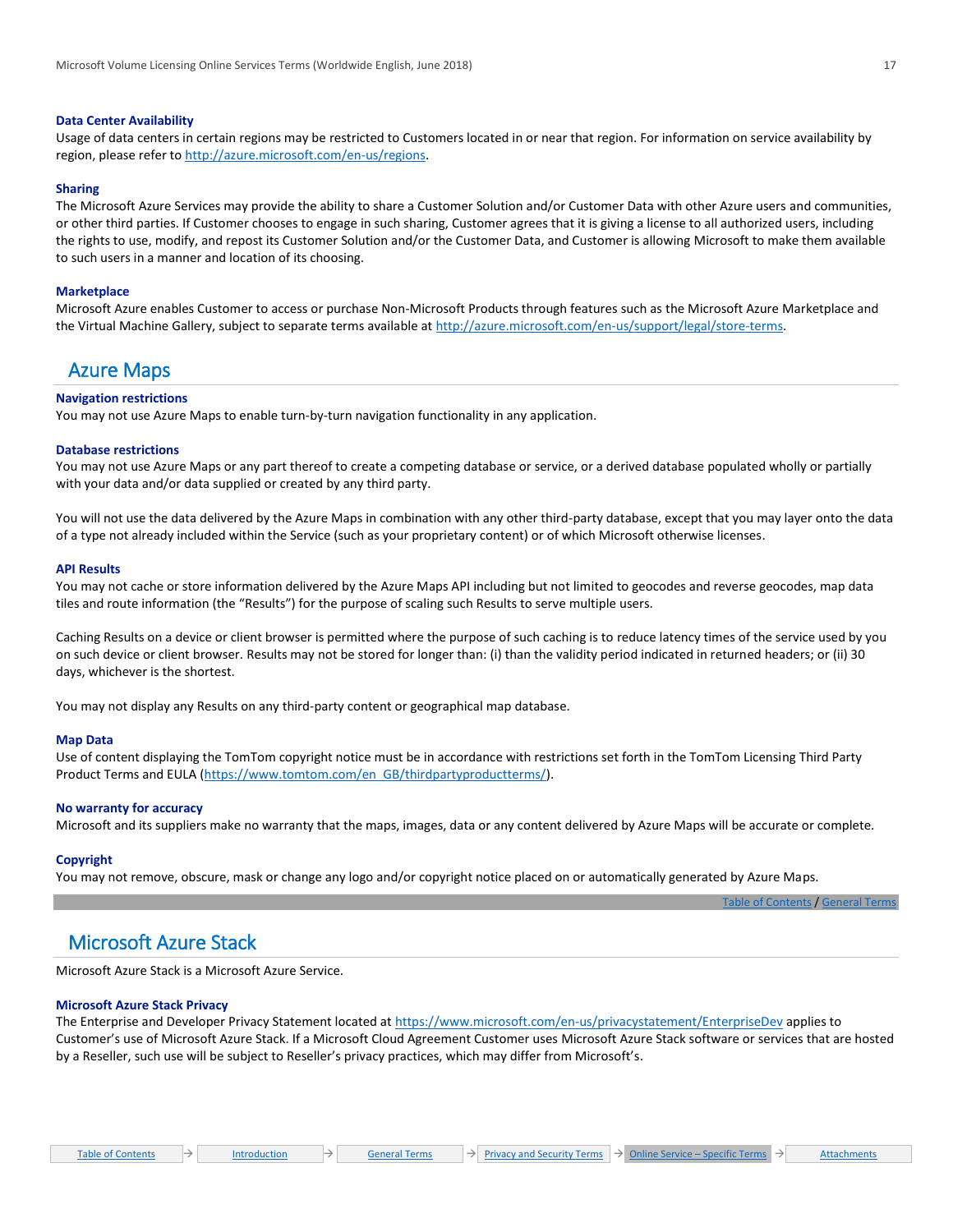#### **Use of Microsoft Azure Stack**

Customer may use Microsoft Azure Stack only on the hardware on which it is preinstalled. Microsoft Azure Stack includes Windows Server, Windows Software Components and SQL Server Technology, each of which are subject to the Included Technologies section of the Product Terms and may not be used outside of Microsoft Azure Stack.

#### **Use of the Default Provider Subscription**

The subscription created for the system administrator during the Azure Stack deployment process (the default provider subscription) may be used solely to deploy and manage the Azure Stack infrastructure; it may not be used to run any workload that does not deploy or manage Azure Stack infrastructure (e.g. it may not be used to run any application workloads).

able of Contents / General Terms

## <span id="page-17-0"></span>Bing Search Services

#### **Bing Search Services Use and Display Requirements**

Customer must comply with use and display requirements for the Bing Search Services which are available at [https://aka.ms/r1j7jq.](https://aka.ms/r1j7jq) Customer must use results it obtains through the Bing Search Services only in Internet Search Experiences (as defined in the use and display requirements) and must not cache or copy results. The results Customer obtains through the Bing Search Services are not Products, Fixes, or Services Deliverables.

#### **Bing Search Services Privacy**

The Microsoft Privacy Statement located a[t https://go.microsoft.com/fwlink/?LinkId=521839](https://go.microsoft.com/fwlink/?LinkId=521839) applies to Customer's use of Bing Search Services, except that this Bing Search Services section of the Online Services Terms controls to the extent it conflicts with the Microsoft Privacy Statement.

#### **Use of Bing Search Services Data**

Customer is solely responsible for the content of all Bing Search Services Data.

Microsoft may process Bing Search Services Data solely to: (i) provide Cognitive Services to Customer; and (ii) improve Microsoft products and services. Solely for such processing, Microsoft may collect, retain, use, reproduce, and create derivative works of, Bing Search Services Data and Customer grants Microsoft a limited nonexclusive irrevocable worldwide license to do so. Customer will secure and maintain all rights necessary for Microsoft to process Bing Search Services Data as described in this paragraph without violating the rights of any third party or otherwise obligating Microsoft to Customer or to any third party.

This Use of Bing Search Services Data section of the Online Services Terms will survive termination or expiration of Customer's volume licensing agreement. As between the parties, Customer retains all right, title and interest in and to Bing Search Services Data. Microsoft acquires no rights in Bing Search Services Data, other than the rights Customer grants to Microsoft in this Use of Bing Search Services Data section. This paragraph does not affect Microsoft's rights in software or services Microsoft licenses to Customer.

#### **Application of Data Protection Terms to Bing Search Services**

Only the following sections of the Data Protection Terms apply to the Bing Search Services: Data Transfers, Use of Subcontractors, and How to Contact Microsoft. These sections do not apply to Previews of the listed services.

#### **GDPR Terms do not apply to Bing Search Services:**

The GDPR Terms do not apply to the Bing Search Services.

#### **Precedence:**

This Bing Search Services section controls to the extent there is any conflict with other parts of the OST.

[Table of Contents](#page-1-0) / General Terms

## <span id="page-17-1"></span>Microsoft Cognitive Services

#### **Microsoft Translator and Bing Search Services Limit on Customer use of service output**

Customer may not use any data from the Bing Search Services or Microsoft Translator for the purpose of developing or offering any comparable machine-learning based service.

#### **Microsoft Translator Attribution**

When displaying automatic translations performed by Microsoft Translator, Customer will provide reasonably prominent notice that the text has been automatically translated by Microsoft Translator.

 $\left| \begin{array}{ccc} \text{Table of Contents} & \rightarrow & \text{Introduction} & \rightarrow & \text{General Terms} & \rightarrow & \text{Private} \rightarrow & \text{Online Service - Specific Terms} & \rightarrow & \text{Attention} \end{array} \right|$  $\left| \begin{array}{ccc} \text{Table of Contents} & \rightarrow & \text{Introduction} & \rightarrow & \text{General Terms} & \rightarrow & \text{Private} \rightarrow & \text{Online Service - Specific Terms} & \rightarrow & \text{Attention} \end{array} \right|$  $\left| \begin{array}{ccc} \text{Table of Contents} & \rightarrow & \text{Introduction} & \rightarrow & \text{General Terms} & \rightarrow & \text{Private} \rightarrow & \text{Online Service - Specific Terms} & \rightarrow & \text{Attention} \end{array} \right|$  $\left| \begin{array}{ccc} \text{Table of Contents} & \rightarrow & \text{Introduction} & \rightarrow & \text{General Terms} & \rightarrow & \text{Private} \rightarrow & \text{Online Service - Specific Terms} & \rightarrow & \text{Attention} \end{array} \right|$  $\left| \begin{array}{ccc} \text{Table of Contents} & \rightarrow & \text{Introduction} & \rightarrow & \text{General Terms} & \rightarrow & \text{Private} \rightarrow & \text{Online Service - Specific Terms} & \rightarrow & \text{Attention} \end{array} \right|$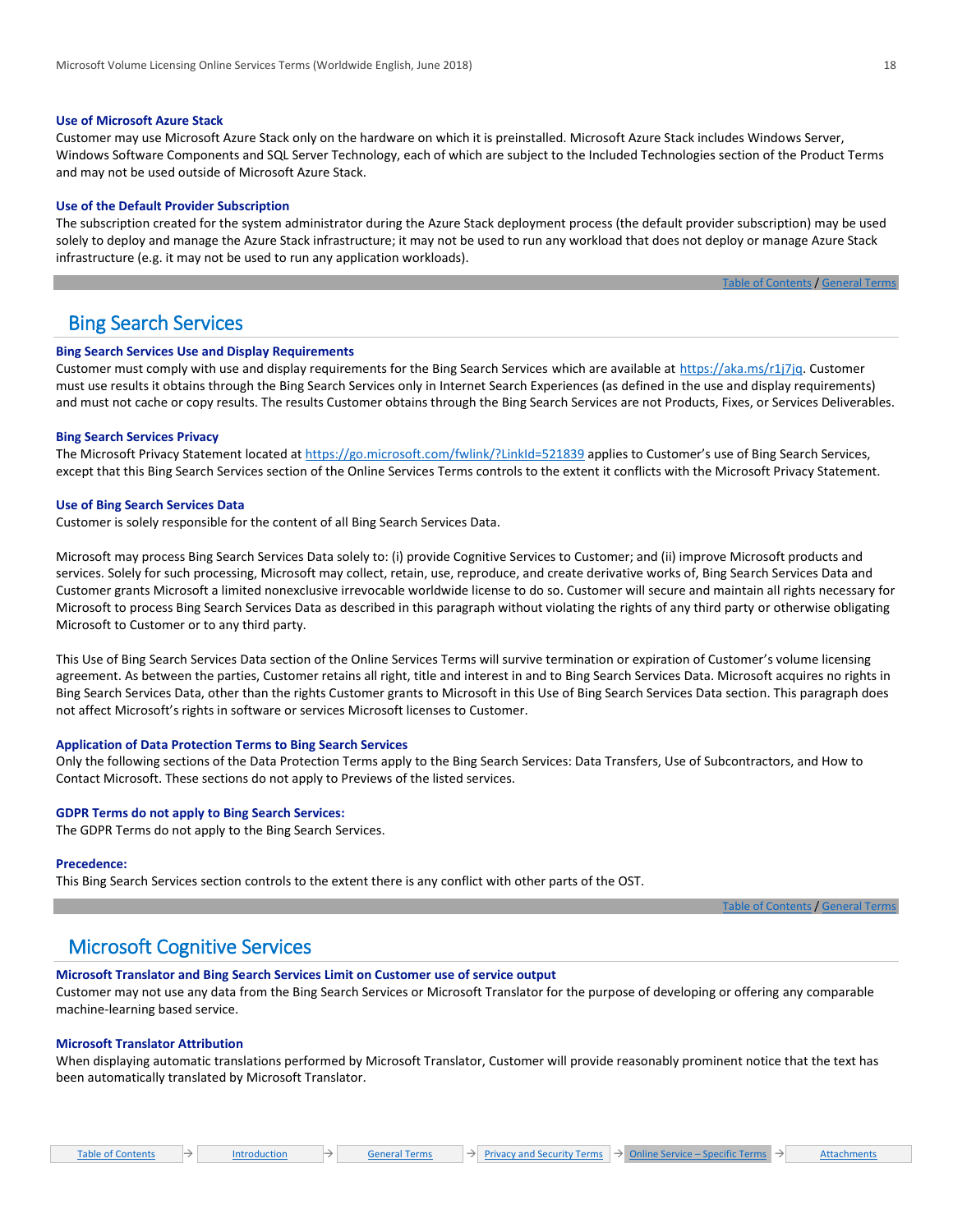#### **Inactive Cognitive Services Configurations and Custom Models**

For the purposes of data retention and deletion, a Cognitive Services configuration or custom model that has been inactive may at Microsoft's discretion be treated as an Online Service for which the Customer's subscription has expired. A configuration or custom model is inactive if for 90 days (1) no calls are made to it; (2) it has not been modified and does not have a current key assigned to it and; (3) Customer has not signed in to it.

e of Contents / General Terms

## <span id="page-18-0"></span>Microsoft Genomics

#### **Microsoft Genomics Privacy**

The Microsoft Privacy Statement located a[t https://go.microsoft.com/fwlink/?LinkId=521839](https://go.microsoft.com/fwlink/?LinkId=521839) applies to Customer's use of Microsoft Genomics, except that this Microsoft Genomics section controls to the extent it conflicts with the Microsoft Privacy Statement.

#### **Broad License Terms**

Microsoft Genomics includes access to the Genetic Analysis Toolkit (GATK) from the Broad Institute, Inc. ("Broad"). Use of the GATK and any related documentation as part of Microsoft Genomics is also subject to Broad's GATK End User License Agreement ("Broad EULA").

Microsoft may collect and share with Broad certain statistical and technical information regarding Customer's usage of the GATK. Customer authorizes Microsoft to report to Broad Customer's status as a user of the GATK in Microsoft Genomics.

#### **No Medical Use**

Microsoft Genomics is not a medical device and outputs generated from its use are not intended to be statements of fact, nor are they to be used as a substitute for medical judgment, advice, diagnosis or treatment of any disease or condition.

[Table of Contents](#page-1-0) / General Terms

## <span id="page-18-1"></span>Visual Studio App Center

#### **Visual Studio App Center Test Privacy and Security Terms**

The privacy statement located a[t https://aka.ms/actestprivacypolicy](https://aka.ms/actestprivacypolicy) applies to Customer's use of Visual Studio App Center Test. Customer may not use Visual Studio App Center Test to store or process Personal Data. Please refer to the Product documentation for more information.

#### **Use for Development and Testing**

Customer may only access and use Visual Studio App Center to develop and test Customer's application(s). Only one Licensed User may access a virtual machine provided by Visual Studio App Center at any time.

#### **Authorized Developer**

Customer appoints Microsoft as its authorized developer with respect to Apple software included in Visual Studio App Center. Microsoft is responsible for complying with the terms for any such software included in Visual Studio App Center and will keep confidential any confidential information of Apple accessed as part of Visual Studio App Center.

#### **Third Party Repository Service Access**

If Customer grants Microsoft access to its third-party repository service account(s), Customer authorizes Microsoft to scan the account(s), including the contents of Customer's public and private repositories. Microsoft will only use such data to provide Customer the Visual Studio App Center service, including purposes compatible with providing the service.

able of Contents / General Terms

## <span id="page-18-2"></span>Microsoft Azure Plans

#### **Notices**

The Bing Maps Notices in **Attachment 1** apply.

#### **Subscription License Suites**

In addition to User SLs, refer t[o Attachment 2](#page-33-0) for other SLs that fulfill requirements for Azure Active Directory Premium, Azure Advanced Threat Protection for Users, Azure Information Protection, and Microsoft Intune.

[Table of Contents](#page-1-0)  $\begin{array}{ccc} \rightarrow & \text{Interduction} \\ \end{array}$   $\begin{array}{ccc} \rightarrow & \text{General Terms} \\ \end{array}$  Privacy and Security Terms  $\begin{array}{ccc} \rightarrow & \text{Online Service - Specific Terms} \\ \end{array}$  $\begin{array}{ccc} \rightarrow & \text{Online Service - Specific Terms} \\ \end{array}$  $\begin{array}{ccc} \rightarrow & \text{Online Service - Specific Terms} \\ \end{array}$  [Attachments](#page-29-0)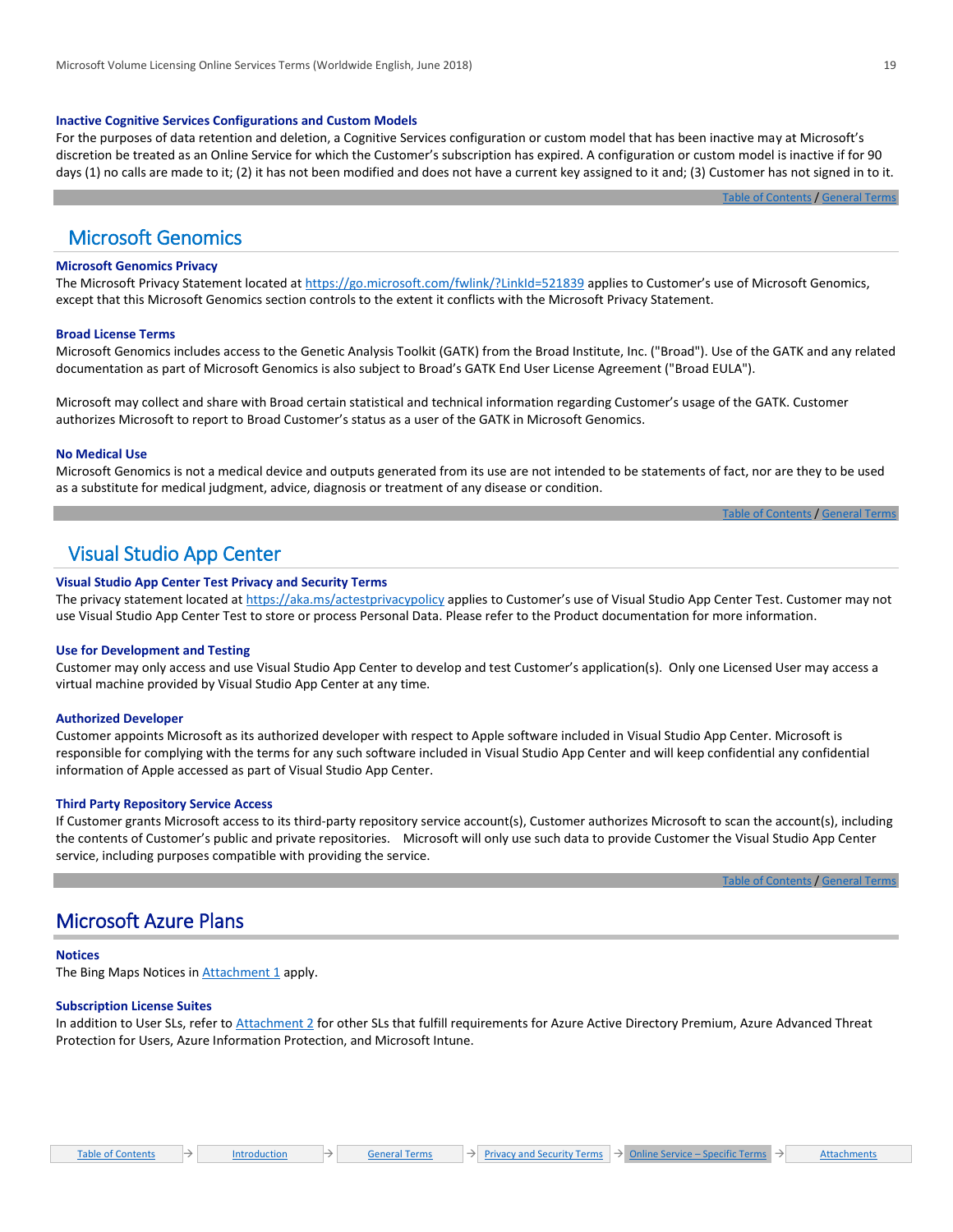## <span id="page-19-0"></span>Azure Active Directory Basic

Customer may, using Single Sign-On, pre-integrate up to 10 SAAS Applications/Custom Applications per User SL. All Microsoft as well as third party applications count towards this application limit.

[Table of Contents](#page-1-0) / General Terms

[Table of Contents](#page-1-0) / General Terms

[Table of Contents](#page-1-0) / General Terms

## <span id="page-19-1"></span>Azure Active Directory Premium

Customer may, using Single Sign-On, pre-integrate SaaS Applications/Custom Applications. Customer may not copy or distribute any data set (or any portion of a data set) included in the Microsoft Identity Manager software that is included with a Microsoft Azure Active Directory Premium (P1 and P2) User SL.

## <span id="page-19-2"></span>Azure Information Protection Premium

#### **Notices**

The Bing Maps Notices i[n Attachment 1](#page-29-0) applies. Any deployment services provided to Customer are subject to the Professional Services Notice in [Attachment 1.](#page-29-0)

## <span id="page-19-3"></span>Microsoft Dynamics 365 Services

| Microsoft Dynamics 365 for Case Management, Enterprise edition            | Microsoft Dynamics 365 for Retail, Enterprise edition          |
|---------------------------------------------------------------------------|----------------------------------------------------------------|
| Microsoft Dynamics 365 for Customer Service, Enterprise edition           | Microsoft Dynamics 365 for Sales, Enterprise edition           |
| Microsoft Dynamics 365 for Field Services, Enterprise edition             | Microsoft Dynamics 365 for Sales Professional                  |
| Microsoft Dynamics 365 Business Central Essentials                        | Microsoft Dynamics 365 for Talent, Enterprise edition          |
| Microsoft Dynamics 365 Business Central Premium                           | Microsoft Dynamics 365 for Talent: Attract, Enterprise edition |
| Microsoft Dynamics 365 Business Central Team Member                       | Microsoft Dynamics 365 for Talent: Onboard, Enterprise edition |
| Microsoft Dynamics 365 for Marketing                                      | Microsoft Dynamics 365 for Team Members, Business edition      |
| Microsoft Dynamics 365 for Operations Activity, Enterprise edition        | Microsoft Dynamics 365 for Team Members, Enterprise edition    |
| Microsoft Dynamics 365 for Operations Device, Enterprise edition          | Microsoft Relationship Sales solution                          |
| Microsoft Dynamics 365 for Project Service Automation, Enterprise edition |                                                                |

#### **Notices**

The Bing Maps and Professional Services Notices i[n Attachment 1](#page-29-0) apply. Any onboarding, migration, or deployment services provided to Customer as subjection to the Professional Services Notice in [Attachment 1.](#page-29-0)

#### **Subscription License Suites**

In addition to User SLs, refer to **Attachment 2** for other offerings that fulfill SL requirements.

#### **External Users**

External Users of Microsoft Dynamics 365 Services do not need a SL to access the Online Service. This exemption does not apply to (1) contractors or agents of Customer or its Affiliates, or (2) External Users using Microsoft Dynamics 365 client software with Microsoft Dynamics 365 Services other than services or components included in the Microsoft Dynamics 365 Unified Operations Plan, Microsoft Dynamics 365 for Retail, Microsoft Dynamics 365 for Talent, Microsoft Dynamics 365 for Talent: Attract, or Microsoft Dynamics 365 for Talent: Onboard.

#### **Administration Portal**

Microsoft Dynamics 365 for Finance and Operations, Microsoft Dynamics 365 for Retail, and Microsoft Dynamics 365 for Talent enable Customers to deploy and manage the Online Service through Microsoft Dynamics Lifecycle Services (or its successor), which is subject to separate terms.

#### **Mixed deployments of Microsoft Dynamics 365 services**

Customers who wish to mix (i) Microsoft Dynamics 365 for Sales Professional and Microsoft Dynamics 365 for Sales Enterprise or (ii) Microsoft Dynamics 365 Business Central and Microsoft Dynamics 365 for Unified Operations may do so if:

- Each Online Service is deployed under a separate instance,
- All users accessing the instance are licensed with the single choice of Online Service, and
- No users have direct or indirect access to instances deployed with the other Online Service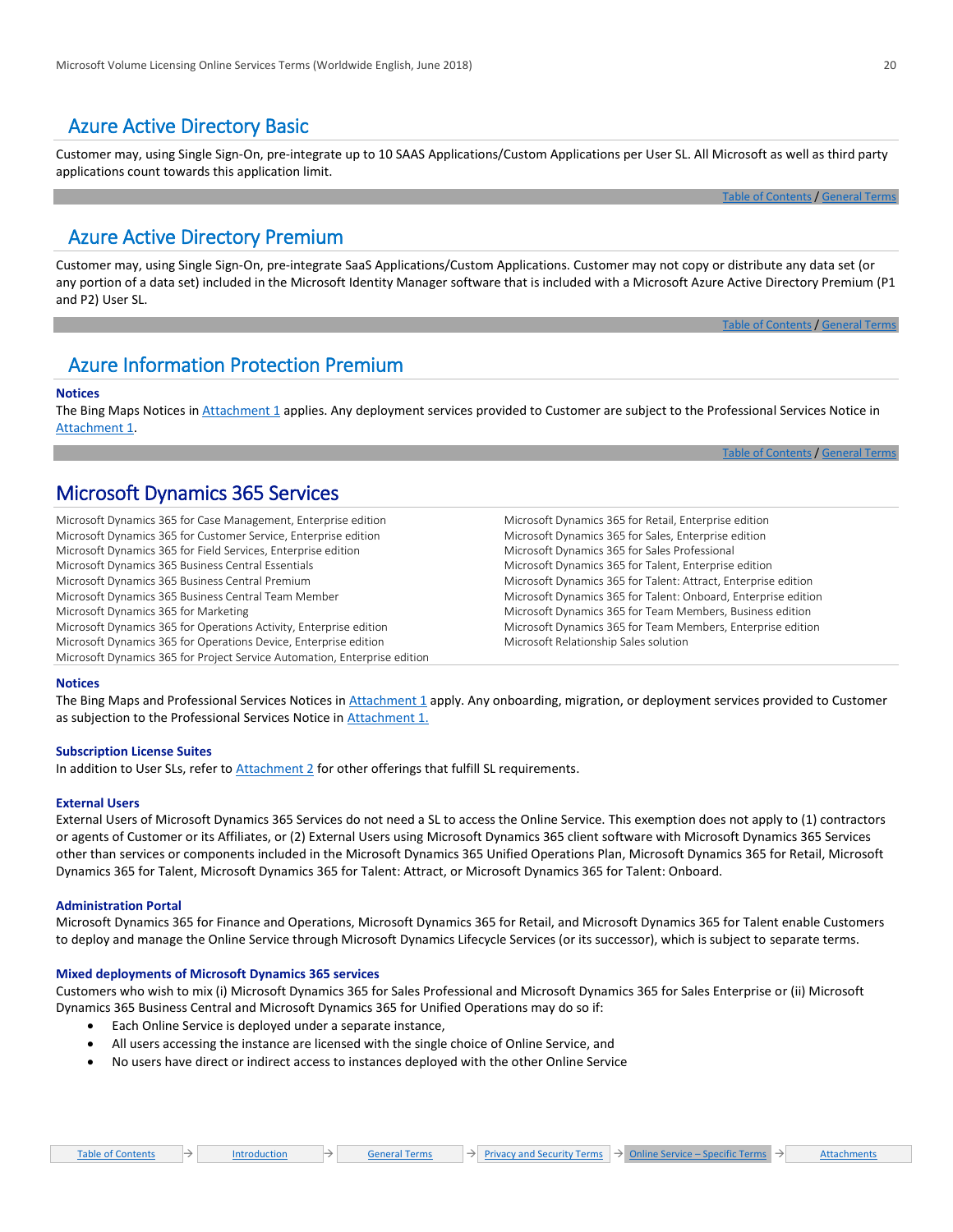#### **Microsoft Dynamics 365 for Marketing**

#### **Service Level Agreement**

There is no SLA for Microsoft Dynamics 365 for Marketing.

#### **Promotional Laws, Regulations, and Industry Standards**

Microsoft bears no responsibility for Customer's compliance with any applicable law, regulation, or industry standard governing the Customer's transmittal of promotional communications.

#### **Microsoft Dynamics 365 Unified Operations Plan**

Customer may modify for its internal use the application source code for Microsoft Dynamics 365 Finance and Operations and Microsoft Dynamics 365 for Retail

#### **Microsoft Dynamics 365 for Talent, Microsoft Dynamics 365 for Talent: Attract, and Microsoft Dynamics 365 Talent: Onboard**

Users accessing the Online Service who are (1) candidates in the attract module or (2) new hires in the onboard module do not need a SL.

#### **Server Use Rights for Dynamics 365 User SLs, From SA User SLs and Add-on User SLs**

The server use rights provisions below do not apply to Customers licensed for Microsoft Dynamics 365 for Sales Professional, Microsoft Dynamics 365 for Marketing, Microsoft Dynamics 365 Business Central, Microsoft Dynamics 365 for Talent: Attract, Microsoft Dynamics 365 for Talent: Onboard, or Customers licensed for Dynamics 365 online services in Open License, Open Value and Open Value Subscription.

#### **Microsoft Dynamics 365 for Operations On-premises Server**

Customer's with active subscriptions for (1) Microsoft Dynamics 365 Plan or (2) Microsoft Dynamics 365 Unified Operations Plan (or any separately licensed component of the Plan) may:

- install any number of copies of the Microsoft Dynamics 365 for Operations Server software on a network server or shared servers;
- install and use Microsoft Dynamics AX 2012 R3 Server software in lieu of Microsoft Dynamic 365 for Operations Server;
- allow access to the server software only to users and devices assigned a qualifying SL;
- receive and use updates related to government tax and regulatory requirements on the server software; and
- modify or create derivative works of plug-ins, runtime, and other components identified in printed or online documentation and use those derivative works, but only with the server software and only for Customer's internal purposes.

#### **Microsoft Dynamics 365 On-premises Server**

Customer with active subscriptions for (1) Microsoft Dynamics 365 Plan or (2) Microsoft Dynamics 365 Customer Engagement Plan (or any separately licensed component of the Plan) may:

- install any number of copies of Microsoft Dynamics 365 server (on-premises) software on a network server or shared servers;
- install Microsoft Dynamics CRM 2016 Server software in lieu of Microsoft Dynamic 365 On-Premise Server;
- allow access to the server software to users and devices assigned a qualifying SL; and
- allow users and devices assigned one of the following CALs to access the version of the server software that is current as of the subscription start date: Microsoft Dynamics 365 On-premises for Sales, Customer Service or Team Members CALs; or Microsoft Dynamics CRM CAL. Users and devices assigned CALs with active Software Assurance may access new versions of the server software.

#### **Microsoft Relationship Sales solution**

Microsoft Relationship Sales solution includes Microsoft Dynamics 365 for Sales, Enterprise edition and LinkedIn Sales Navigator, Enterprise edition. LinkedIn Sales Navigator, Enterprise edition is for the sole use of the Microsoft Relationship Sales solution Licensed User for the duration of the subscription.

#### **LinkedIn Sales Navigator**

LinkedIn Sales Navigator is provided by LinkedIn Corporation. Customer may use the LinkedIn Sales Navigator Service only to generate sales leads. Each user of LinkedIn Sales Navigator must be a member of LinkedIn and agree to be bound by the LinkedIn User Agreement available at [https://www.linkedin.com/legal/preview/user-agreement.](https://www.linkedin.com/legal/preview/user-agreement) Despite anything to the contrary in Customer's volume licensing agreement (including these Online Services Terms), the LinkedIn Privacy Policy available a[t https://www.linkedin.com/legal/privacy-policy](https://www.linkedin.com/legal/privacy-policy) will apply to Customer's use of the LinkedIn Sales Navigator service. LinkedIn Corporation (as data importer) and Customer (as data exporter) will comply with the applicable standard contractual clauses located at: https://business.linkedin.com/c/15/10/eu-scc.

#### **Service Level Agreement**

There is no SLA for LinkedIn Sales Navigator, Enterprise Edition.

 $\left| \begin{array}{ccc} \text{Table of Contents} & \rightarrow & \text{Introduction} & \rightarrow & \text{General Terms} & \rightarrow & \text{Private} \rightarrow & \text{Online Service - Specific Terms} & \rightarrow & \text{Attention} \end{array} \right|$  $\left| \begin{array}{ccc} \text{Table of Contents} & \rightarrow & \text{Introduction} & \rightarrow & \text{General Terms} & \rightarrow & \text{Private} \rightarrow & \text{Online Service - Specific Terms} & \rightarrow & \text{Attention} \end{array} \right|$  $\left| \begin{array}{ccc} \text{Table of Contents} & \rightarrow & \text{Introduction} & \rightarrow & \text{General Terms} & \rightarrow & \text{Private} \rightarrow & \text{Online Service - Specific Terms} & \rightarrow & \text{Attention} \end{array} \right|$  $\left| \begin{array}{ccc} \text{Table of Contents} & \rightarrow & \text{Introduction} & \rightarrow & \text{General Terms} & \rightarrow & \text{Private} \rightarrow & \text{Online Service - Specific Terms} & \rightarrow & \text{Attention} \end{array} \right|$  $\left| \begin{array}{ccc} \text{Table of Contents} & \rightarrow & \text{Introduction} & \rightarrow & \text{General Terms} & \rightarrow & \text{Private} \rightarrow & \text{Online Service - Specific Terms} & \rightarrow & \text{Attention} \end{array} \right|$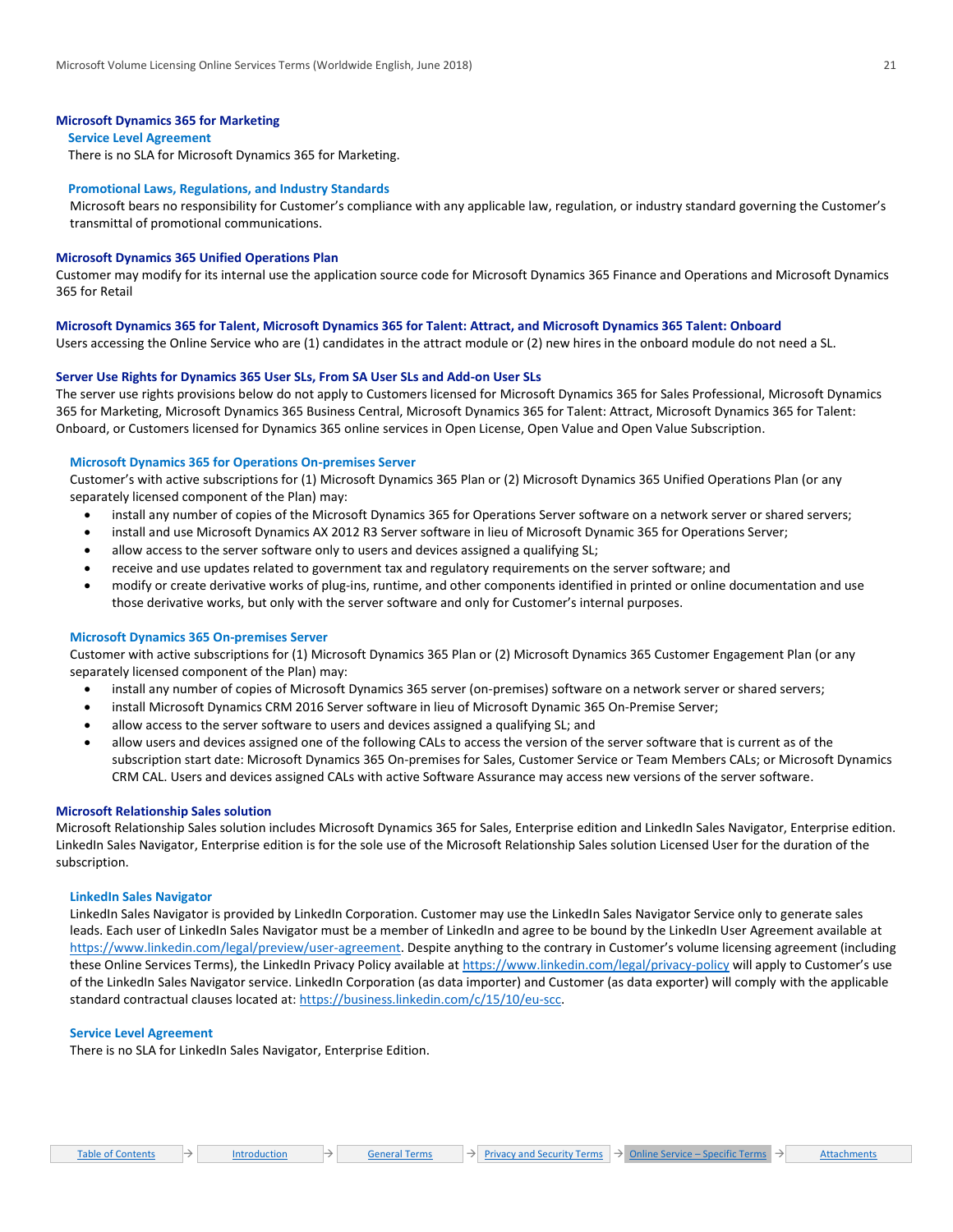#### **Microsoft Social Engagement**

#### **Service Level Agreement**

There is no SLA for Microsoft Social Engagement.

#### **Social Content Obtained through Microsoft Social Engagement**

Social Content is content provided by social media networks (such as Twitter, Facebook and YouTube) and data indexing or data aggregation services in response to Customer's search queries executed in Microsoft Social Engagement. Social Content is not Customer Data. Customer Data used in configuring or initiating search queries executed on Customer's behalf may be shared with third parties for purposes of retrieving Social Content. Customer may use Social Content for its internal business purposes only. Customer may not use Social Content to conduct surveillance. Public sector Customers may have limited access to Social Content. Microsoft reserves the right to:

- store Social Content in a database commingled with content aggregated from other sources by other licensees;
- access, edit or delete Social Content for any purpose;
- instruct Customer to edit or delete Social Content; limit Customer's ability to export or transfer Social Content; and delete or restrict further access to Social Content after the Online Service has been terminated or expires.

[Table of Contents](#page-1-0) / General Terms

## <span id="page-21-0"></span>Office 365 Services

#### **Notices**

The Bing Maps Notices i[n Attachment 1](#page-29-0) apply. Any onboarding, migration, or deployment services provided to Customer are subject to the Professional Services Notice i[n Attachment 1.](#page-29-0)

#### <span id="page-21-2"></span>**Core Features for Office 365 Services**

During the term of Customer's subscription, the Office 365 Services will substantially conform to the Core Features description provided (if any) in the Office 365 service-specific sections below, subject to Product restrictions or external factors (such as the recipient, message rate, message size and mailbox size limits for e-mail; default or Customer-imposed data retention policies; search limits; storage limits; Customer or end user configurations; and meeting capacity limits). Microsoft may permanently eliminate a functionality specified below only if it provides Customer a reasonable alternative functionality.

#### **Administration Portal**

Customer will be able to add and remove end users and domains, manage licenses, and create groups through the Microsoft Online Services Portal or its successor site.

#### **Service Encryption with Customer Key**

Customer assumes all risks of data deletion, inaccessibility, and service outages that result from any unavailability of an encryption key caused by Customer.

#### **Subscription License Suites**

In addition to User SLs, refer t[o Attachment 2](#page-33-0) for other SLs that fulfill requirements for Office 365 Services.

#### **Microsoft Teams**

**Notice**: The H.264/MPEG-4 AVC Notice i[n Attachment 1](#page-29-0) applies to all Office 365 Services that include Microsoft Teams.

#### **Yammer**

For Office 365 Services that include Yammer, External Users invited to Yammer via external network functionality do not need User SLs.

[Table of Contents](#page-1-0) / General Terms

## <span id="page-21-1"></span>Exchange Online

Office 365 Advanced Threat Protection Office 365 Threat Intelligence Data Loss Prevention Exchange Online Archiving for Exchange Online Exchange Online Archiving for Exchange Server Exchange Online F1 Exchange Online (Plan 1 and Plan 2)

#### **Core Features for Office 365 Services – Exchange Online**

Exchange Online or its successor service will have the followin[g Core Features](#page-21-2) capabilities:

 $\left| \begin{array}{ccc} \text{Table of Contents} & \rightarrow & \text{Introduction} & \rightarrow & \text{General Terms} & \rightarrow & \text{Private} \rightarrow & \text{Online Service - Specific Terms} & \rightarrow & \text{Attention} \end{array} \right|$  $\left| \begin{array}{ccc} \text{Table of Contents} & \rightarrow & \text{Introduction} & \rightarrow & \text{General Terms} & \rightarrow & \text{Private} \rightarrow & \text{Online Service - Specific Terms} & \rightarrow & \text{Attention} \end{array} \right|$  $\left| \begin{array}{ccc} \text{Table of Contents} & \rightarrow & \text{Introduction} & \rightarrow & \text{General Terms} & \rightarrow & \text{Private} \rightarrow & \text{Online Service - Specific Terms} & \rightarrow & \text{Attention} \end{array} \right|$  $\left| \begin{array}{ccc} \text{Table of Contents} & \rightarrow & \text{Introduction} & \rightarrow & \text{General Terms} & \rightarrow & \text{Private} \rightarrow & \text{Online Service - Specific Terms} & \rightarrow & \text{Attention} \end{array} \right|$  $\left| \begin{array}{ccc} \text{Table of Contents} & \rightarrow & \text{Introduction} & \rightarrow & \text{General Terms} & \rightarrow & \text{Private} \rightarrow & \text{Online Service - Specific Terms} & \rightarrow & \text{Attention} \end{array} \right|$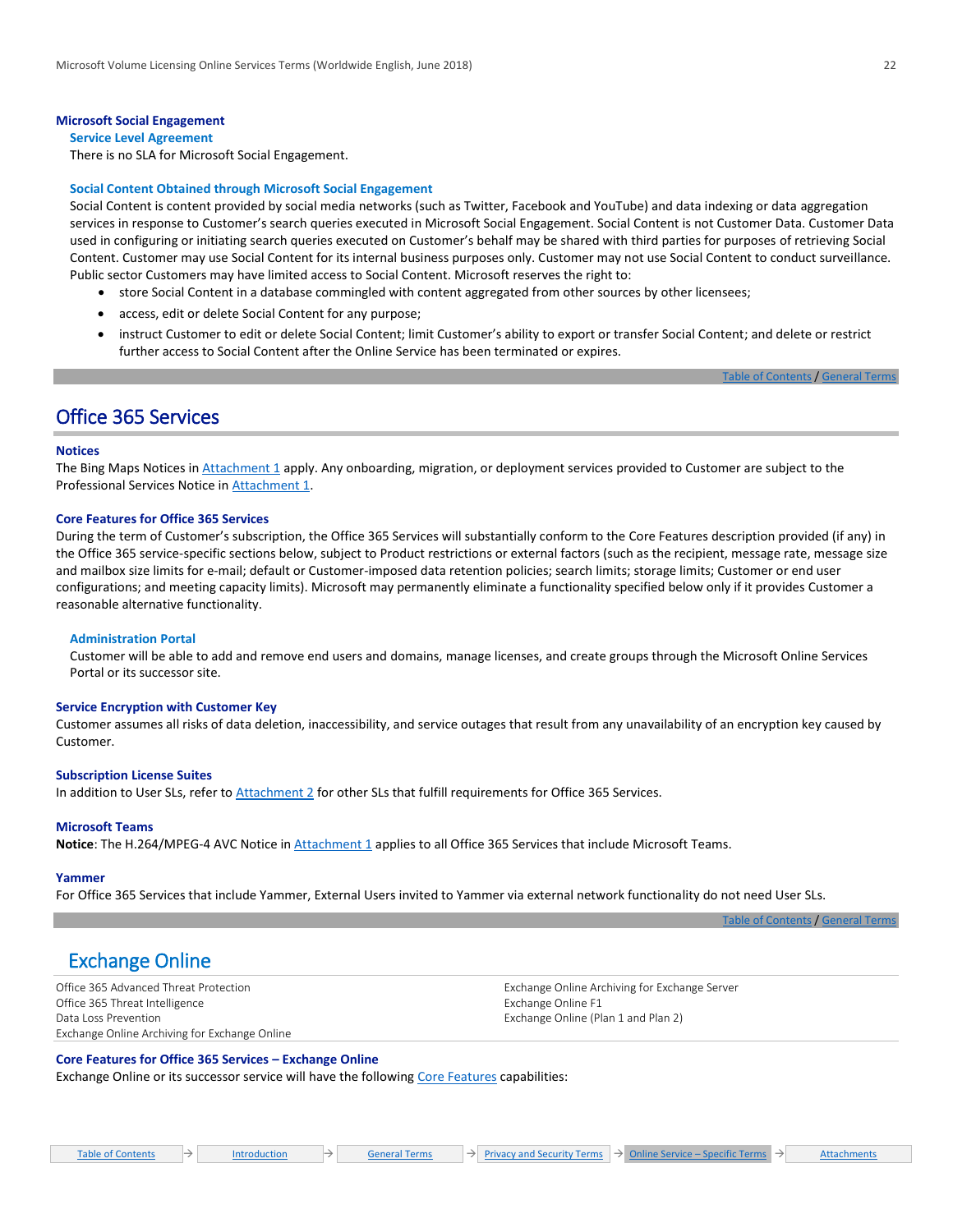#### **Emails**

An end user will be able to send email messages, receive email messages that originate from within and outside of Customer's organization, and access the end user's mailbox.

#### **Mobile and Web Browser Access**

Through the Microsoft Exchange ActiveSync protocol or a successor protocol or technology, Exchange Online will enable an end user to send and receive emails and update and view calendars from a mobile device that adequately supports such a protocol or technology. An end user will be able to send email messages, receive email messages that originate from within and outside of Customer's organization, and access the end user's mailbox, all from within a compatible web browser.

#### **Retention Policies**

Customer will be able to establish archive and deletion policies for email messages.

#### **Deleted Item and Mailbox Recovery**

Customer will be able to recover the contents of a deleted mailbox and an end user will be able to recover an item that has been deleted from one of the end user's email folders.

#### **Multi-Mailbox Search**

Customer will be able to search for content across multiple mailboxes within its organization.

#### **Calendar**

An end user will be able to view a calendar and schedule appointments, meetings, and automatic replies to incoming email messages.

#### **Contacts**

Through an Exchange Online-provided user interface, Customer will be able to create and manage distribution groups and an organization-wide directory of mail-enabled end users, distribution groups, and external contacts.

#### **Core Features for Office 365 Services – Exchange Online Archiving**

Exchange Online Archiving or its successor service will have the followin[g Core Features](#page-21-2) capabilities:

#### **Storage**

Customer will be able to allow an end user to store email messages.

#### **Retention Policies**

Customer will be able to establish archive and deletion policies for email messages distinct from policies that an end user can apply to the end user's own mailbox.

#### **Deleted Item and Mailbox Recovery**

Customer, through Office 365 support services, will be able to recover a deleted archive mailbox, and an end user will be able to recover an item that has been deleted from one of the end user's email folders in the end user's archive.

#### **Multi-Mailbox Search**

Customer will be able to search for content across multiple mailboxes within its organization.

#### **Legal Hold**

Customer will be able to place a "legal hold" on an end user's primary mailbox and archive mailbox to preserve the content of those mailboxes.

#### **Archiving**

Archiving may be used for messaging storage only with Exchange Online Plans 1 and 2.

#### **Archiving for Exchange Server**

Users licensed for Exchange Server 2013 Standard Client Access License may access the Exchange Server 2013 Enterprise Client Access License features necessary to support use of Exchange Online Archiving for Exchange Server.

#### **Exchange Online Plan 2 from Exchange Hosted Archive Migration**

Exchange Online Plan 2 is a successor Online Service to Exchange Hosted Archive. If Customer renews from Exchange Hosted Archive into Exchange Online Plan 2 and has not yet migrated to Exchange Online Plan 2, Customer's licensed users may continue to use the Exchange Hosted Archive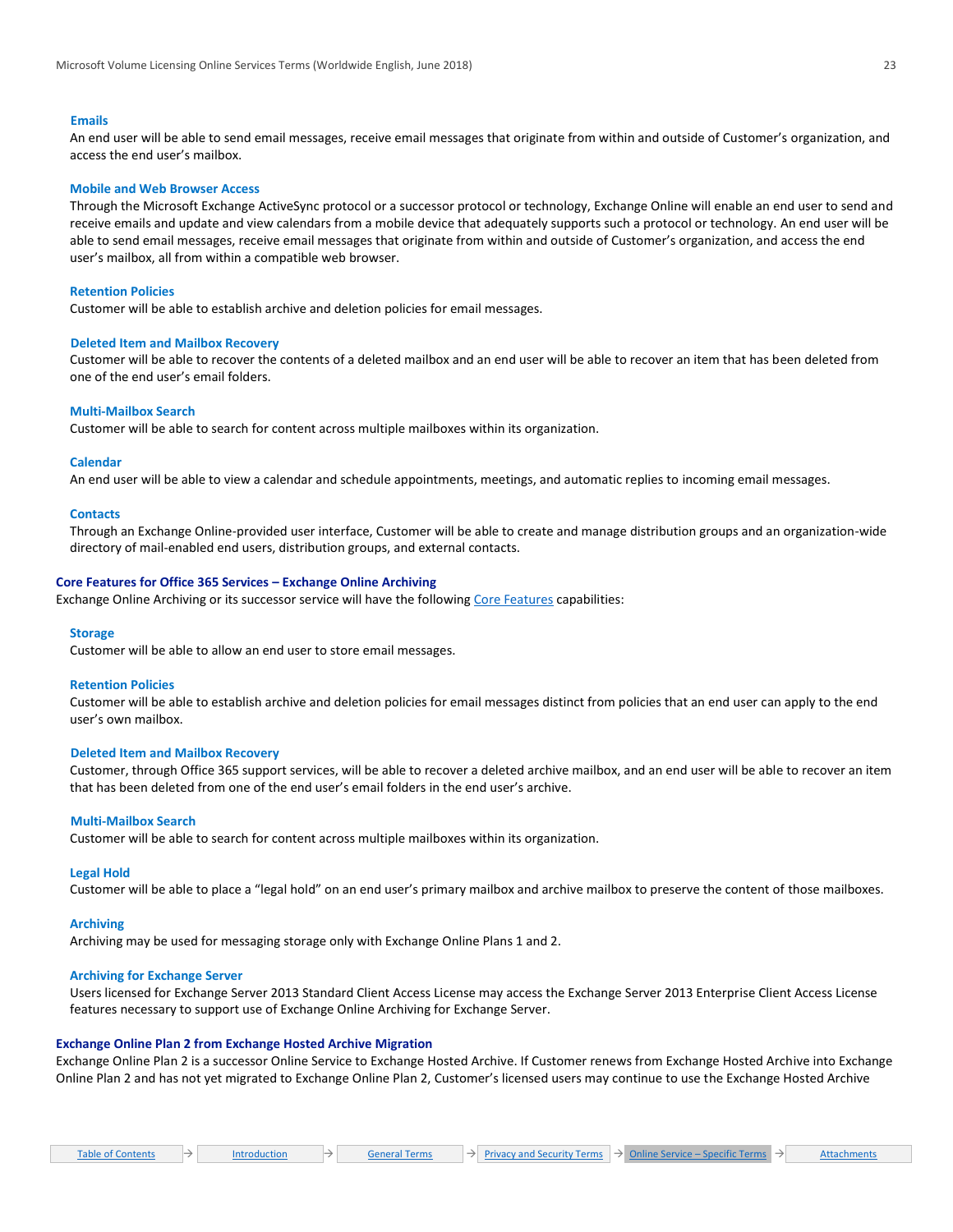service subject to the terms of the March 2011 Product Use Rights until the earlier of Customer's migration to Exchange Online Plan 2 or the expiration of Customer's Exchange Online Plan 2 User SLs. The Product Use Rights is located at [http://go.microsoft.com/?linkid=9839206.](http://go.microsoft.com/?linkid=9839206)

#### **Data Loss Prevention Device License**

If Customer is licensed for Data Loss Prevention by Device, all users of the Licensed Device are licensed for the Online Service.

#### **Service Level Agreement**

There is no SLA for Office 365 Advanced Threat Protection or Office 365 Threat Intelligence.

e of Contents / General Terms

## <span id="page-23-0"></span>Office 365 Applications

Office 365 Business Office 365 ProPlus

Visio Online (Plan 1 and Plan 2)

### **Service Level Agreement**

There is no SLA for Visio Online.

#### **Installation and Use Rights**

Each user to whom Customer assigns a User SL must have a work or school account in order to use the software provided with the subscription. These users:

- may activate the software provided with the SL on up to five concurrent OSEs for local or remote use;
- may also install and use the software, and use shared computer activation, on a shared device, a network server, or on shared servers on Microsoft Azure or with a Qualified Multitenant Hosting Partner. A list of Qualified Multitenant Hosting Partners and additional deployment requirements are available at [www.office.com/sca.](http://www.office.com/sca) For the purpose of this use right "network server" means a physical hardware server solely dedicated to Customer use. This shared computer activation provision does not apply to Customers licensed for Office 365 Business; and
- must connect each device upon which user has installed the software to the Internet at least once every 30 days or the functionality of the software may be affected.
- may use Internet-connected Online Services provided as part of ProPlus. Additionally, if permitted by Customer, users may elect to use connected services subject to terms of use other than this OST and with respect to which Microsoft is a data controller, as identified in product documentation.

#### **Smartphone and Tablet Devices**

Each user to whom Customer assigns a User SL may also activate Microsoft Office Mobile software to use on up to five smartphones and five tablets. For users of F1, E1, and Business Essentials versions of Office 365 or Microsoft 365 this right to activate Microsoft Office Mobile software is limited to devices with integrated screens 10.1" diagonally or less.

#### **The following terms apply only to Office 365 ProPlus**

#### **Office Home & Student 2013 RT Commercial Use**

Each User SL for Office 365 ProPlus modifies the user's right to use the software under a separately acquired Office Home & Student 2013 RT license by waiving the prohibition against commercial use. Except for this allowance for commercial use of the software, all use is subject to the terms and use rights provided with the Office Home & Student 2013 RT License.

#### **Office Online Server**

For each Office 365 ProPlus subscription, Customer may install any number of copies of Office Online Server on any Server dedicated to Customer's use. Each Office 365 ProPlus user may use the Office Online Server software. This provision does not apply to Customers that license this Product under the Microsoft Online Subscription Agreement or other Microsoft agreement that cover Online Services only.

#### **Subscription License Suites**

In addition to Office 365 ProPlus User SLs, Customer may fulfill the SL requirement for this Product by purchasing a Suite SL (refe[r Attachment 2\)](#page-33-0).

f Contents / General Terms

## <span id="page-23-1"></span>Microsoft MyAnalytics

#### **Service Level Agreement**

There is no SLA for Microsoft MyAnalytics.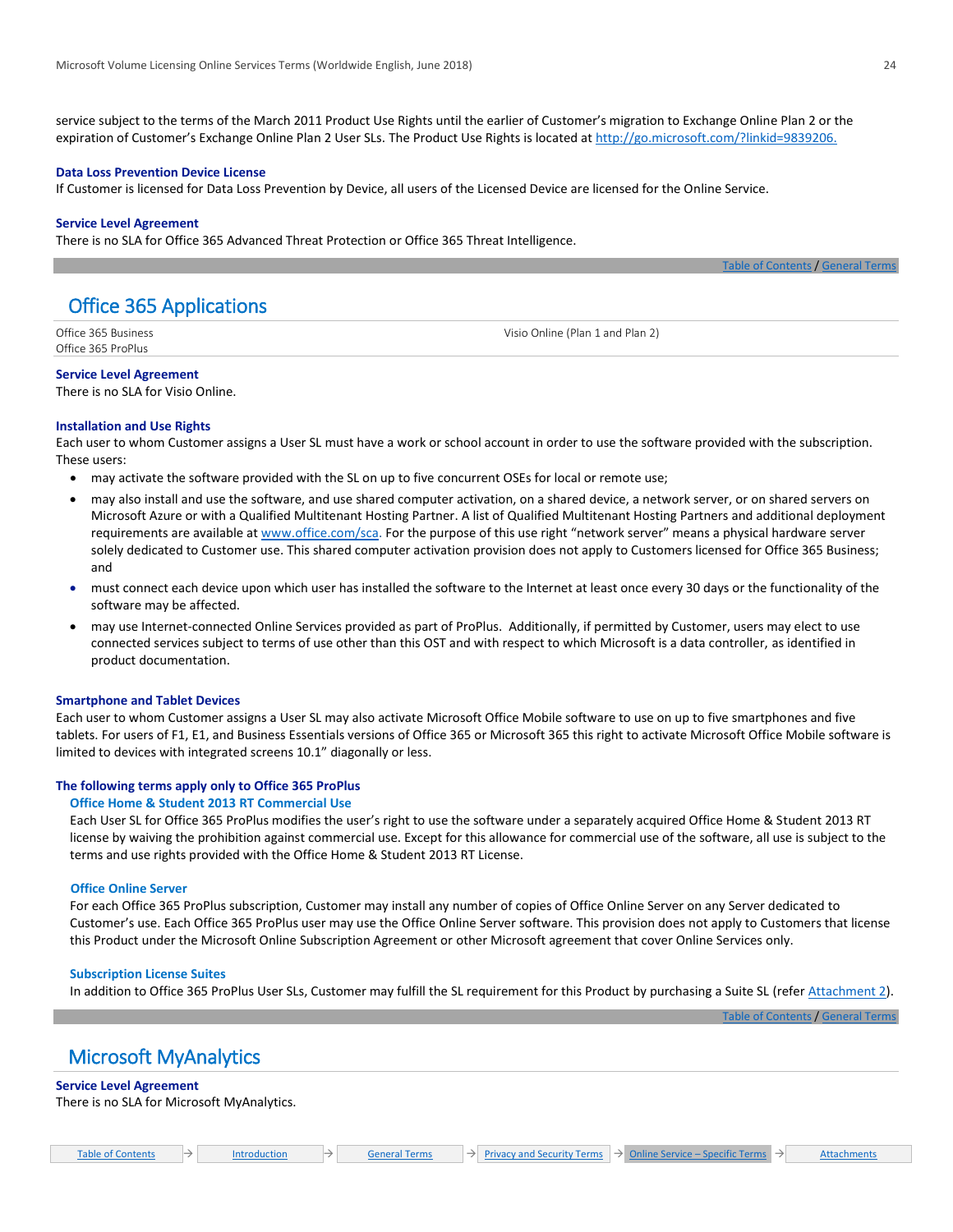## <span id="page-24-1"></span>**External Users**

External Users invited to site collections via Share-by-Mail functionality do not need User SLs with OneDrive for Business.

<span id="page-24-2"></span>Project Online

Project Online Essentials Project Online Professional

### **Installation and Use Rights for Project application**

Each user to whom Customer assigns a Project Online Professional or Project Online Premium User SL must have a Microsoft Account in order to use the software provided with the subscription. These users:

- may activate the software provided with the SL on up to five concurrent OSEs for local or remote use;
- may also install and use the software, with shared computer activation, on a shared device, a network server, or on shared servers with a qualified cloud partner. A list of qualified cloud partners and additional deployment requirements is available at www.office.com/sca. For the purpose of this use right "network server" means a physical hardware server solely dedicated to Customer use; and
- must connect each device upon which user has installed the software to the Internet at least once every 30 days or the functionality of the software may be affected.

[Table of Contents](#page-1-0) / General Terms

## <span id="page-24-3"></span>SharePoint Online

Duet Enterprise Online for Microsoft SharePoint and SAP SharePoint Online F1

SharePoint Online (Plan 1 and Plan 2)

## **Core Features for Office 365 Services**

SharePoint Online or its successor service will have the following [Core Features](#page-21-2) capabilities:

### **Collaboration Sites**

An end user will be able to create a web browser-accessible site through which the end user can upload and share content and manage who has permission to access that site.

#### **Storage**

Customer will be able to set storage capacity limits for a site created by an end user.

## **External Users**

External Users invited to site collections via Share-by-Mail functionality do not need User SLs with SharePoint Online F1, Plan 1 and Plan 2.

### **Storage Add-on SLs**

Office 365 Extra File Storage is required for each gigabyte of storage in excess of the storage provided with User SLs for SharePoint Online Plans 1 and 2.

[Table of Contents](#page-1-0) / General Terms

[Table of Contents](#page-1-0) / General Terms

of Contents / General Term



### Project Online Premium

## <span id="page-24-0"></span>Office Online

### **Core Features for Office 365 Services**

Office Online or its successor service will have the followin[g Core Features](#page-21-2) capabilities:

An end user will be able to create, view, and edit documents in Microsoft Word, Excel, PowerPoint, and OneNote file types that are supported by Office Online or its successor service.

### **External Users**

External Users invited to site collections via Share-by-Mail functionality do not need User SLs with Office Online.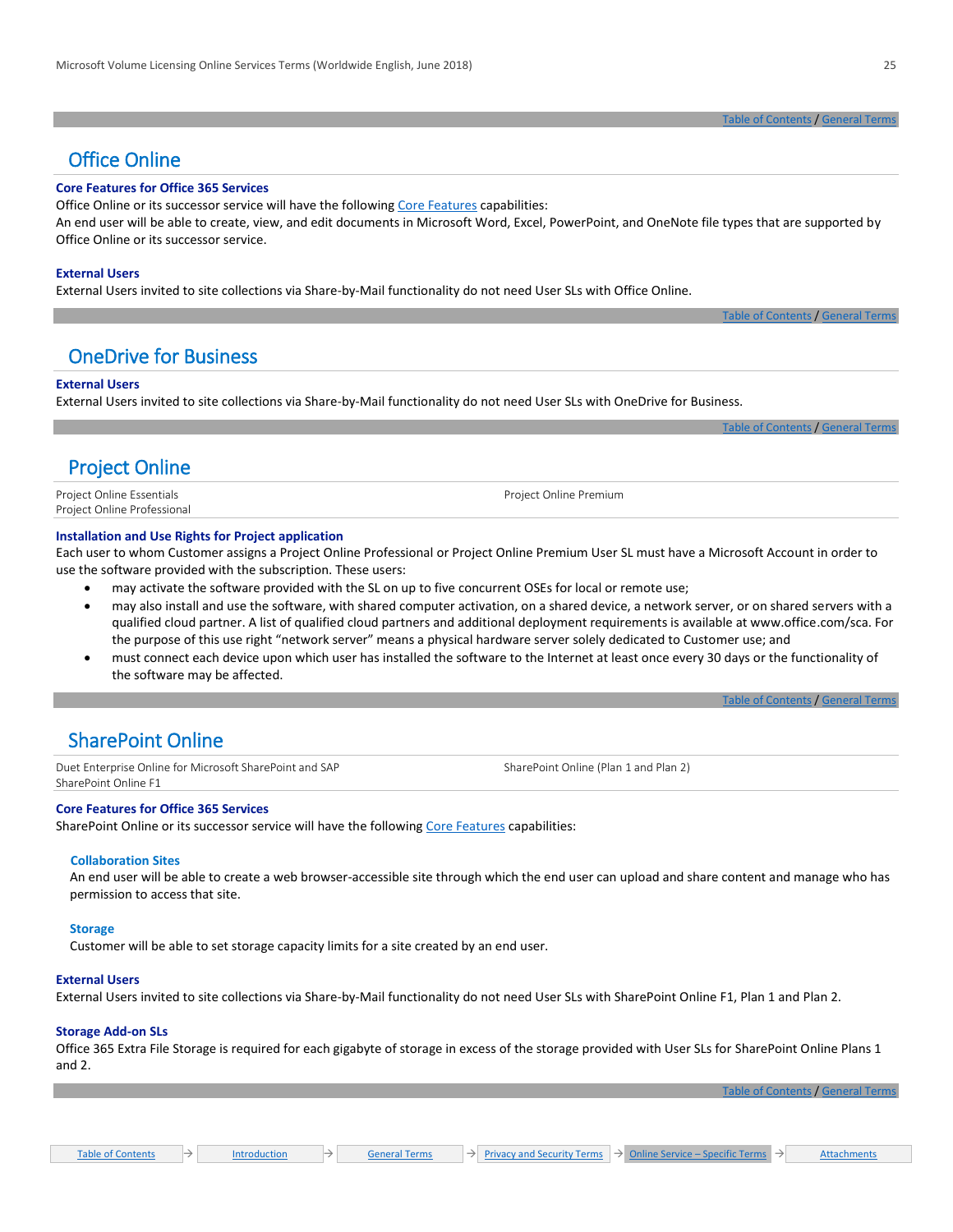## <span id="page-25-0"></span>Skype for Business Online

Skype for Business Online (Plan 1 and Plan 2) Audio Conferencing Calling Plan

Common Area Phone Communication Credits Phone System

#### **Notices**

The H.264/MPEG-4 AVC and/or VC-1 Notices i[n Attachment 1](#page-29-0) apply.

#### **Core Features for Office 365 Services**

Skype for Business Online Plan 1 and Plan 2 or their successor services will have the followin[g Core Features](#page-21-2) capabilities:

#### **Instant Messaging**

An end user will be able to transfer a text message to another end user in real time over an Internet Protocol network.

#### **Presence**

An end user will be able to set and display the end user's availability and view another end user's availability.

#### **Online Meetings**

An end user will be able to conduct an Internet-based meeting that has audio and video conferencing functionality with other end users.

#### **External Users and users not authenticated by Skype for Business Online**

User SLs are not required for External Users and users not authenticated by the Skype for Business Online service.

#### **Common Area Phones**

A Common Area Phone is a device that makes and receives only voice calls and is shared by multiple users who do not log into the device with their Office 365 credentials. Microsoft's Common Area Phone offering is a Device SL. Each Common Area Phone Licensed Device may be accessed and used by any number of users.

#### **Calling Plan and Audio Conferencing Services (Calling/Conferencing Services)**

Calling and Conferencing services enable users to communicate with others via the worldwide voice telephone network known generally as the Public Switched Telephone Network. Calling and Conferencing services are provided by the Microsoft Affiliate authorized to provide them. Pricing for Calling and Conferencing services may include applicable taxes and fees. The terms of use for Calling and Conferencing services may vary from country to country. All included taxes, fees and country-specific terms of use are disclosed on the Volume Licensing site [\(http://go.microsoft.com/fwlink/?LinkId=690247\)](http://go.microsoft.com/fwlink/?LinkId=690247).

Exceeding the usage limitations for the applicable Calling and Conferencing service subscription plan as described in the terms of use may result in suspension of the services. Microsoft will provide reasonable notice before suspending Calling or Conferencing services, and customer will be able to make emergency calls during any period of suspension.

#### **Important Information About Emergency Services**

Customer must notify each user of a Calling Plan that Emergency Services operate differently than on traditional telephone services in the following ways: (i) Office 365 may not know the actual location of an Emergency Services caller, which could result in the call being routed to the wrong Emergency Services call center and/or emergency services being dispatched to the wrong location; (ii) if the user's device has no power, is experiencing a power outage or, for any reason, cannot otherwise access the Internet, the user cannot make an Emergency Services call through a Calling Plan service; and (iii) although Calling Plan services can be used anywhere in the world where an Internet connection is available, users should not make an Emergency Services call from a location outside their home country because the call likely will not be routed to the appropriate call center in that location.

[Table of Contents](#page-1-0) / General Terms

## <span id="page-25-1"></span>Other Online Services

## <span id="page-25-2"></span>Bing Maps Enterprise Platform and Mobile Asset Management Platform

#### **Service SLs**

A Service SL is required to access the services via the Bing Maps Enterprise Platform or Mobile Asset Management Platform. Each Service SL must be purchased with at least one of the following qualifying Add-On SLs:

• For the Bing Maps Enterprise Platform Service SL, either: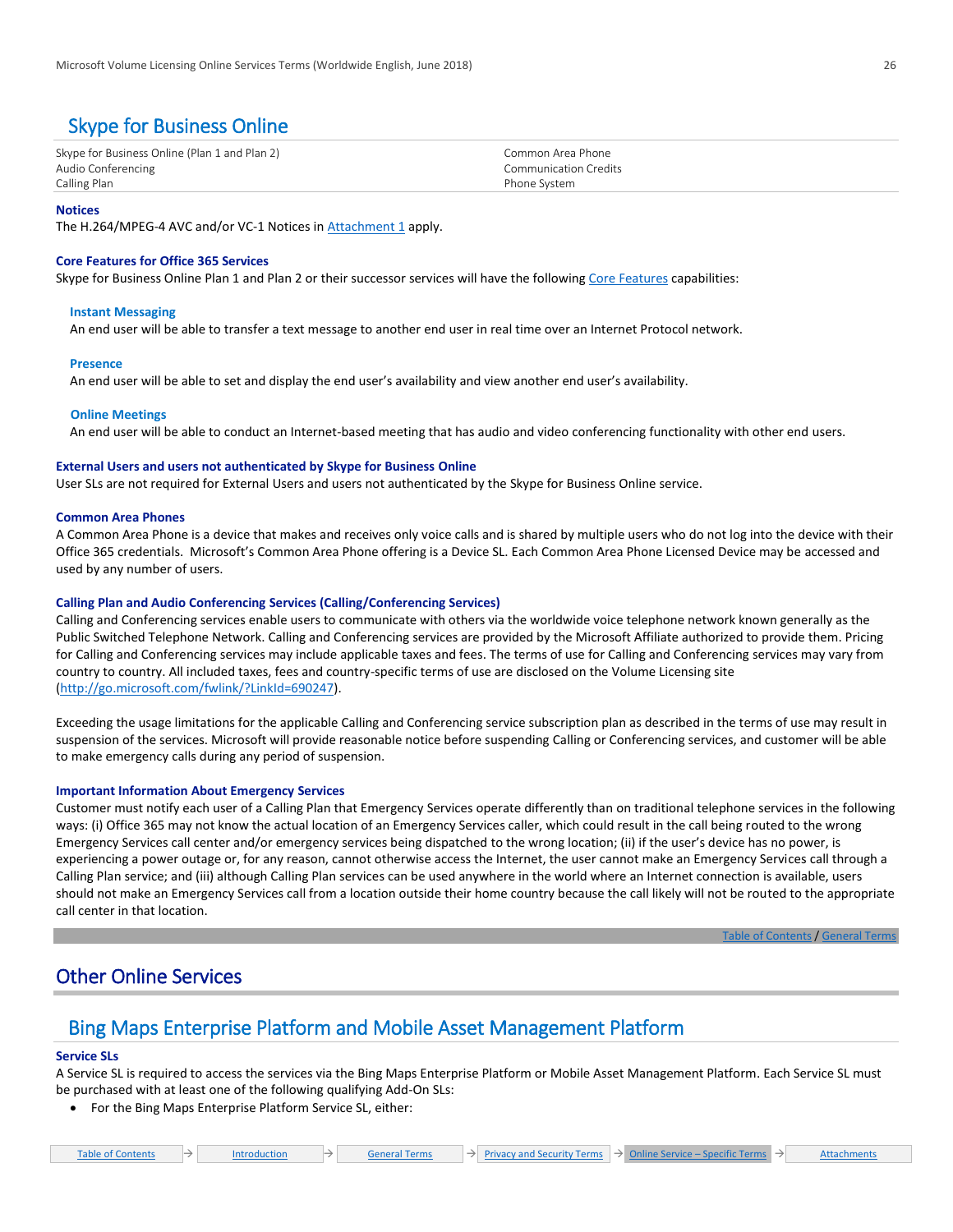- o Bing Maps Public Website Usage Add-on SL, which is available for a specified number of billable transactions for use on a website that is available publicly without restriction,
- o Bing Maps Internal Website Usage Add-on SL, which is available for a specified number of billable transactions for use on an internal website (e.g., intranet) on a private network,
- o Bing Maps Known User Add-on SL, or
- o Bing Maps Light Known User Add-on SL.
- For the Mobile Asset Management Platform Service SL; for each Asset either:
	- o Mobile Asset Management for North America Add-on SL (routing or without routing)
	- o Mobile Asset Management for Europe Add-on SL routing or without routing), or
	- o Mobile Asset Management for Rest of World Add-on SL (routing or without routing)

#### **Qualifying Mobile Asset Management Platform Service SL Add-on SLs**

For the Mobile Asset Management Platform, an Add-on SL is required for each tracked Asset whose GPS or other sensor based position can be monitored, displayed, reverse geocoded or used to perform calculations using Mobile Asset Management Platform. "Asset" is defined as any vehicle, device or other mobile object. These Add-on SLs are for a specified number of tracked Assets.

#### **Authenticated Users**

Users that are authenticated by Customer's programs that access Bing Maps Enterprise Platform and Mobile Asset Management Platform must have a SL.

#### **Bing Maps APIs**

Customer may use all Bing Maps APIs in accordance with the Microsoft Bing Maps Platform API Terms of Use and Bing Maps Platform SDKs, including any successors thereto, located a[t https://aka.ms/bingmapsplatformapistou](https://aka.ms/bingmapsplatformapistou) an[d https://aka.ms/bingmapsplatformsdks/.](https://aka.ms/bingmapsplatformsdks/)

#### **Bing Maps Privacy**

The Bing Privacy Statement and privacy terms in the Microsoft Bing Maps Platform API Terms of Use located at: <https://go.microsoft.com/fwlink/?LinkId=521839> apply to Customer's use of the Bing Maps Services.

[Table of Contents](#page-1-0) / General Terms

## <span id="page-26-0"></span>Business Application Platform

Microsoft Flow Microsoft PowerApps Microsoft Power BI Pro Microsoft Power BI Premium Microsoft Stream

#### **Notices**

The Bing Maps, H.264/AVC Visual Standard, VC-1 Video Standard, MPEG-4 Part 2 Visual Standard, and MPEG-2 Video Standard Notices in [Attachment 1](#page-29-0) apply.

#### **Microsoft Power BI**

#### **Definitions**

"Customer Application" means an application or any set of applications that adds primary and significant functionality to the Embedded Capabilities and that is not primarily a substitute for any portion of Microsoft Power BI services. "Embedded Capabilities" means the Power BI APIs and embedded views for use by an application.

#### **Hosting Exception for Embedded Capabilities**

Customer may create and maintain a Customer Application and, despite anything to the contrary in Customer's volume licensing agreement, combine Embedded Capabilities with Customer Data owned or licensed by Customer or a third party, to create a Customer Application using the Embedded Capabilities and the Customer Data together. Any Power BI content accessed by the Customer Application or its end users must be stored in Microsoft Power BI Premium capacity. Customer may permit third parties to access and use the Embedded Capabilities in connection with the use of that Customer Application. Customer is responsible for that use and for ensuring that these terms and the terms and conditions of Customer's volume licensing agreement are met by that use.

#### **Limitations**

Customer may not

- resell or redistribute the Microsoft Power BI services, or
- allow multiple users to directly or indirectly access any Microsoft Power BI feature that is made available on a per user basis.

 $\left| \begin{array}{ccc} \text{Table of Contents} & \rightarrow & \text{Introduction} & \rightarrow & \text{General Terms} & \rightarrow & \text{Private} \rightarrow & \text{Online Service - Specific Terms} & \rightarrow & \text{Attention} \end{array} \right|$  $\left| \begin{array}{ccc} \text{Table of Contents} & \rightarrow & \text{Introduction} & \rightarrow & \text{General Terms} & \rightarrow & \text{Private} \rightarrow & \text{Online Service - Specific Terms} & \rightarrow & \text{Attention} \end{array} \right|$  $\left| \begin{array}{ccc} \text{Table of Contents} & \rightarrow & \text{Introduction} & \rightarrow & \text{General Terms} & \rightarrow & \text{Private} \rightarrow & \text{Online Service - Specific Terms} & \rightarrow & \text{Attention} \end{array} \right|$  $\left| \begin{array}{ccc} \text{Table of Contents} & \rightarrow & \text{Introduction} & \rightarrow & \text{General Terms} & \rightarrow & \text{Private} \rightarrow & \text{Online Service - Specific Terms} & \rightarrow & \text{Attention} \end{array} \right|$  $\left| \begin{array}{ccc} \text{Table of Contents} & \rightarrow & \text{Introduction} & \rightarrow & \text{General Terms} & \rightarrow & \text{Private} \rightarrow & \text{Online Service - Specific Terms} & \rightarrow & \text{Attention} \end{array} \right|$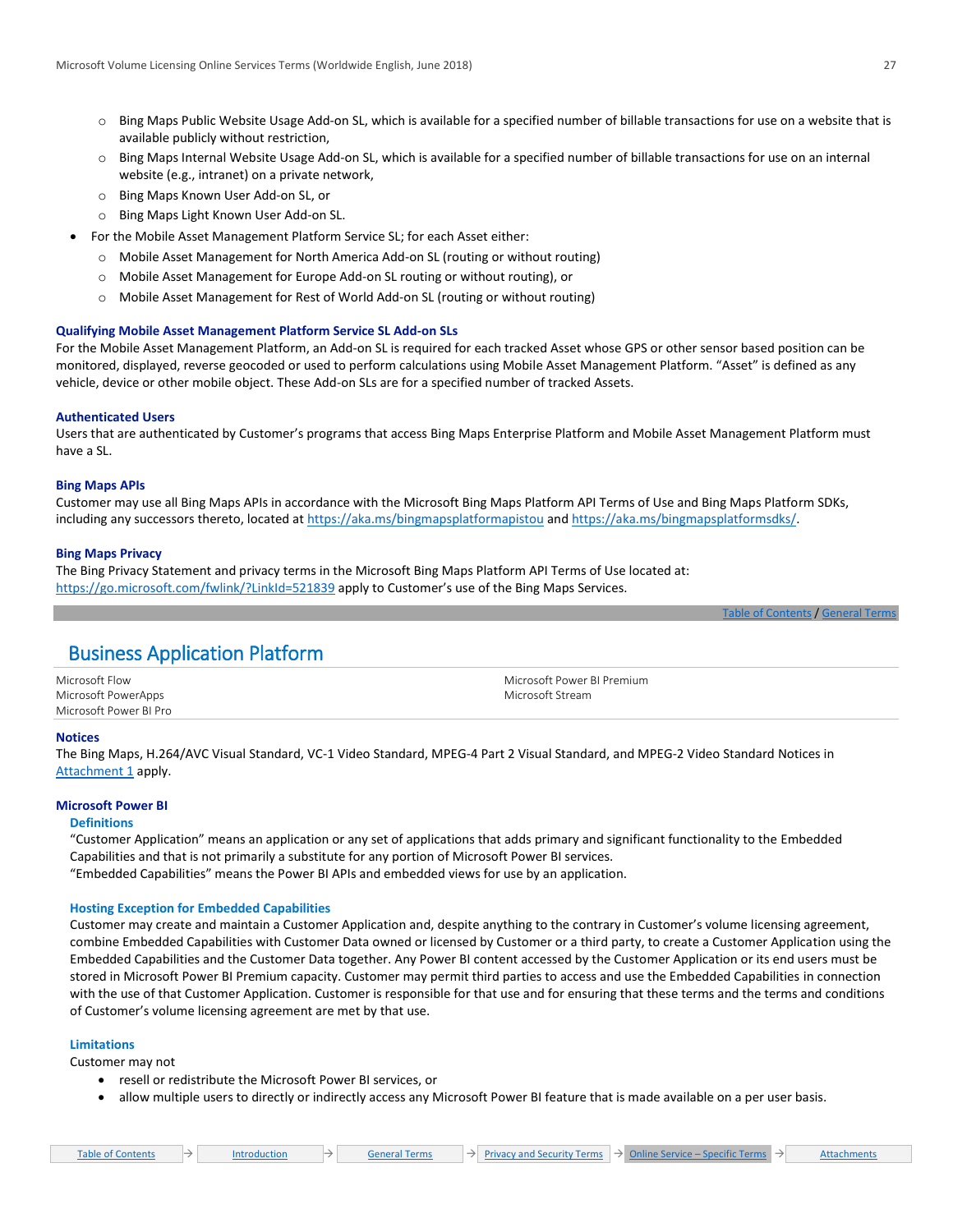#### **Access without a User SL**

A User SL is not required to view content in Power BI Premium capacity that is shared through the embed APIs or embedded views functionality. With Power BI Premium P series only, a User SL is also not required to view content in Power BI Premium capacity that is shared through the apps or email subscription features, or through Power BI Report Server.

#### **Publish to Web**

#### Customer may use the publish to web functionality to share content only on a publicly available website. Customer may not use this functionality to share content internally. Microsoft may display content published through the publish to web functionality on a public website or gallery.

#### **Microsoft PowerApps**

#### **Restricted Entities**

Customer may not create, modify, or delete any data from entities of the type designated as "restricted" in product documentation at [https://go.microsoft.com/fwlink/?linkid=868812.](https://go.microsoft.com/fwlink/?linkid=868812) Customer has read-only access to such restricted entities.

ontents / General Term

## <span id="page-27-0"></span>Microsoft Cloud App Security

#### **Notices**

The Bing Maps and Professional Services notices in **Attachment 1** apply.

[Table of Contents](#page-1-0) / General Terms

## <span id="page-27-1"></span>Microsoft Intune

Microsoft Intune (per user, per device) Microsoft Intune for EDU (per user, per device) Microsoft Intune Add-on for System Center Configuration Microsoft Intune Add-on for System Center Configuration Manager and System Center Endpoint Protection (per user, per device) ("Microsoft Intune Add-On")

#### **Notices**

Any deployment services provided to Customer are subject to the Professional Services Notice i[n Attachment 1.](#page-29-0)

#### **Manage Devices and Applications**

Each User to whom Customer assigns a User SL may access and use the Online Services and related software (including System Center software) to manage applications and up to fifteen devices. Each device to which customer assigns an SL may access and use the Online Services and related software (including System Center software) for use by any number of users. Management of a device accessed by more than one user requires a Device SL or a User SL for each user.

#### **Storage Add-on SL**

A Storage Add-on SL is required for each gigabyte of storage in excess of the storage provided with the base subscription.

#### **Windows Software Components in System Center Software**

The System Center software includes one or more of the following Windows Software Components: Microsoft .NET Framework, Microsoft Data Access Components, PowerShell software and certain .dlls related to Microsoft Build, Windows Identity Foundation, Windows Library for JavaScript, Debghelp.dll, and Web Deploy technologies. The license terms governing use of the Windows Software Components are in the Windows 8.1 Pro and Enterprise section of the Product Terms. The Product Terms is located at [http://go.microsoft.com/?linkid=9839206.](http://go.microsoft.com/?linkid=9839206)

#### **SQL Server Technology and Benchmarking**

The Software included with the Online Service includes SQL Server-branded components other than a SQL Server Database. Those components are licensed to Customer under the terms of their respective licenses, which can be found in the installation directory or unified installer of the software. Customer must obtain Microsoft's prior written approval to disclose to a third party the results of any benchmark test of these components or the software that includes them.

able of Contents / General Term

## <span id="page-27-2"></span>Microsoft Kaizala Pro

**Service Level Agreement** There is no SLA for Microsoft Kaizala Pro.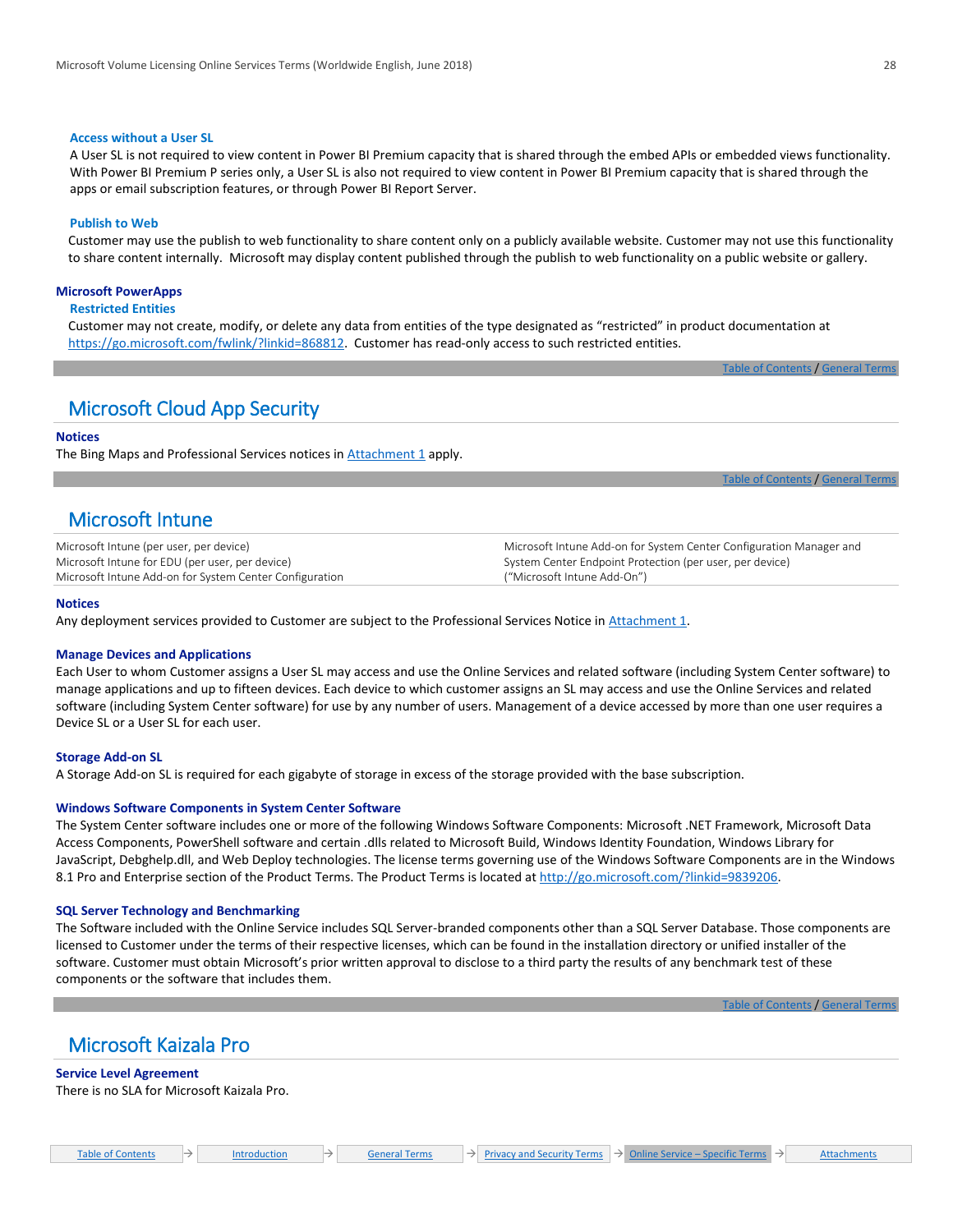## <span id="page-28-0"></span>Microsoft Learning

#### **Microsoft Learning E-Reference Library**

Any person that has valid access to Customer's computer or internal network may copy and use the documentation for Customer's internal reference purposes. Documentation does not include electronic books.

#### **Microsoft Learning Imagine Academy Service SL**

A Service SL is required for each Location that accesses or uses any Microsoft Imagine Academy service or benefit. Location is defined as a physical site with staff under the same administrator, such as a principal, in a single building or group of buildings located on the same campus.

#### **Microsoft Learning Imagine Academy Program Guidelines**

The Imagine Academy program guidelines, located a[t http://www.microsoft.com/itacademy](http://www.microsoft.com/itacademy), apply to Customer's use of the Microsoft Learning Imagine Academy and its benefits.

#### **Microsoft Learning Imagine Academy Program Benefits Provided by Third-Party**

Program benefits may only be used by a licensed institution's faculty, staff and students currently enrolled in the licensed institution.

e of Contents / General Terms

## <span id="page-28-1"></span>Minecraft: Education Edition

**Notices**

The Bing Maps Notices in **Attachment 1** apply.

[Table of Contents](#page-1-0) / General Terms

## <span id="page-28-2"></span>Office 365 Developer

#### **No Production Use of Office 365 Developer**

Each user to whom Customer assigns a User SL may use the Online Service to design, develop, and test Customer's applications to make them available for Customer's Office 365 Online Services, on-premises deployments or for the Microsoft Office Store. The Online Service is not licensed for production use.

#### **Office 365 Developer End Users**

Customer's end users do not need a SL to access Office 365 Developer to perform acceptance tests or provide feedback on Customer programs.

Table [of Contents](#page-1-0) / General Terms

## <span id="page-28-3"></span>Windows Desktop Operating System

#### **Data Retention**

The Windows Defender Advanced Threat Protection and Windows Analytics portion of the product does not contain extractable Customer Data therefore the Customer Data extraction terms in the OST do not apply.

[Table of Contents](#page-1-0) / General Terms

[Table of Contents](#page-1-0) / General Terms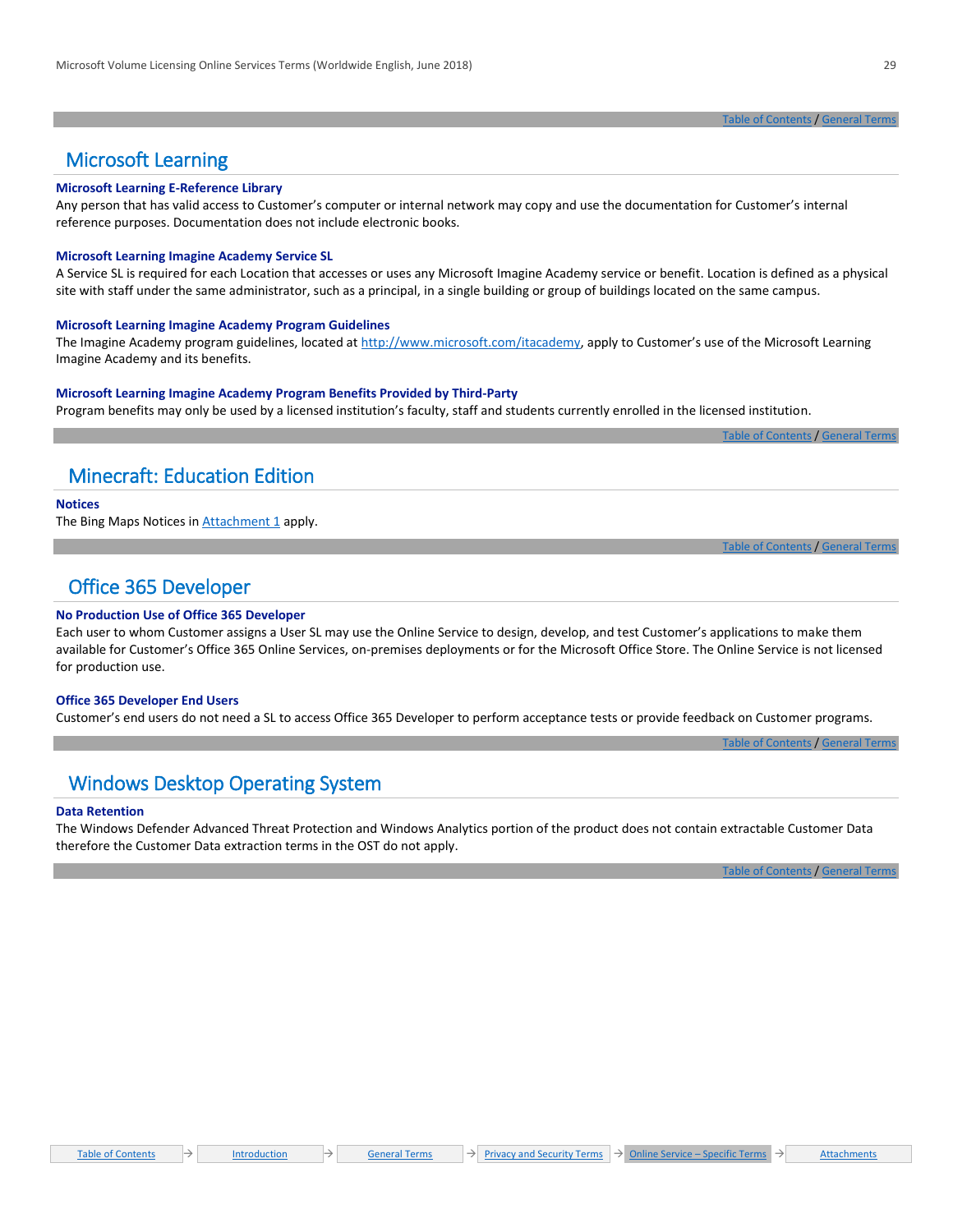## <span id="page-29-0"></span>Attachment 1 – Notices

## <span id="page-29-1"></span>Bing Maps

The Online Service or its included software includes use of Bing Maps. Any content provided through Bing Maps, including geocodes, can only be used within the product through which the content is provided. Customer's use of Bing Maps is governed by the Bing Maps End User Terms of Use available at [go.microsoft.com/?linkid=9710837](http://go.microsoft.com/?linkid=9710837) and the Bing Maps Privacy Statement available a[t go.microsoft.com/fwlink/?LinkID=248686.](http://go.microsoft.com/fwlink/?LinkID=248686)

of Contents / General Term

## <span id="page-29-2"></span>Professional Services

Professional Services are provided subject to the "Professional Services Terms" below. If, however, Professional Services are included in a separate agreement, then the terms of that separate agreement will apply.

The Professional Services to which this Notice applies are not Online Services, and the rest of the Online Services Terms, as well as any data processing amendment or HIPAA Business Associated Agreement signed by the parties, do not apply unless expressly made applicable by the Professional Services Terms below.

#### **Support Data**

#### **Processing of Support Data**

Support Data will be used and otherwise processed only to provide Customer with technical support, including purposes compatible with providing technical support. Microsoft will not use or otherwise process Support Data or derive information from it for advertising or similar commercial purposes without Customer's permission. As between the parties, Customer retains all right, title and interest in and to Support Data. Microsoft acquires no rights in Support Data, other than the rights Customer grants to Microsoft to provide support to Customer. This paragraph does not affect Microsoft's rights in software or services Microsoft licenses to Customer.

#### **Processing of Personal Data included in Support Data; GDPR**

Personal Data provided to Microsoft by, or on behalf of, Customer in connection with the provision of technical support is also Support Data. To the extent Microsoft is a processor or subprocessor of Personal Data subject to the GDPR, the GDPR Terms in Attachment 4 govern that processing and the parties also agree to the following terms in this sub-section ("Processing of Personal Data included in Support Data; GDPR"):

#### Processor and Controller Roles and Responsibilities

Customer and Microsoft agree that Customer is the controller of Personal Data included in Support Data and Microsoft is the processor of such data, except when Customer acts as a processor of Personal Data, in which case Microsoft is a subprocessor. However, Microsoft and Customer agree that Microsoft is the data controller for business contact information or other Personal Data that may be collected at the same time as Support Data but is needed to maintain the business relationship with the Customer. Microsoft will process Personal Data only on documented instructions from Customer. Customer agrees that its volume licensing agreement (including the OST) along with Customer's use of Professional Services are Customer's complete and final documented instructions to Microsoft for the processing of Personal Data. Any additional or alternate instructions must be agreed to according to the process for amending Customer's volume licensing agreement. In any instance where the GDPR applies and Customer is a processor, Customer warrants to Microsoft that Customer's instructions, including appointment of Microsoft as a processor or subprocessor, have been authorized by the relevant controller.

#### Processing of Personal Data included in Support Data

The parties acknowledge and agree that:

- The subject-matter of the processing is limited to Personal Data within the scope of the GDPR;
- The duration of the processing shall be for the duration of the Customer's right to receive technical support and until all Personal Data is deleted or returned in accordance with Customer instructions or the terms of the OST;
- The nature and purpose of the processing shall be to provide technical support pursuant to Customer's volume licensing agreement;
- The types of Personal Data processed in connection with the provision of technical support include those expressly identified in Article 4 of the GDPR; and
- The categories of data subjects are Customer's representatives and end users, such as employees, contractors, collaborators, and customers.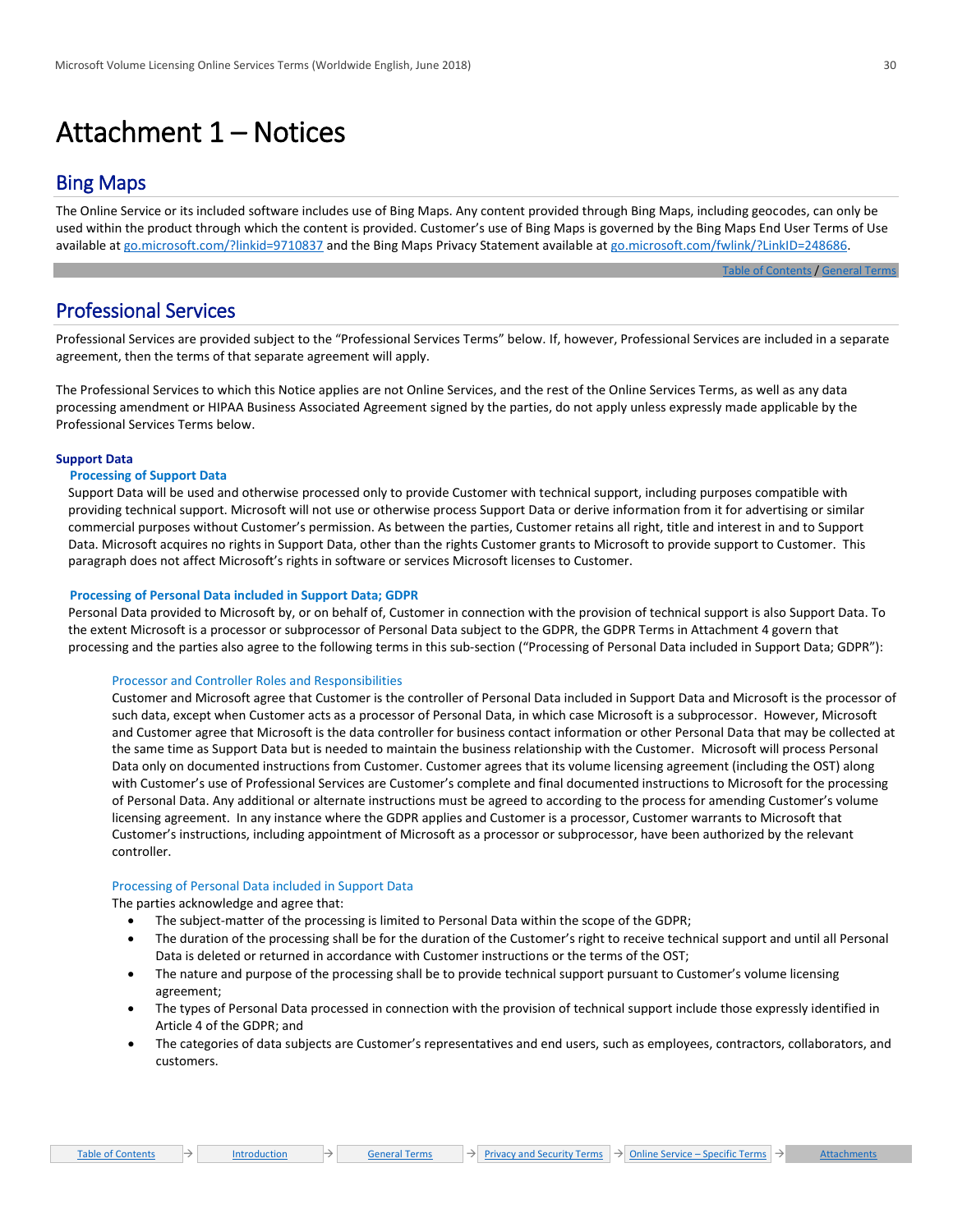For data subject requests and records of processing activities related to Support Data, and Personal Data included therein, Microsoft will abide by the applicable obligations set forth in the "Data Subject Rights; Assistance with Requests" and "Records of Processing Activities" provisions in the Data Protection Terms section of the OST.

#### **Security of Support Data**

Microsoft will implement and maintain technical and organizational measures to protect Support Data. Those measures shall comply with the requirements set forth in ISO 27001, ISO 27002, and ISO 27018. If Microsoft becomes aware of a breach of security leading to the accidental or unlawful destruction, loss, alteration, unauthorized disclosure of, or access to Support Data while processed by Microsoft, Microsoft will abide by the obligations set forth in the "Security Incident Notification" provision in the Data Protection Terms section of the OST.

#### **Data Location and Transfer**

Support Data that Microsoft processes on Customer's behalf may be transferred to, and stored and processed in, the United States or any other country in which Microsoft or its Affiliates or Subprocessors operate. Customer appoints Microsoft to perform any such transfer of Support Data to any such country and to store and process that data to provide technical support. Microsoft is certified to the EU-U.S. and Swiss-U.S. Privacy Shield Frameworks and the commitments they entail. Microsoft agrees to notify Customer in the event that it makes a determination that it can no longer meet its obligation to provide the same level of protection as is required by the Privacy Shield principles.

#### **Other Support Data Commitments**

#### **Disclosure**

The disclosure of Support Data by Microsoft to third parties is governed by the same restrictions and procedures that govern Customer Data set forth in the "Disclosure of Customer Data" provision in the Data Protection Terms section of the OST.

#### Deletion or Return

Microsoft will delete or return all copies of Support Data, and Personal Data included therein, after the business purposes for which the Support Data was collected or transferred have been fulfilled or earlier upon Customer's request.

#### Use of Subprocessors

Microsoft's use of Subprocessors in connection with the provision of technical support for Online Services is governed by the same restrictions and procedures that govern its use of Subprocessors in connection with the Online Services set forth in the "Use of Subprocessors" provision in the Data Protections Terms section of the OST.

#### Educational Institutions

Microsoft's acknowledgements and agreements and Customer's responsibilities to obtain parental consent and convey notification set out in the "Educational Institutions" provision in the Data Protection Terms section of the OST also apply with respect to Support Data.

#### **Other Professional Services Terms**

#### **Processing of Personal Data**

To the extent Microsoft is a processor or subprocessor of Personal Data, not included within Support Data, in connection with the provision of Professional Services, Microsoft makes the commitments in the GDPR Terms in Attachment 4 to all customers effective May 25, 2018.

#### **Obligations of the Parties**

Microsoft warrants that all Professional Services will be performed with professional care and skill. If Microsoft fails to do so and Customer notifies Microsoft within 90 days of the date of performance, then Microsoft will either re-perform the Professional Services or return the price paid for them as Customer's sole remedy for breach of the Professional Services warranty.

Customer will perform its applicable responsibilities and obligations to support Microsoft's performance of the Professional Services, as specified in the description of each Professional Service.

#### **Limitation of Liability**

To the extent permitted by applicable law, each party's total liability for all claims relating to Professional Services will be limited to the amounts Customer was required to pay for the Professional Services or the limitation of liability for the Online Service with which the Professional Services are offered, whichever is greater. **In no event will either party be liable for indirect, incidental, special, punitive, or consequential damages, including loss of use, loss of profits, or interruption of business, however caused or on any theory of liability in relation to the Professional Services. No limitation or exclusions will apply to liability arising out of either party's (1) confidentiality obligations; or (2) violation of the other party's intellectual property rights.**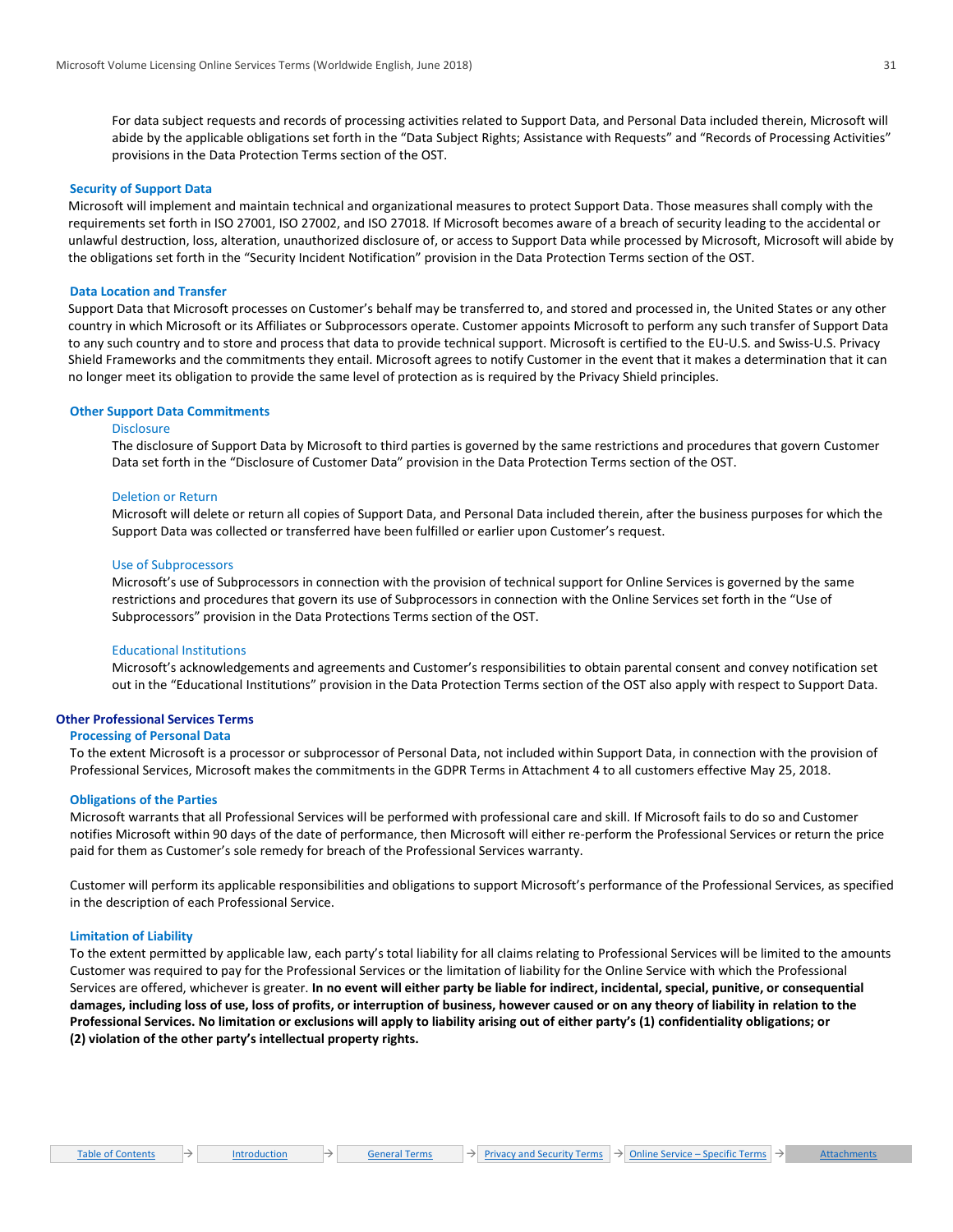#### **Fixes**

"Fixes" are Product fixes, modifications or enhancements, or their derivatives, that Microsoft either releases generally (such as service packs) or that Microsoft provides to Customer to address a specific issue. Each Fix, is licensed under the same terms as the Product to which it applies. If a Fix is not provided for a specific Product, any use terms Microsoft provides with the Fix will apply.

#### **Pre-Existing Work**

"Pre-Existing Work" means any computer code or non-code based written materials developed or otherwise obtained independent of Customer's volume licensing agreement. All rights in Pre-Existing Work shall remain the sole property of the party providing the Pre-Existing Work. Each party may use, reproduce and modify the other party's Pre-Existing Work only as needed to perform obligations related to Professional Services.

#### **Services Deliverables**

"Services Deliverables" means any computer code or materials other than Products or Fixes that Microsoft leaves with Customer at the conclusion of Microsoft's performance of Professional Services. Microsoft grants Customer a non-exclusive, non-transferable, perpetual license to reproduce, use, and modify the Services Deliverables solely for Customer's internal business purposes, subject to the terms and conditions in Customer's volume licensing agreement.

#### **Non-Microsoft Technology**

Customer is solely responsible for any non-Microsoft software or technology that it installs or uses with the Online Services, Fixes, or Services Deliverables.

#### **Affiliates' Rights**

Customer may sublicense the rights to use Services Deliverables to its Affiliates, but Customer's Affiliates may not sublicense these rights. Customer is liable for ensuring its Affiliates' compliance with the terms of this Notice and Customer's volume licensing agreement.

#### **Government Customers**

If Customer is a government entity, then the following terms apply to any Professional Services provided at no charge to Customer. Microsoft waives any and all entitlement to compensation from Customer for the Professional Services. In compliance with applicable laws and regulations, Microsoft and Customer acknowledge that the Professional Services are for the sole benefit and use of Customer and not provided for the personal use or benefit of any individual government employee.

[Table of Contents](#page-1-0) / General Terms

## <span id="page-31-0"></span>Notice about Azure Media Services H.265/HEVC Encoding

Customer must obtain its own patent license(s) from any third party H.265/HEVC patent pools or rights holders before using Azure Media Services to encode or decode H.265/HEVC media.

[Table of Contents](#page-1-0) / General Terms

## <span id="page-31-1"></span>Notice about Adobe Flash Player

The software may include a version of Adobe Flash Player. Customer agrees that its use of the Adobe Flash Player is governed by the license terms for Adobe Systems Incorporated at [http://go.microsoft.com/fwlink/?linkid=248532.](http://go.microsoft.com/fwlink/?linkid=248532) Adobe and Flash are either registered trademarks or trademarks of Adobe Systems Incorporated in the United States and/or other countries.

of Contents / General Terms

## <span id="page-31-2"></span>Notice about H.264/AVC Visual Standard, VC-1 Video Standard, MPEG-4 Part 2 Visual Standard and MPEG-2 Video Standard

This software may include H.264/AVC, VC-1, MPEG-4 Part 2, and MPEG-2 visual compression technology. MPEG LA, L.L.C. requires this notice: THIS PRODUCT IS LICENSED UNDER THE AVC, THE VC-1, THE MPEG-4 PART 2 AND MPEG-2 VISUAL PATENT PORTFOLIO LICENSES FOR THE PERSONAL AND NON-COMMERCIAL USE OF A CONSUMER TO (i) ENCODE VIDEO IN COMPLIANCE WITH THE ABOVE (VIDEO STANDARDS) AND/OR (ii) DECODE AVC, VC-1, MPEG-4 PART 2 AND MPEG-2 VIDEO THAT WAS ENCODED BY A CONSUMER ENGAGED IN A PERSONAL AND NON-COMMERCIAL ACTIVITY AND/OR WAS OBTAINED FROM A VIDEO PROVIDER LICENSED TO PROVIDE SUCH VIDEO. NO LICENSE IS GRANTED OR SHALL BE IMPLIED FOR ANY OTHER USE. ADDITIONAL INFORMATION MAY BE OBTAINED FROM MPEG LA, L.L.C. REFER T[O www.mpegla.com.](http://www.mpegla.com/)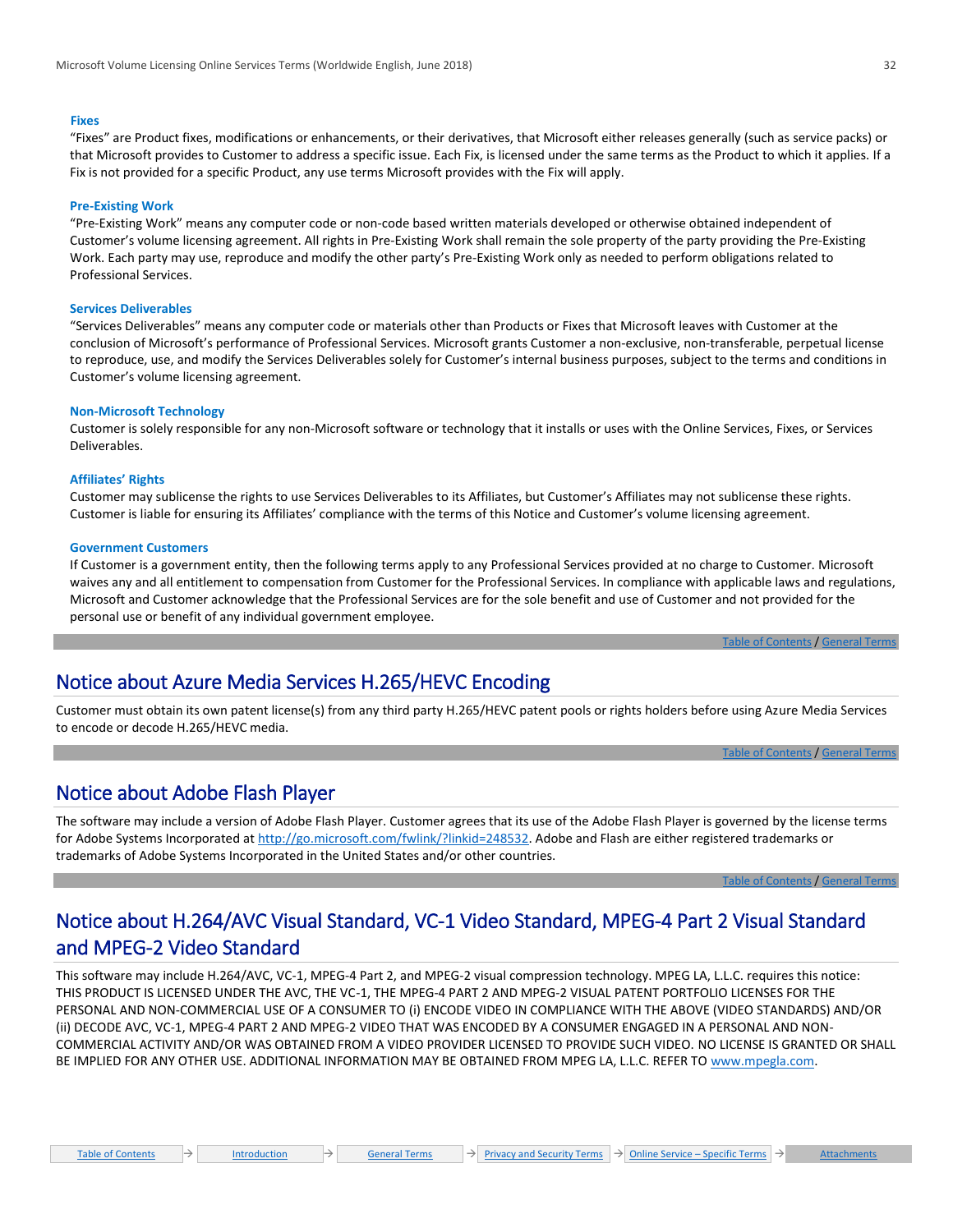For clarification purposes, this notice does not limit or inhibit the use of the software for normal business uses that are personal to that business which do not include (i) redistribution of the software to third parties, or (ii) creation of content compliant with the VIDEO STANDARDS technologies for distribution to third parties.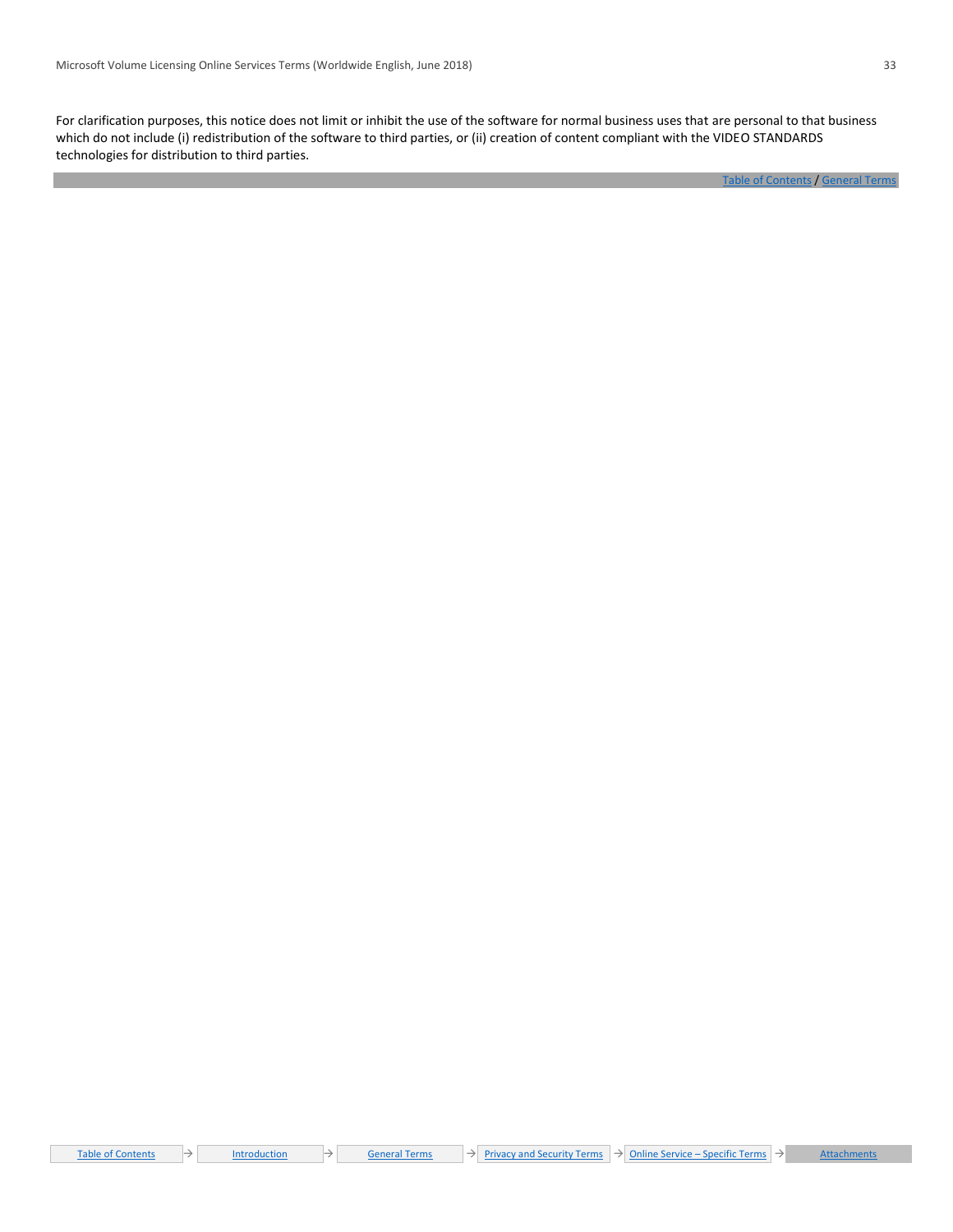## <span id="page-33-0"></span>Attachment 2 – Subscription License Suites

Online Services may be available for purchase as Suites of Online Services. If, in the tables below, a cell is shaded blue in an Online Service's row, the Suite SL for the column the cell is in fulfills the SL requirements for the cell's Online Services. For Education and Government offers, see the Public Sector table below.

|                                                       |             | Office 365                |  | Office 365Office 365 |                                                       |    | Enterprise             | Microsoft<br>365 2 |                |                | Microsoft 365<br><b>Business</b> | Dynamics 365              |                  |      |
|-------------------------------------------------------|-------------|---------------------------|--|----------------------|-------------------------------------------------------|----|------------------------|--------------------|----------------|----------------|----------------------------------|---------------------------|------------------|------|
|                                                       |             | Enterprise <sup>1,3</sup> |  |                      | <b>Business</b> Business<br><b>Essentials</b> Premium |    | Mobility +<br>Security |                    |                |                |                                  | <b>Enterprise Edition</b> |                  |      |
|                                                       |             |                           |  |                      |                                                       |    |                        |                    |                |                |                                  | Cust Uni                  |                  |      |
| <b>Online Service</b>                                 | F1 E1 E3 E5 |                           |  |                      |                                                       | E3 | E5                     | F1                 | E <sub>3</sub> | E <sub>5</sub> |                                  | Eng <sup>4</sup>          | Ops <sup>4</sup> | Plan |
| Exchange Online                                       |             |                           |  |                      |                                                       |    |                        |                    |                |                |                                  |                           |                  |      |
| Exchange Online K1                                    |             |                           |  |                      |                                                       |    |                        |                    |                |                |                                  |                           |                  |      |
| Exchange Online Plan 1                                |             |                           |  |                      |                                                       |    |                        |                    |                |                |                                  |                           |                  |      |
| Exchange Online Plan 2                                |             |                           |  |                      |                                                       |    |                        |                    |                |                |                                  |                           |                  |      |
| SharePoint Online                                     |             |                           |  |                      |                                                       |    |                        |                    |                |                |                                  |                           |                  |      |
| SharePoint Online K1                                  |             |                           |  |                      |                                                       |    |                        |                    |                |                |                                  |                           |                  |      |
| SharePoint Online Plan 1                              |             |                           |  |                      |                                                       |    |                        |                    |                |                |                                  |                           |                  |      |
| SharePoint Online Plan 2                              |             |                           |  |                      |                                                       |    |                        |                    |                |                |                                  |                           |                  |      |
| Skype for Business Online Plan 1                      |             |                           |  |                      |                                                       |    |                        |                    |                |                |                                  |                           |                  |      |
| Skype for Business Online Plan 2                      |             |                           |  |                      |                                                       |    |                        |                    |                |                |                                  |                           |                  |      |
| Phone System                                          |             |                           |  |                      |                                                       |    |                        |                    |                |                |                                  |                           |                  |      |
| Audio Conferencing                                    |             |                           |  |                      |                                                       |    |                        |                    |                |                |                                  |                           |                  |      |
| Office Online                                         |             |                           |  |                      |                                                       |    |                        |                    |                |                |                                  |                           |                  |      |
| Office 365 Business                                   |             |                           |  |                      |                                                       |    |                        |                    |                |                |                                  |                           |                  |      |
| Office 365 ProPlus                                    |             |                           |  |                      |                                                       |    |                        |                    |                |                |                                  |                           |                  |      |
| Microsoft MyAnalytics                                 |             |                           |  |                      |                                                       |    |                        |                    |                |                |                                  |                           |                  |      |
| Office 365 Advanced Compliance                        |             |                           |  |                      |                                                       |    |                        |                    |                |                |                                  |                           |                  |      |
| Office 365 Cloud App Security                         |             |                           |  |                      |                                                       |    |                        |                    |                |                |                                  |                           |                  |      |
| Office 365 Threat Intelligence                        |             |                           |  |                      |                                                       |    |                        |                    |                |                |                                  |                           |                  |      |
| Microsoft Power BI Pro                                |             |                           |  |                      |                                                       |    |                        |                    |                |                |                                  |                           |                  |      |
| Office 365 Advanced Threat Protection                 |             |                           |  |                      |                                                       |    |                        |                    |                |                |                                  |                           |                  |      |
| Microsoft Intune                                      |             |                           |  |                      |                                                       |    |                        |                    |                |                |                                  |                           |                  |      |
| Azure Info Protection Premium Plan 1                  |             |                           |  |                      |                                                       |    |                        |                    |                |                |                                  |                           |                  |      |
| Azure Info Protection Premium Plan 2                  |             |                           |  |                      |                                                       |    |                        |                    |                |                |                                  |                           |                  |      |
| Azure Active Directory Premium Plan 1                 |             |                           |  |                      |                                                       |    |                        |                    |                |                |                                  |                           |                  |      |
| Azure Active Directory Premium Plan 2                 |             |                           |  |                      |                                                       |    |                        |                    |                |                |                                  |                           |                  |      |
| Azure Advanced Threat Protection for Users            |             |                           |  |                      |                                                       |    |                        |                    |                |                |                                  |                           |                  |      |
| Microsoft Cloud App Security                          |             |                           |  |                      |                                                       |    |                        |                    |                |                |                                  |                           |                  |      |
| Microsoft Dynamics 365 for Customer Service           |             |                           |  |                      |                                                       |    |                        |                    |                |                |                                  |                           |                  |      |
| Microsoft Dynamics 365 for Field Service              |             |                           |  |                      |                                                       |    |                        |                    |                |                |                                  |                           |                  |      |
| Microsoft Dynamics 365 for Project Service Automation |             |                           |  |                      |                                                       |    |                        |                    |                |                |                                  |                           |                  |      |
| Microsoft Dynamics 365 for Retail                     |             |                           |  |                      |                                                       |    |                        |                    |                |                |                                  |                           |                  |      |
| Microsoft Dynamics 365 for Sales Enterprise           |             |                           |  |                      |                                                       |    |                        |                    |                |                |                                  |                           |                  |      |
| Microsoft Dynamics 365 for Talent                     |             |                           |  |                      |                                                       |    |                        |                    |                |                |                                  |                           |                  |      |
| Microsoft Flow Plan 1                                 |             |                           |  |                      |                                                       |    |                        |                    |                |                |                                  |                           |                  |      |
| Microsoft PowerApps Plan 1                            |             |                           |  |                      |                                                       |    |                        |                    |                |                |                                  |                           |                  |      |
| Microsoft PowerApps Plan 2                            |             |                           |  |                      |                                                       |    |                        |                    |                |                |                                  |                           |                  |      |
| Microsoft Stream Plan 1                               |             |                           |  |                      |                                                       |    |                        |                    |                |                |                                  |                           |                  |      |
| Microsoft Stream Plan 2                               |             |                           |  |                      |                                                       |    |                        |                    |                |                |                                  |                           |                  |      |

*<sup>1</sup> Add-on Suite SLs that include "without ProPlus" in the title do not include rights to Office 365 ProPlus.*

*2 In addition to the Online Services identified above, the Microsoft 365 fulfills the SL requirement for Windows SA per User as described in the Product Terms.*

*3 Inclusion of Skype for Business Online Audio Conferencing with Office 365 Enterprise E5 is dependent on regional availability.*

<span id="page-33-1"></span>*4 In addition to the Online Services identified above, Dynamics 365 Unified Operations Plan includes finance and operations functionality as described in Appendix C of the Dynamics 365 Enterprise edition Licensing Guide [https://www.microsoft.com/en-us/dynamics365/pricing.](https://www.microsoft.com/en-us/dynamics365/pricing)*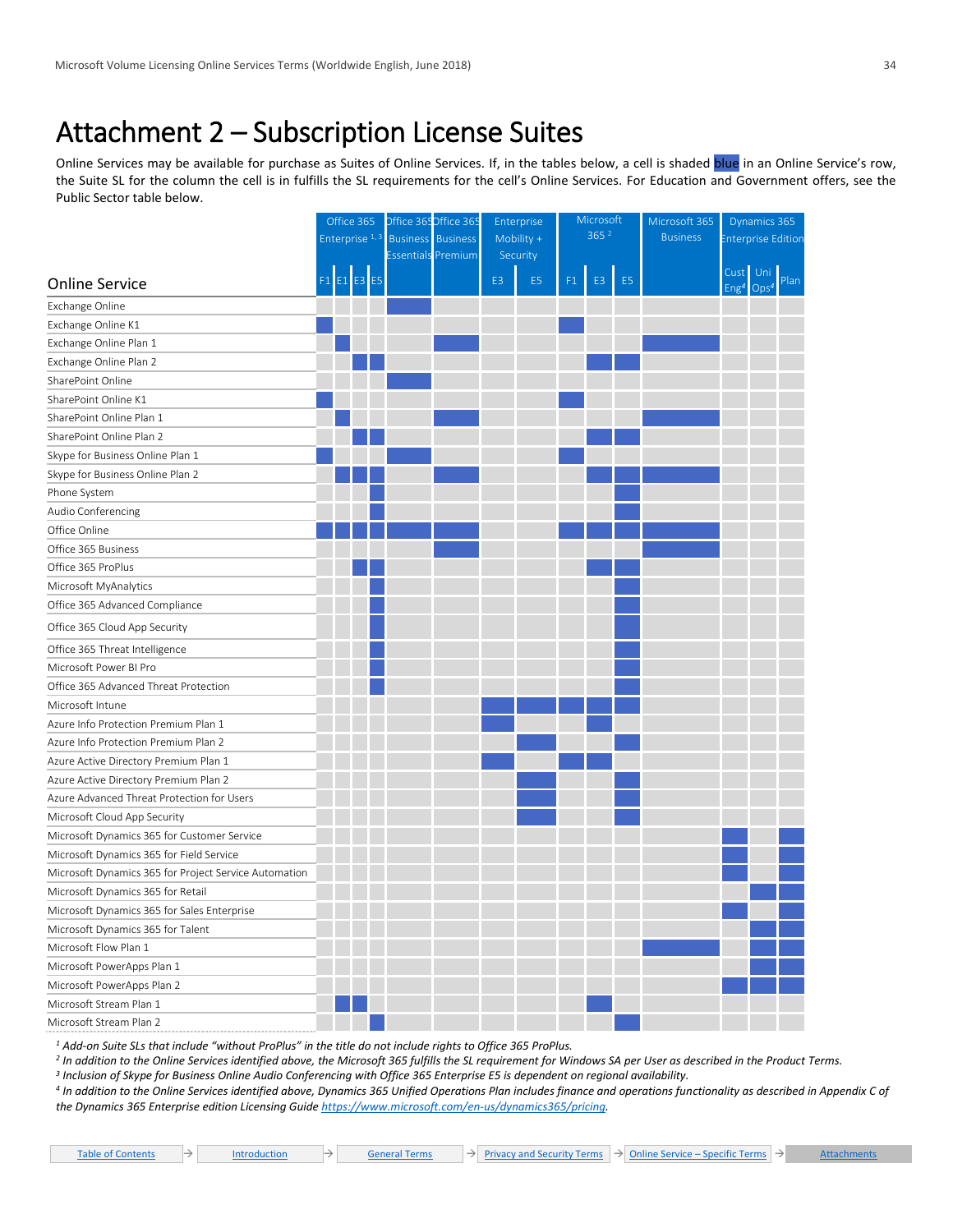## <span id="page-34-0"></span>Public Sector

|                                            |    | Office 365 Government <sup>1,3</sup> |                |    |                |    | Office 365 Education <sup>3</sup> |                |    | Microsoft 365 Education <sup>2</sup> |                |  |
|--------------------------------------------|----|--------------------------------------|----------------|----|----------------|----|-----------------------------------|----------------|----|--------------------------------------|----------------|--|
| <b>Online Service</b>                      | F1 | E <sub>1</sub>                       | E <sub>3</sub> | E4 | E <sub>5</sub> | A1 | A3                                | A <sub>5</sub> | A1 | A3 <sup>5</sup>                      | A <sub>5</sub> |  |
| Exchange Online K1                         |    |                                      |                |    |                |    |                                   |                |    |                                      |                |  |
| Exchange Online Plan 1                     |    |                                      |                |    |                |    |                                   |                |    |                                      |                |  |
| Exchange Online Plan 2                     |    |                                      |                |    |                |    |                                   |                |    |                                      |                |  |
| SharePoint Online K1                       |    |                                      |                |    |                |    |                                   |                |    |                                      |                |  |
| SharePoint Online Plan 1                   |    |                                      |                |    |                |    |                                   |                |    |                                      |                |  |
| SharePoint Online Plan 2                   |    |                                      |                |    |                |    |                                   |                |    |                                      |                |  |
| Skype for Business Online Plan 1           |    |                                      |                |    |                |    |                                   |                |    |                                      |                |  |
| Skype for Business Online Plan 2           |    |                                      |                |    |                |    |                                   |                |    |                                      |                |  |
| Phone System                               |    |                                      |                |    |                |    |                                   |                |    |                                      |                |  |
| Audio Conferencing                         |    |                                      |                |    |                |    |                                   |                |    |                                      |                |  |
| Office Online                              |    |                                      |                |    |                |    |                                   |                |    |                                      |                |  |
| Office 365 ProPlus                         |    |                                      |                |    |                |    |                                   |                |    |                                      |                |  |
| Microsoft MyAnalytics                      |    |                                      |                |    |                |    |                                   |                |    |                                      |                |  |
| Office 365 Advanced Compliance             |    |                                      |                |    |                |    |                                   |                |    |                                      |                |  |
| Office 365 Cloud App Security              |    |                                      |                |    |                |    |                                   |                |    |                                      |                |  |
| Office 365 Threat Intelligence             |    |                                      |                |    |                |    |                                   |                |    |                                      |                |  |
| Microsoft Power BI Pro                     |    |                                      |                |    |                |    |                                   |                |    |                                      |                |  |
| Office 365 Advanced Threat Protection      |    |                                      |                |    |                |    |                                   |                |    |                                      |                |  |
| Microsoft Intune                           |    |                                      |                |    |                |    |                                   |                |    |                                      |                |  |
| Azure Info Protection Premium Plan 1       |    |                                      |                |    |                |    |                                   |                |    |                                      |                |  |
| Azure Info Protection Premium Plan 2       |    |                                      |                |    |                |    |                                   |                |    |                                      |                |  |
| Azure Active Directory Premium Plan 1      |    |                                      |                |    |                |    |                                   |                |    |                                      |                |  |
| Azure Active Directory Premium Plan 2      |    |                                      |                |    |                |    |                                   |                |    |                                      |                |  |
| Azure Advanced Threat Protection for Users |    |                                      |                |    |                |    |                                   |                |    |                                      |                |  |
| Microsoft Cloud App Security               |    |                                      |                |    |                |    |                                   |                |    |                                      |                |  |
| Microsoft Stream Plan 1                    |    |                                      |                |    |                |    |                                   |                |    |                                      |                |  |
| Microsoft Stream Plan 2                    |    |                                      |                |    |                |    |                                   |                |    |                                      |                |  |
| Minecraft: Education Edition               |    |                                      |                |    |                |    |                                   |                |    |                                      |                |  |

*<sup>1</sup> Add-on Suite SLs that include "without ProPlus" in the title do not include rights to Office 365 ProPlus.*

*2 In addition to the Online Services identified above, the Microsoft 365 Education fulfills the SL requirement for Windows SA per User as described in the Product Terms. 3 Inclusion of Skype for Business Online Audio Conferencing with Office 365 Government/Education E5/A5 is dependent on regional availability.*

*5 Includes Microsoft 365 Education A3 with Core CAL.*

e of Contents / General Terms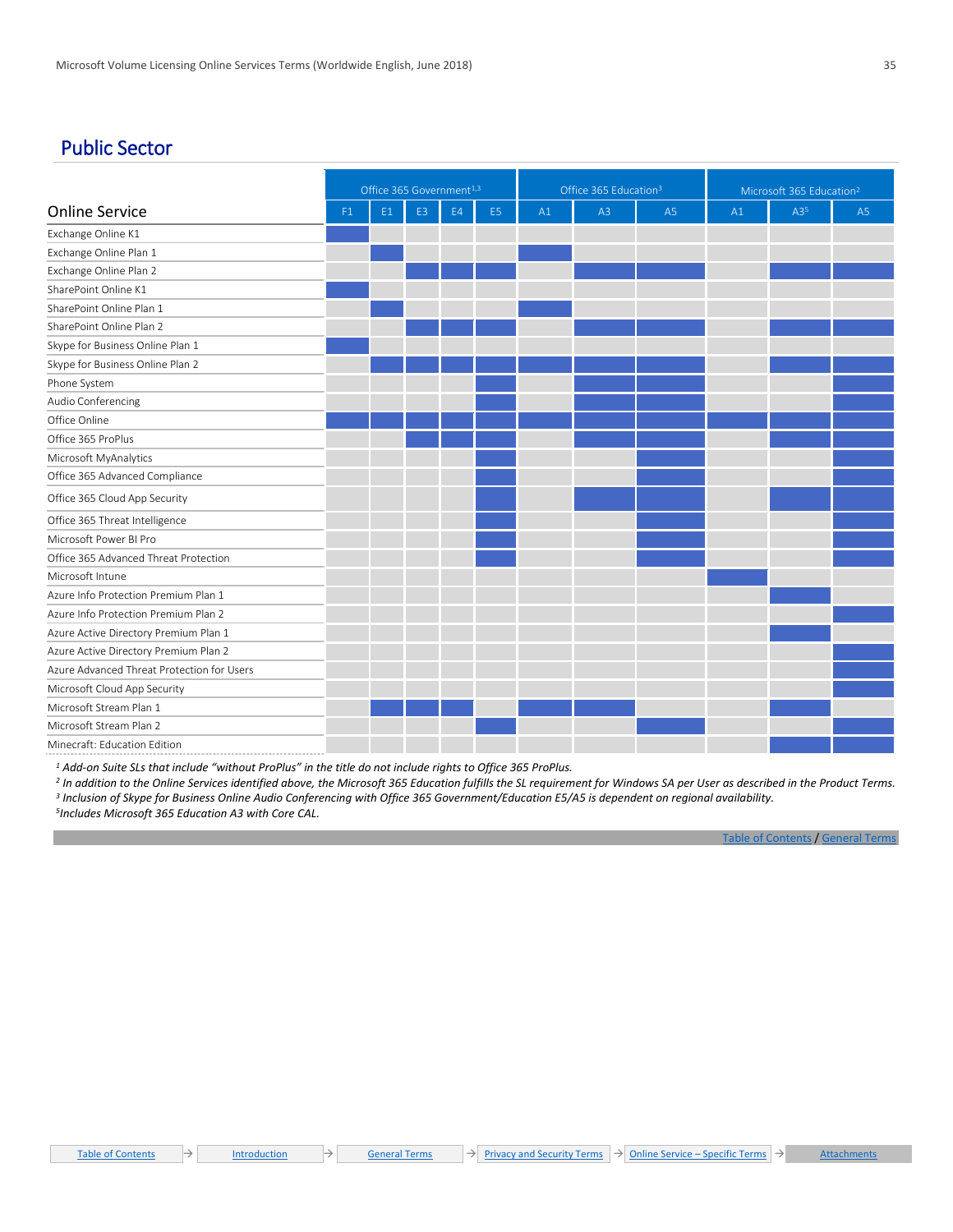## <span id="page-35-0"></span>Attachment 3 – The Standard Contractual Clauses (Processors)

Execution of the volume licensing agreement by Customer includes execution of this Attachment 3, which is countersigned by Microsoft Corporation. To opt out of the "Standard Contractual Clauses", Customer must send the following information to Microsoft in a written notice (under terms of the Customer's volume licensing agreement):

- the full legal name of the Customer and any Affiliate that is opting out;
- if Customer has multiple volume licensing agreements, the volume licensing agreement to which the Opt Out applies; and
- a statement that Customer (or Affiliate) opts out of the Standard Contractual Clauses.

In countries where regulatory approval is required for use of the Standard Contractual Clauses, the Standard Contractual Clauses cannot be relied upon under European Commission 2010/87/EU (of February 2010) to legitimize export of data from the country, unless Customer has the required regulatory approval.

Beginning May 25, 2018 and thereafter, references to various Articles from the Directive 95/46/EC in the Standard Contractual Clauses below will be treated as references to the relevant and appropriate Articles in the GDPR.

For the purposes of Article 26(2) of Directive 95/46/EC for the transfer of personal data to processors established in third countries which do not ensure an adequate level of data protection, Customer (as data exporter) and Microsoft Corporation (as data importer, whose signature appears below), each a "party," together "the parties," have agreed on the following Contractual Clauses (the "Clauses" or "Standard Contractual Clauses") in order to adduce adequate safeguards with respect to the protection of privacy and fundamental rights and freedoms of individuals for the transfer by the data exporter to the data importer of the personal data specified in Appendix 1.

#### **Clause 1: Definitions**

(a) 'personal data', 'special categories of data', 'process/processing', 'controller', 'processor', 'data subject' and 'supervisory authority' shall have the same meaning as in Directive 95/46/EC of the European Parliament and of the Council of 24 October 1995 on the protection of individuals with regard to the processing of personal data and on the free movement of such data;

(b) 'the data exporter' means the controller who transfers the personal data;

(c) 'the data importer' means the processor who agrees to receive from the data exporter personal data intended for processing on his behalf after the transfer in accordance with his instructions and the terms of the Clauses and who is not subject to a third country's system ensuring adequate protection within the meaning of Article 25(1) of Directive 95/46/EC;

(d) 'the subprocessor' means any processor engaged by the data importer or by any other subprocessor of the data importer who agrees to receive from the data importer or from any other subprocessor of the data importer personal data exclusively intended for processing activities to be carried out on behalf of the data exporter after the transfer in accordance with his instructions, the terms of the Clauses and the terms of the written subcontract;

(e) 'the applicable data protection law' means the legislation protecting the fundamental rights and freedoms of individuals and, in particular, their right to privacy with respect to the processing of personal data applicable to a data controller in the Member State in which the data exporter is established;

(f) 'technical and organisational security measures' means those measures aimed at protecting personal data against accidental or unlawful destruction or accidental loss, alteration, unauthorised disclosure or access, in particular where the processing involves the transmission of data over a network, and against all other unlawful forms of processing.

#### **Clause 2: Details of the transfer**

The details of the transfer and in particular the special categories of personal data where applicable are specified in Appendix 1 below which forms an integral part of the Clauses.

#### **Clause 3: Third-party beneficiary clause**

1. The data subject can enforce against the data exporter this Clause, Clause 4(b) to (i), Clause 5(a) to (e), and (g) to (j), Clause 6(1) and (2), Clause 7, Clause 8(2), and Clauses 9 to 12 as third-party beneficiary.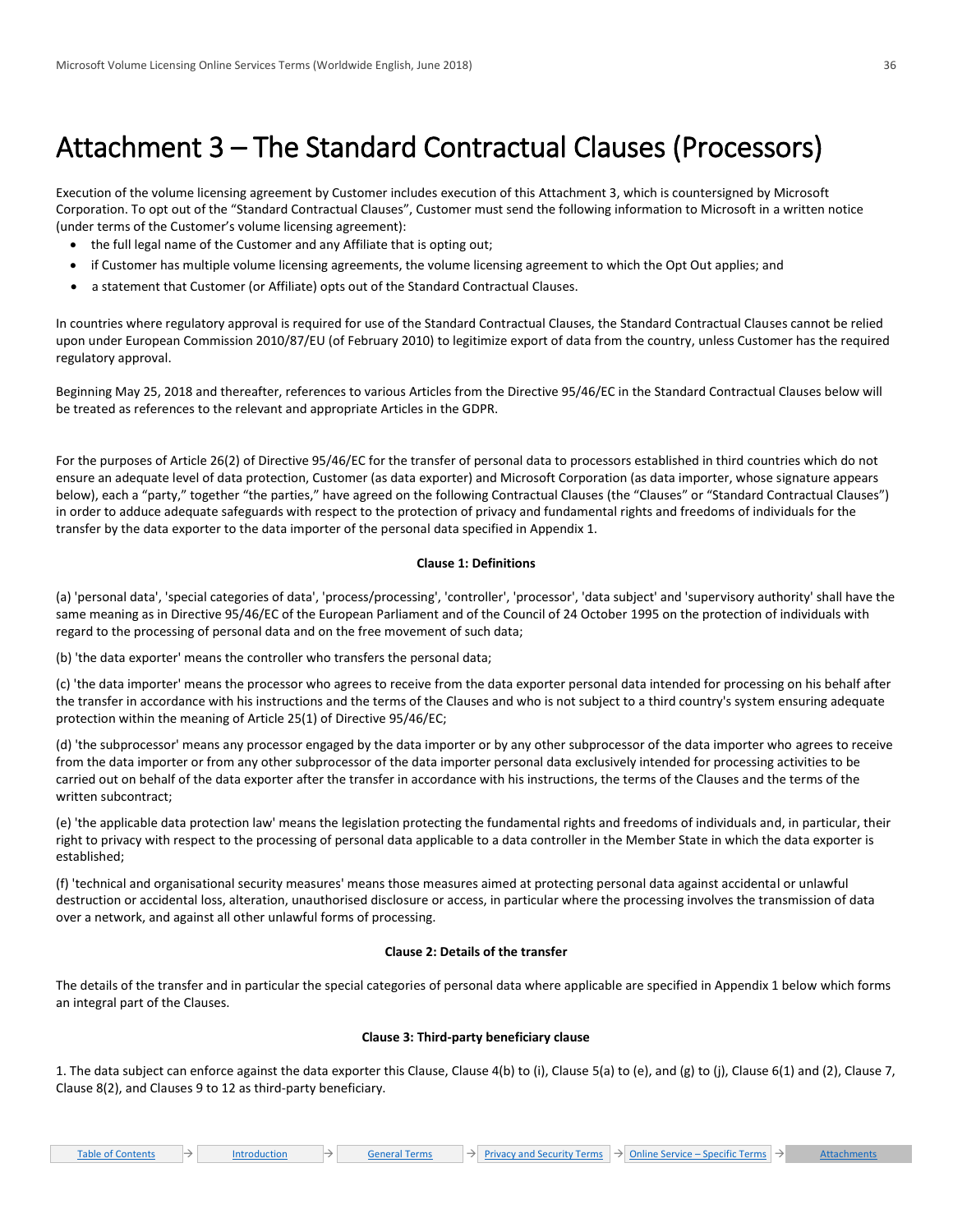2. The data subject can enforce against the data importer this Clause, Clause 5(a) to (e) and (g), Clause 6, Clause 7, Clause 8(2), and Clauses 9 to 12, in cases where the data exporter has factually disappeared or has ceased to exist in law unless any successor entity has assumed the entire legal obligations of the data exporter by contract or by operation of law, as a result of which it takes on the rights and obligations of the data exporter, in which case the data subject can enforce them against such entity.

3. The data subject can enforce against the subprocessor this Clause, Clause 5(a) to (e) and (g), Clause 6, Clause 7, Clause 8(2), and Clauses 9 to 12, in cases where both the data exporter and the data importer have factually disappeared or ceased to exist in law or have become insolvent, unless any successor entity has assumed the entire legal obligations of the data exporter by contract or by operation of law as a result of which it takes on the rights and obligations of the data exporter, in which case the data subject can enforce them against such entity. Such third-party liability of the subprocessor shall be limited to its own processing operations under the Clauses.

4. The parties do not object to a data subject being represented by an association or other body if the data subject so expressly wishes and if permitted by national law.

#### **Clause 4: Obligations of the data exporter**

The data exporter agrees and warrants:

(a) that the processing, including the transfer itself, of the personal data has been and will continue to be carried out in accordance with the relevant provisions of the applicable data protection law (and, where applicable, has been notified to the relevant authorities of the Member State where the data exporter is established) and does not violate the relevant provisions of that State;

(b) that it has instructed and throughout the duration of the personal data processing services will instruct the data importer to process the personal data transferred only on the data exporter's behalf and in accordance with the applicable data protection law and the Clauses;

(c) that the data importer will provide sufficient guarantees in respect of the technical and organisational security measures specified in Appendix 2 below;

(d) that after assessment of the requirements of the applicable data protection law, the security measures are appropriate to protect personal data against accidental or unlawful destruction or accidental loss, alteration, unauthorised disclosure or access, in particular where the processing involves the transmission of data over a network, and against all other unlawful forms of processing, and that these measures ensure a level of security appropriate to the risks presented by the processing and the nature of the data to be protected having regard to the state of the art and the cost of their implementation;

(e) that it will ensure compliance with the security measures;

(f) that, if the transfer involves special categories of data, the data subject has been informed or will be informed before, or as soon as possible after, the transfer that its data could be transmitted to a third country not providing adequate protection within the meaning of Directive 95/46/EC;

(g) to forward any notification received from the data importer or any subprocessor pursuant to Clause 5(b) and Clause 8(3) to the data protection supervisory authority if the data exporter decides to continue the transfer or to lift the suspension;

(h) to make available to the data subjects upon request a copy of the Clauses, with the exception of Appendix 2, and a summary description of the security measures, as well as a copy of any contract for subprocessing services which has to be made in accordance with the Clauses, unless the Clauses or the contract contain commercial information, in which case it may remove such commercial information;

(i) that, in the event of subprocessing, the processing activity is carried out in accordance with Clause 11 by a subprocessor providing at least the same level of protection for the personal data and the rights of data subject as the data importer under the Clauses; and

(j) that it will ensure compliance with Clause 4(a) to (i).

#### **Clause 5: Obligations of the data importer**

The data importer agrees and warrants:

(a) to process the personal data only on behalf of the data exporter and in compliance with its instructions and the Clauses; if it cannot provide such compliance for whatever reasons, it agrees to inform promptly the data exporter of its inability to comply, in which case the data exporter is entitled to suspend the transfer of data and/or terminate the contract;

(b) that it has no reason to believe that the legislation applicable to it prevents it from fulfilling the instructions received from the data exporter and its obligations under the contract and that in the event of a change in this legislation which is likely to have a substantial adverse effect on the warranties and obligations provided by the Clauses, it will promptly notify the change to the data exporter as soon as it is aware, in which case the data exporter is entitled to suspend the transfer of data and/or terminate the contract;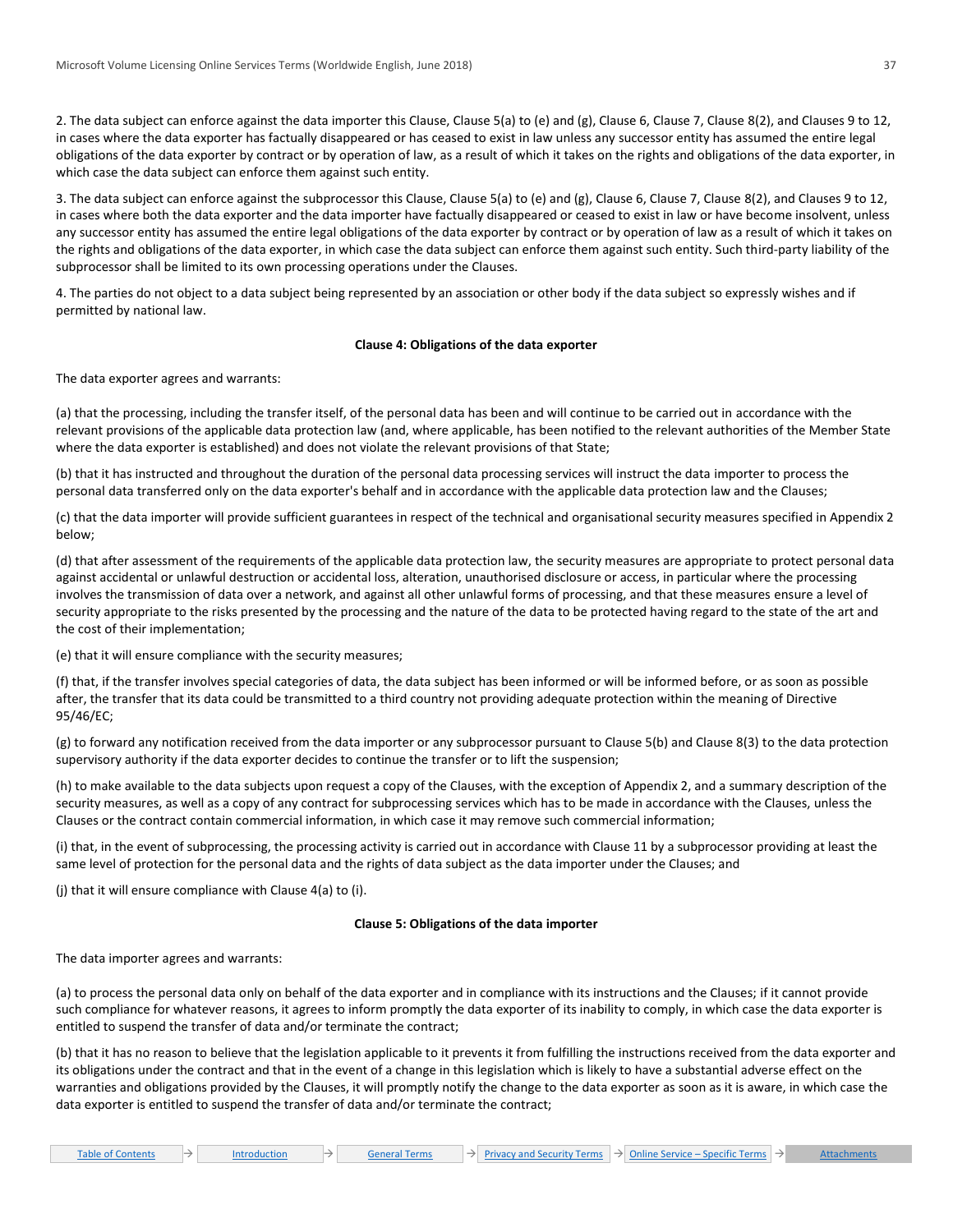(c) that it has implemented the technical and organisational security measures specified in Appendix 2 before processing the personal data transferred;

(d) that it will promptly notify the data exporter about:

(i) any legally binding request for disclosure of the personal data by a law enforcement authority unless otherwise prohibited, such as a prohibition under criminal law to preserve the confidentiality of a law enforcement investigation,

(ii) any accidental or unauthorised access, and

(iii) any request received directly from the data subjects without responding to that request, unless it has been otherwise authorised to do so;

(e) to deal promptly and properly with all inquiries from the data exporter relating to its processing of the personal data subject to the transfer and to abide by the advice of the supervisory authority with regard to the processing of the data transferred;

(f) at the request of the data exporter to submit its data processing facilities for audit of the processing activities covered by the Clauses which shall be carried out by the data exporter or an inspection body composed of independent members and in possession of the required professional qualifications bound by a duty of confidentiality, selected by the data exporter, where applicable, in agreement with the supervisory authority;

(g) to make available to the data subject upon request a copy of the Clauses, or any existing contract for subprocessing, unless the Clauses or contract contain commercial information, in which case it may remove such commercial information, with the exception of Appendix 2 which shall be replaced by a summary description of the security measures in those cases where the data subject is unable to obtain a copy from the data exporter;

(h) that, in the event of subprocessing, it has previously informed the data exporter and obtained its prior written consent;

(i) that the processing services by the subprocessor will be carried out in accordance with Clause 11; and

(j) to send promptly a copy of any subprocessor agreement it concludes under the Clauses to the data exporter.

#### **Clause 6: Liability**

1. The parties agree that any data subject who has suffered damage as a result of any breach of the obligations referred to in Clause 3 or in Clause 11 by any party or subprocessor is entitled to receive compensation from the data exporter for the damage suffered.

2. If a data subject is not able to bring a claim for compensation in accordance with paragraph 1 against the data exporter, arising out of a breach by the data importer or his subprocessor of any of their obligations referred to in Clause 3 or in Clause 11, because the data exporter has factually disappeared or ceased to exist in law or has become insolvent, the data importer agrees that the data subject may issue a claim against the data importer as if it were the data exporter, unless any successor entity has assumed the entire legal obligations of the data exporter by contract of by operation of law, in which case the data subject can enforce its rights against such entity.

The data importer may not rely on a breach by a subprocessor of its obligations in order to avoid its own liabilities.

3. If a data subject is not able to bring a claim against the data exporter or the data importer referred to in paragraphs 1 and 2, arising out of a breach by the subprocessor of any of their obligations referred to in Clause 3 or in Clause 11 because both the data exporter and the data importer have factually disappeared or ceased to exist in law or have become insolvent, the subprocessor agrees that the data subject may issue a claim against the data subprocessor with regard to its own processing operations under the Clauses as if it were the data exporter or the data importer, unless any successor entity has assumed the entire legal obligations of the data exporter or data importer by contract or by operation of law, in which case the data subject can enforce its rights against such entity. The liability of the subprocessor shall be limited to its own processing operations under the Clauses.

#### **Clause 7: Mediation and jurisdiction**

1. The data importer agrees that if the data subject invokes against it third-party beneficiary rights and/or claims compensation for damages under the Clauses, the data importer will accept the decision of the data subject:

(a) to refer the dispute to mediation, by an independent person or, where applicable, by the supervisory authority;

(b) to refer the dispute to the courts in the Member State in which the data exporter is established.

2. The parties agree that the choice made by the data subject will not prejudice its substantive or procedural rights to seek remedies in accordance with other provisions of national or international law.

#### **Clause 8: Cooperation with supervisory authorities**

1. The data exporter agrees to deposit a copy of this contract with the supervisory authority if it so requests or if such deposit is required under the applicable data protection law.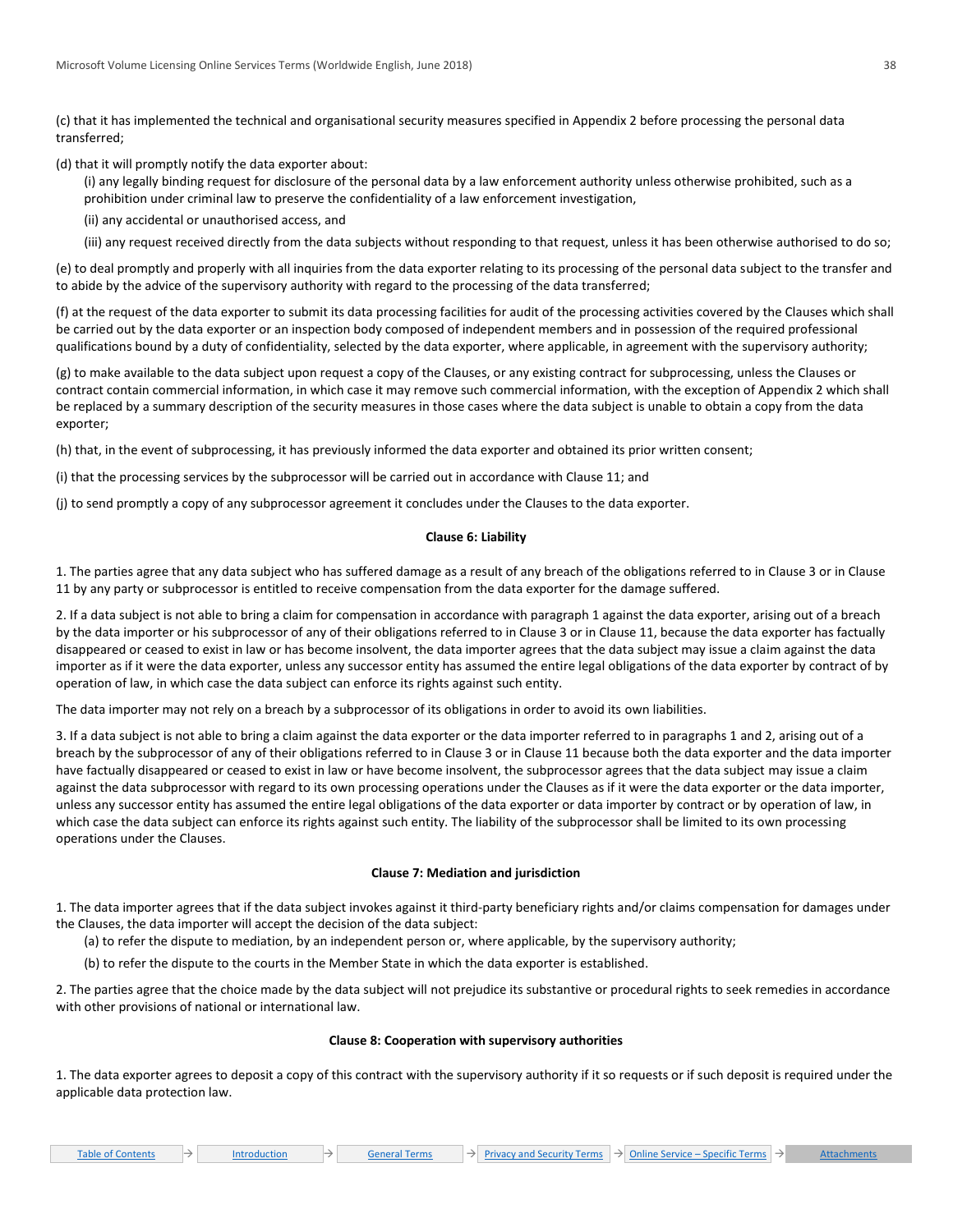2. The parties agree that the supervisory authority has the right to conduct an audit of the data importer, and of any subprocessor, which has the same scope and is subject to the same conditions as would apply to an audit of the data exporter under the applicable data protection law.

3. The data importer shall promptly inform the data exporter about the existence of legislation applicable to it or any subprocessor preventing the conduct of an audit of the data importer, or any subprocessor, pursuant to paragraph 2. In such a case the data exporter shall be entitled to take the measures foreseen in Clause 5 (b).

#### **Clause 9: Governing Law.**

The Clauses shall be governed by the law of the Member State in which the data exporter is established.

#### **Clause 10: Variation of the contract**

The parties undertake not to vary or modify the Clauses. This does not preclude the parties from adding clauses on business related issues where required as long as they do not contradict the Clause.

#### **Clause 11: Subprocessing**

1. The data importer shall not subcontract any of its processing operations performed on behalf of the data exporter under the Clauses without the prior written consent of the data exporter. Where the data importer subcontracts its obligations under the Clauses, with the consent of the data exporter, it shall do so only by way of a written agreement with the subprocessor which imposes the same obligations on the subprocessor as are imposed on the data importer under the Clauses. Where the subprocessor fails to fulfil its data protection obligations under such written agreement the data importer shall remain fully liable to the data exporter for the performance of the subprocessor's obligations under such agreement.

2. The prior written contract between the data importer and the subprocessor shall also provide for a third-party beneficiary clause as laid down in Clause 3 for cases where the data subject is not able to bring the claim for compensation referred to in paragraph 1 of Clause 6 against the data exporter or the data importer because they have factually disappeared or have ceased to exist in law or have become insolvent and no successor entity has assumed the entire legal obligations of the data exporter or data importer by contract or by operation of law. Such third-party liability of the subprocessor shall be limited to its own processing operations under the Clauses.

3. The provisions relating to data protection aspects for subprocessing of the contract referred to in paragraph 1 shall be governed by the law of the Member State in which the data exporter is established.

4. The data exporter shall keep a list of subprocessing agreements concluded under the Clauses and notified by the data importer pursuant to Clause 5 (j), which shall be updated at least once a year. The list shall be available to the data exporter's data protection supervisory authority.

#### **Clause 12: Obligation after the termination of personal data processing services**

1. The parties agree that on the termination of the provision of data processing services, the data importer and the subprocessor shall, at the choice of the data exporter, return all the personal data transferred and the copies thereof to the data exporter or shall destroy all the personal data and certify to the data exporter that it has done so, unless legislation imposed upon the data importer prevents it from returning or destroying all or part of the personal data transferred. In that case, the data importer warrants that it will guarantee the confidentiality of the personal data transferred and will not actively process the personal data transferred anymore.

2. The data importer and the subprocessor warrant that upon request of the data exporter and/or of the supervisory authority, it will submit its data processing facilities for an audit of the measures referred to in paragraph 1.

#### **Appendix 1 to the Standard Contractual Clauses**

**Data exporter**: Customer is the data exporter. The data exporter is a user of Online Services as defined in the section of the OST entitled "Data Protection Terms."

**Data importer:** The data importer is MICROSOFT CORPORATION, a global producer of software and services.

**Data subjects**: Data subjects include the data exporter's representatives and end-users including employees, contractors, collaborators, and customers of the data exporter. Data subjects may also include individuals attempting to communicate or transfer personal information to users of the services provided by data importer.

**Categories of data**: The personal data transferred includes e-mail, documents and other data in an electronic form in the context of the Online Services.

**Processing operations**: The personal data transferred will be subject to the following basic processing activities: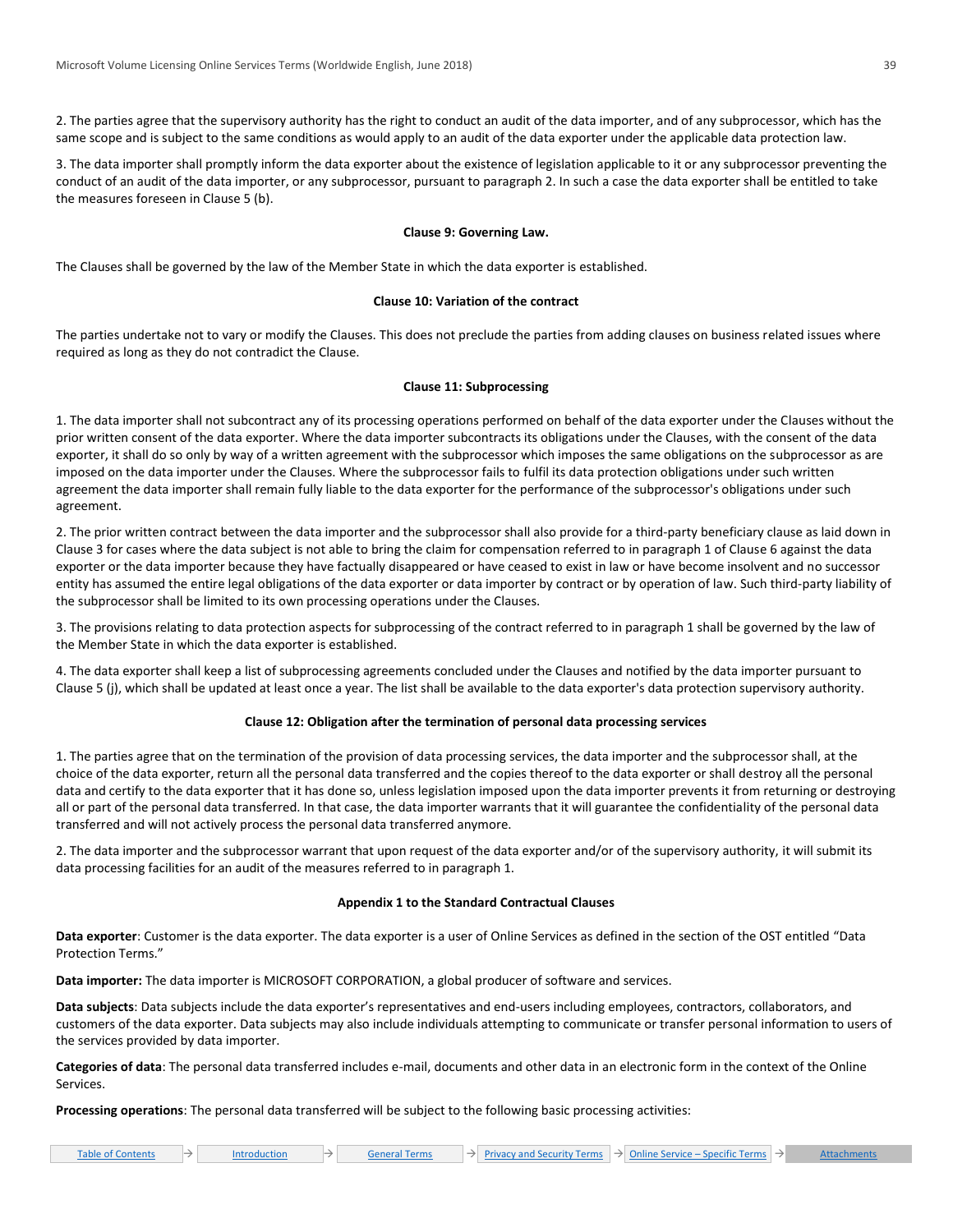**a. Duration and Object of Data Processing**. The duration of data processing shall be for the term designated under the applicable volume licensing agreement between data exporter and the Microsoft entity to which these Standard Contractual Clauses are annexed ("Microsoft"). The objective of the data processing is the performance of Online Services.

**b. Scope and Purpose of Data Processing**. The scope and purpose of processing personal data is described in the Security Practices and Policies section of the OST. The data importer operates a global network of data centers and management/support facilities, and processing may take place in any jurisdiction where data importer or its sub-processors operate such facilities.

**c. Customer Data Access**. For the term designated under the applicable volume licensing agreement data importer will at its election and as necessary under applicable law implementing Article 12(b) of the EU Data Protection Directive, either: (1) provide data exporter with the ability to correct, delete, or block Customer Data, or (2) make such corrections, deletions, or blockages on its behalf.

**d. Data Exporter's Instructions**. For Online Services, data importer will only act upon data exporter's instructions as conveyed by Microsoft.

**e. Customer Data Deletion or Return**. Upon expiration or termination of data exporter's use of Online Services, it may extract Customer Data and data importer will delete Customer Data, each in accordance with the OST applicable to the agreement.

**Subcontractors**: The data importer may hire other companies to provide limited services on data importer's behalf, such as providing customer support. Any such subcontractors will be permitted to obtain Customer Data only to deliver the services the data importer has retained them to provide, and they are prohibited from using Customer Data for any other purpose.

#### **Appendix 2 to the Standard Contractual Clauses**

Description of the technical and organizational security measures implemented by the data importer in accordance with Clauses 4(d) and 5(c):

1. **Personnel**. Data importer's personnel will not process Customer Data without authorization. Personnel are obligated to maintain the confidentiality of any Customer Data and this obligation continues even after their engagement ends.

2. **Data Privacy Contact**. The data privacy officer of the data importer can be reached at the following address:

Microsoft Corporation Attn: Chief Privacy Officer 1 Microsoft Way Redmond, WA 98052 USA

3. **Technical and Organization Measures**. The data importer has implemented and will maintain appropriate technical and organizational measures, internal controls, and information security routines intended to protect Customer Data, as defined in the Security Practices and Policies section of the OST, against accidental loss, destruction, or alteration; unauthorized disclosure or access; or unlawful destruction as follows: The technical and organizational measures, internal controls, and information security routines set forth in the Security Practices and Policies section of the OST are hereby incorporated into this Appendix 2 by this reference and are binding on the data importer as if they were set forth in this Appendix 2 in their entirety.

Signature of Microsoft Corporation appears on the following page.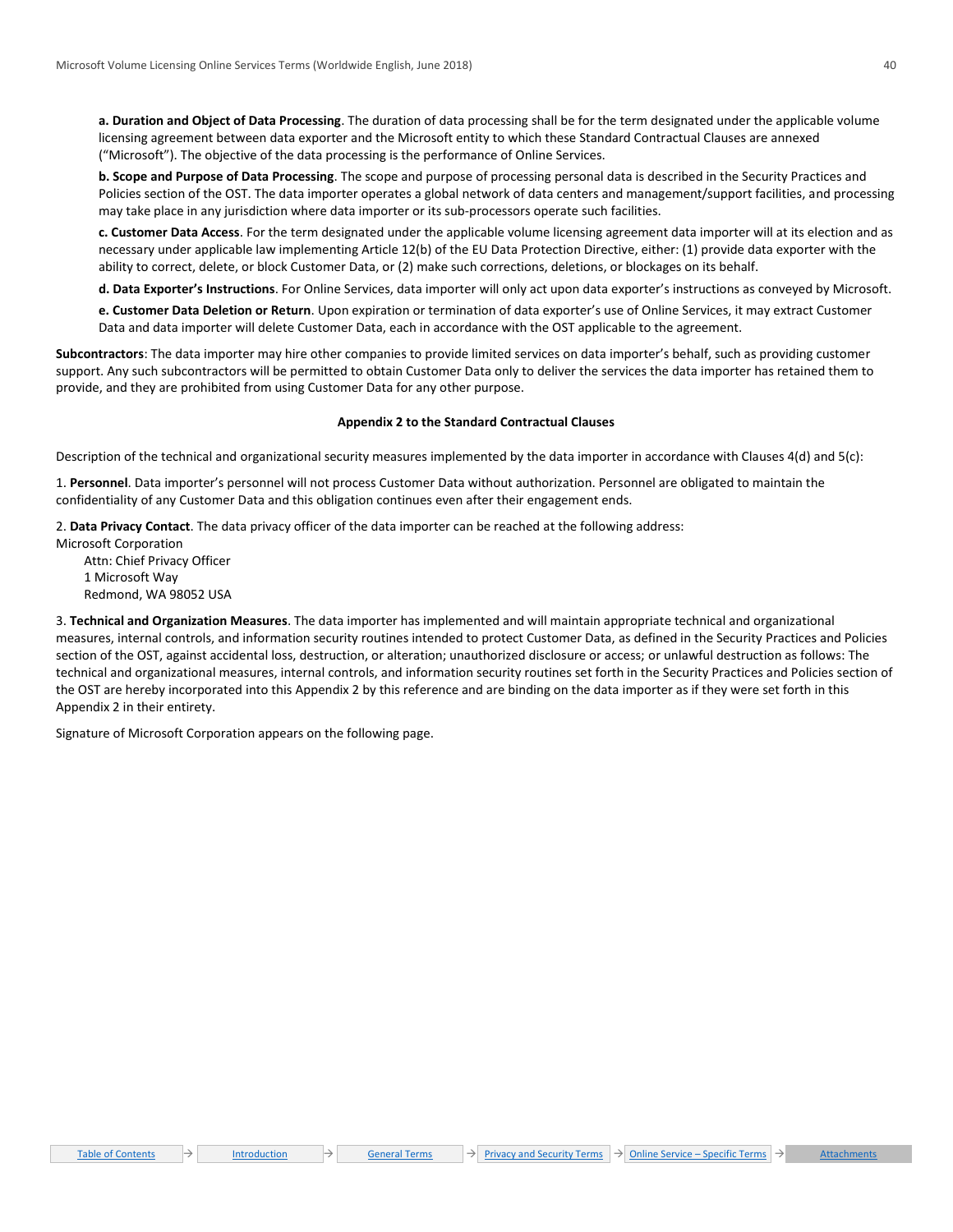### **Signing the Standard Contractual Clauses, Appendix 1 and Appendix 2 on behalf of the data importer:**

. . . . . . . . . . .

| 851B7BFC2840456                      |  |
|--------------------------------------|--|
| Rajesh Iha                           |  |
| Signature  DocuSigned By: Rajesh Jha |  |

Rajesh Jha, Corporate Vice President Microsoft Corporation One Microsoft Way, Redmond WA, USA 98052

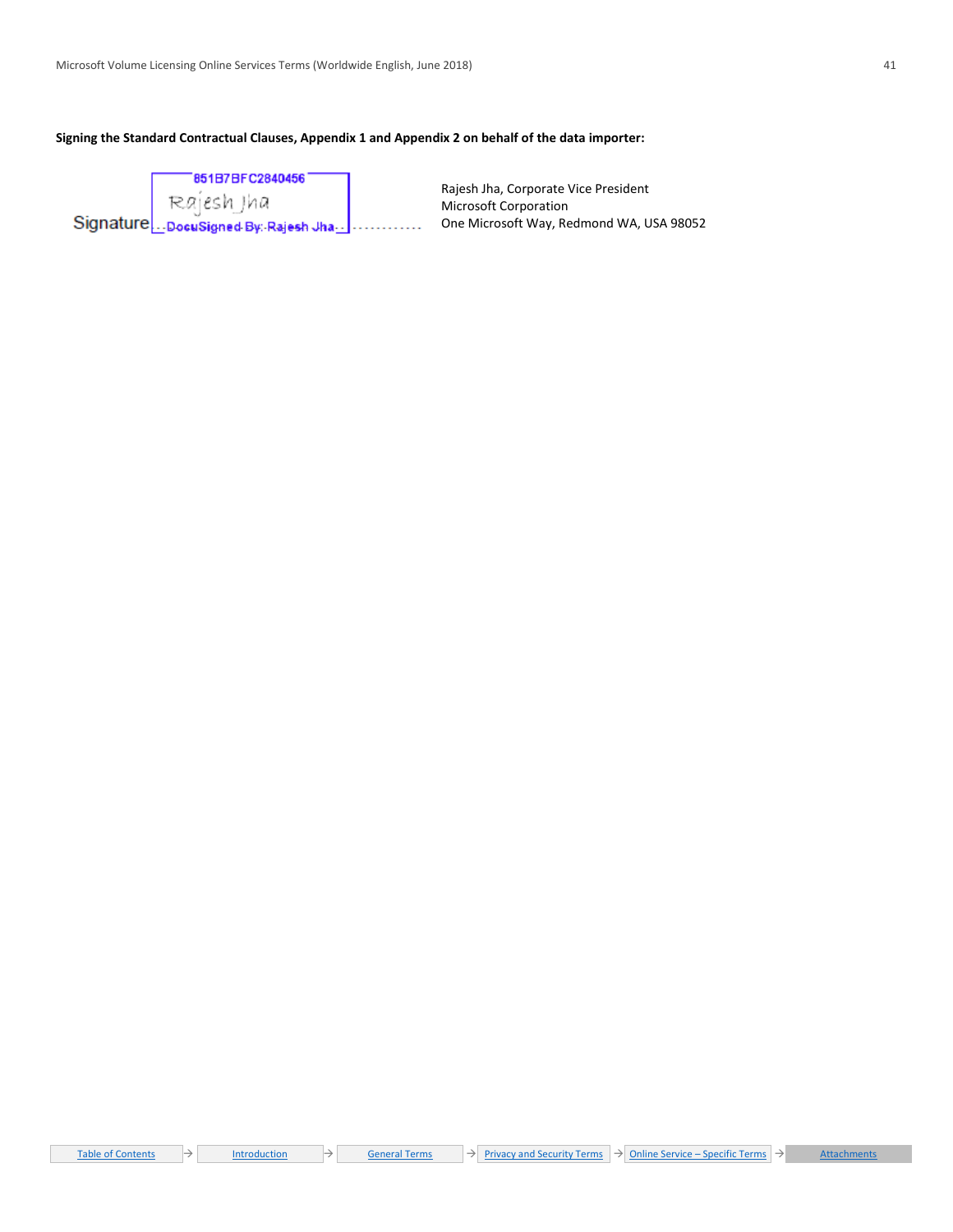## <span id="page-41-0"></span>Attachment 4 – European Union General Data Protection Regulation Terms

Microsoft makes the commitments in these GDPR Terms, to all customers effective May 25, 2018. These commitments are binding upon Microsoft with regard to Customer regardless of (1) the version of the OST that is otherwise applicable to any given Online Services subscription or (2) any other agreement that references this attachment.

For purposes of these GDPR Terms, Customer and Microsoft agree that Customer is the controller of Personal Data and Microsoft is the processor of such data, except when Customer acts as a processor of Personal Data, in which case Microsoft is a subprocessor. These GDPR Terms apply to the processing of Personal Data, within the scope of the GDPR, by Microsoft on behalf of Customer. These GDPR Terms do not limit or reduce any data protection commitments Microsoft makes to Customer in the Online Services Terms or other agreement between Microsoft and Customer. These GDPR Terms do not apply where Microsoft is a controller of Personal Data.

#### **Relevant GDPR Obligations: Articles 28, 32, and 33**

**1.** Microsoft shall not engage another processor without prior specific or general written authorisation of Customer. In the case of general written authorisation, Microsoft shall inform Customer of any intended changes concerning the addition or replacement of other processors, thereby giving Customer the opportunity to object to such changes. (Article 28(2))

**2.** Processing by Microsoft shall be governed by these GDPR Terms under European Union (hereafter "Union") or Member State law and are binding on Microsoft with regard to Customer. The subject-matter and duration of the processing, the nature and purpose of the processing, the type of Personal Data, the categories of data subjects and the obligations and rights of the Customer are set forth in the Customer's licensing agreement, including these GDPR Terms. In particular, Microsoft shall:

- **(a)** process the Personal Data only on documented instructions from Customer, including with regard to transfers of Personal Data to a third country or an international organisation, unless required to do so by Union or Member State law to which Microsoft is subject; in such a case, Microsoft shall inform Customer of that legal requirement before processing, unless that law prohibits such information on important grounds of public interest;
- **(b)** ensure that persons authorised to process the Personal Data have committed themselves to confidentiality or are under an appropriate statutory obligation of confidentiality;
- **(c)** take all measures required pursuant to Article 32 of the GDPR;
- **(d)** respect the conditions referred to in paragraphs 1 and 3 for engaging another processor;
- **(e)** taking into account the nature of the processing, assist Customer by appropriate technical and organisational measures, insofar as this is possible, for the fulfilment of the Customer's obligation to respond to requests for exercising the data subject's rights laid down in Chapter III of the GDPR;
- **(f)** assist Customer in ensuring compliance with the obligations pursuant to Articles 32 to 36 of the GDPR, taking into account the nature of processing and the information available to Microsoft;
- **(g)** at the choice of Customer, delete or return all the Personal Data to Customer after the end of the provision of services relating to processing, and delete existing copies unless Union or Member State law requires storage of the Personal Data;
- **(h)** make available to Customer all information necessary to demonstrate compliance with the obligations laid down in Article 28 of the GDPR and allow for and contribute to audits, including inspections, conducted by Customer or another auditor mandated by Customer.

Microsoft shall immediately inform Customer if, in its opinion, an instruction infringes the GDPR or other Union or Member State data protection provisions. (Article 28(3))

**3.** Where Microsoft engages another processor for carrying out specific processing activities on behalf of Customer, the same data protection obligations as set out in these GDPR Terms shall be imposed on that other processor by way of a contract or other legal act under Union or Member State law, in particular providing sufficient guarantees to implement appropriate technical and organisational measures in such a manner that the processing will meet the requirements of the GDPR. Where that other processor fails to fulfil its data protection obligations, Microsoft shall remain fully liable to the Customer for the performance of that other processor's obligations. (Article 28(4))